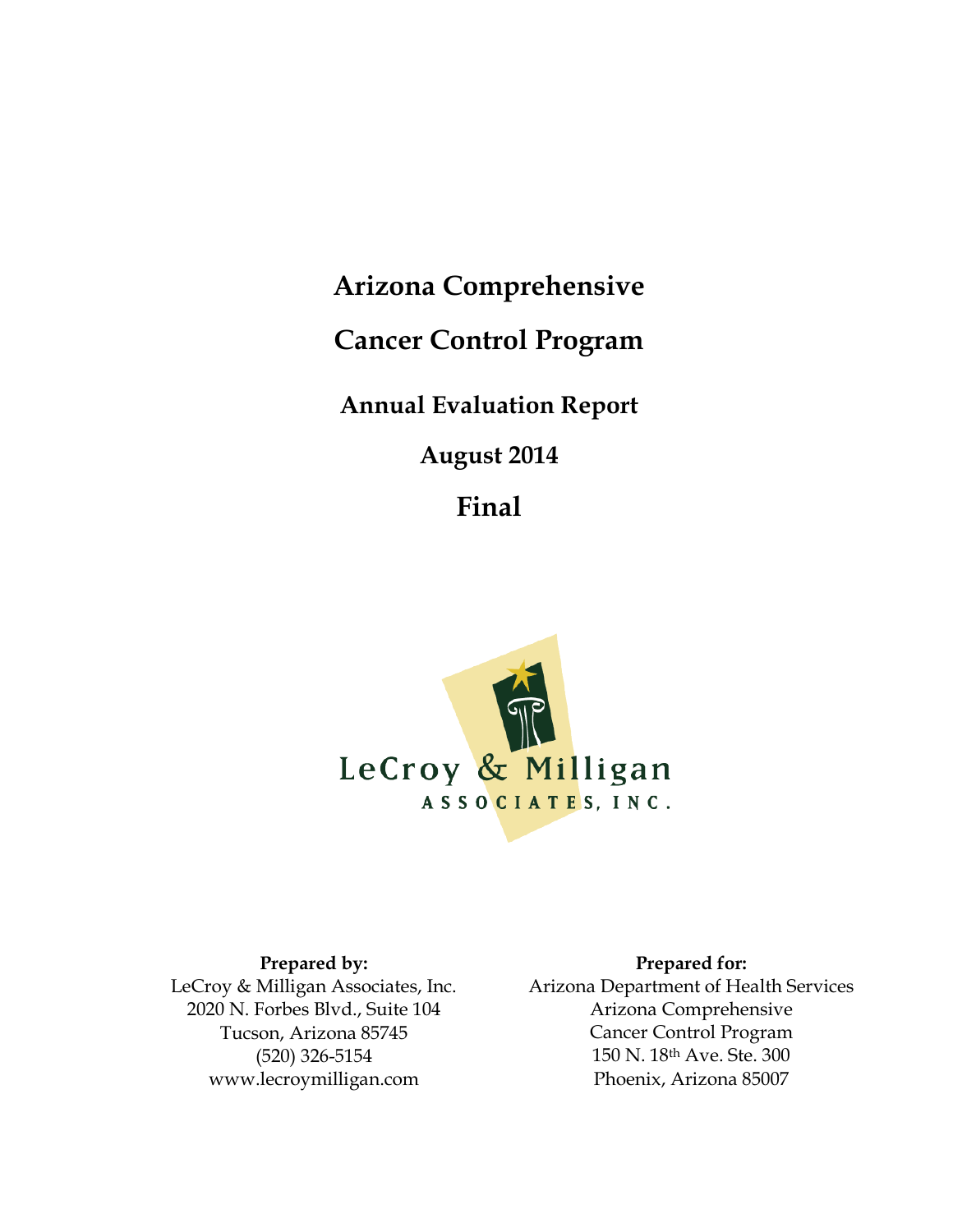## **Acknowledgements**

<span id="page-1-0"></span>

Founded in 1991, LeCroy & Milligan Associates, Inc. is a consulting firm specializing in social services and education program evaluation and training that is comprehensive, research-driven and useful. Our goal is to provide effective program evaluation and training that enables stakeholders to document outcomes, provide accountability, and engage in continuous program improvement. With central offices located in Tucson, Arizona, LeCroy & Milligan Associates has worked at the local, state and national level with a broad spectrum of social services, criminal justice, education and behavioral health programs.

The evaluation team for this project wants to thank Virginia Warren, Office Chief of Health Systems Development, and Jeffrey Zentino, Arizona Comprehensive Cancer Control Program Director, for their extensive efforts with coordination and oversight of the Arizona Comprehensive Cancer Control Program and Arizona Cancer Coalition, as well as guidance with the evaluation. We are also appreciative of Core Team Members and Arizona Cancer Coalition Steering Committee members. The evaluation team includes Michele Scanze, MPH, Michele Schmidt, MPA, and Michel Lahti, PhD.

Suggested Citation:

LeCroy & Milligan Associates, Inc. (2014). *Arizona Comprehensive Cancer Control Program Annual Report.* Tucson, AZ: Author.

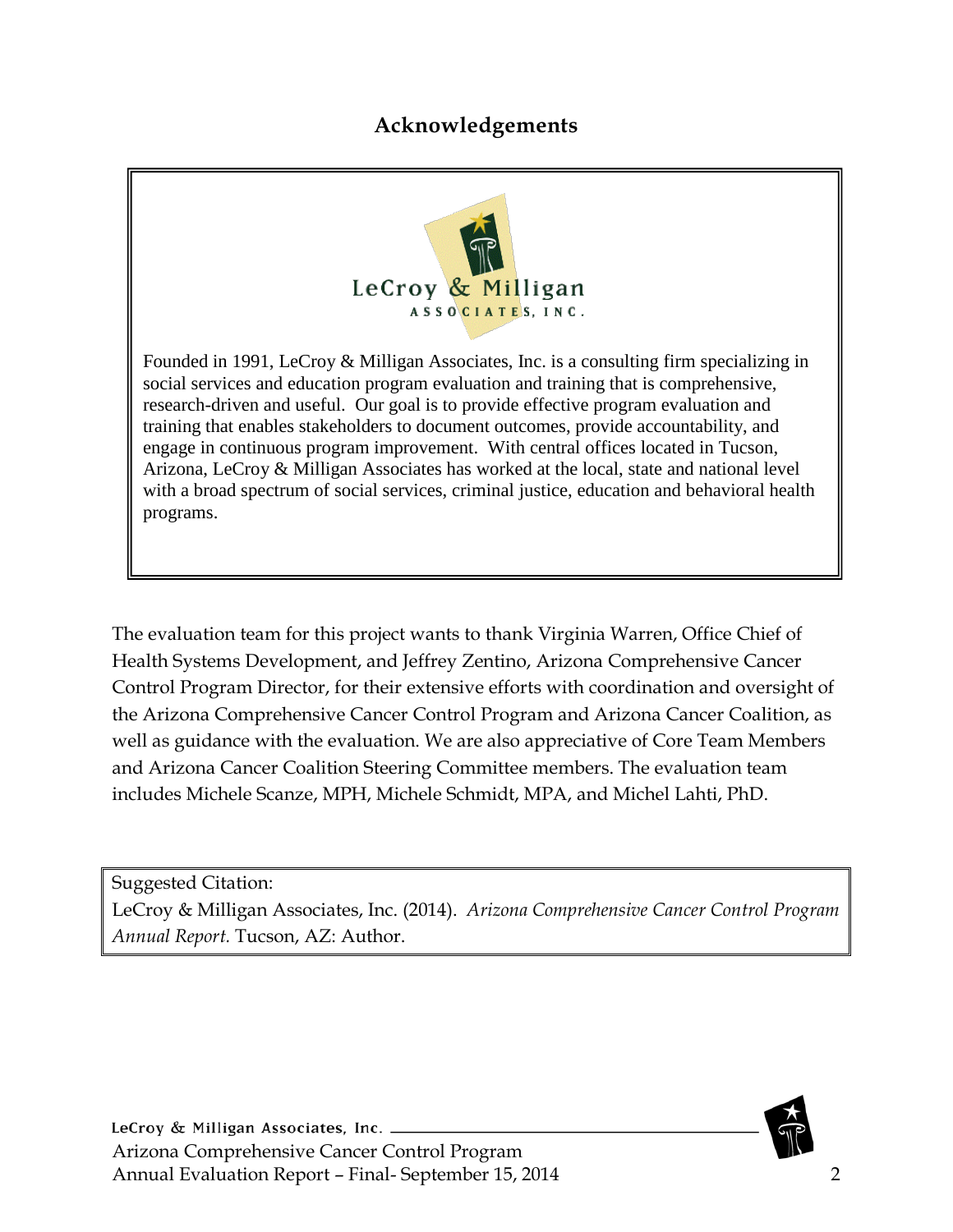# **Table of Contents**

| Components and Implementation of the Professional Development Plan 13        |  |
|------------------------------------------------------------------------------|--|
| Change in Coalition Stakeholders' Leadership and Collaboration Practices  19 |  |
| Growth in ADHS Coalition Leaders' Skills, Knowledge, and Qualities 28        |  |
| Evaluation of the Arizona Comprehensive Cancer Control Program 29            |  |
|                                                                              |  |
|                                                                              |  |
|                                                                              |  |
|                                                                              |  |
|                                                                              |  |
|                                                                              |  |
| Professional Development and Leadership Recommendations50                    |  |
|                                                                              |  |
|                                                                              |  |
|                                                                              |  |
| Appendix A. LeCroy & Milligan Associate's Recommendations for New Member     |  |

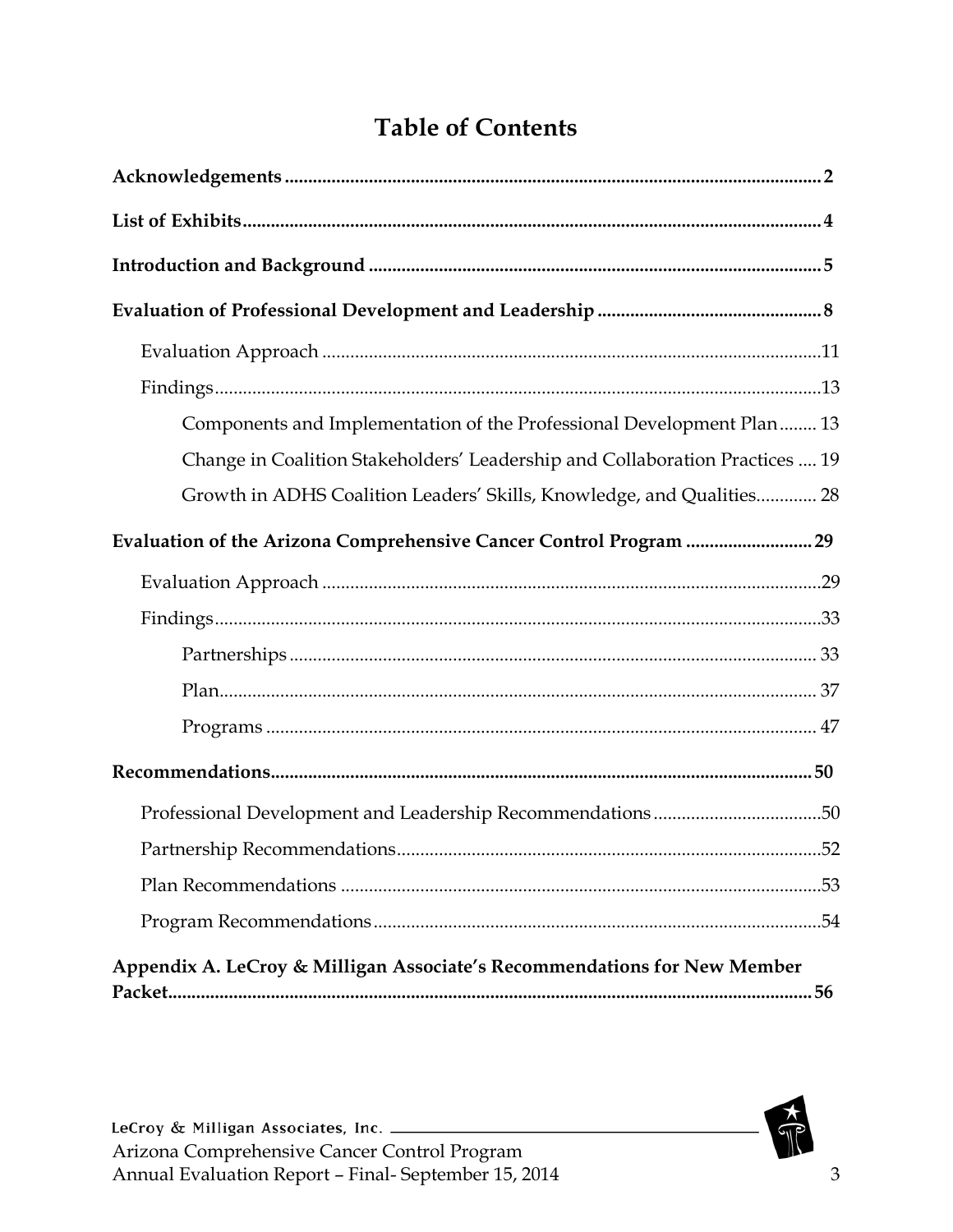## **List of Exhibits**

<span id="page-3-0"></span>

| Exhibit 2. ACCCP Framework for Capacity Building and Professional Development 9     |             |
|-------------------------------------------------------------------------------------|-------------|
| Exhibit 3. Ongoing Feedback Process for Professional Development 9                  |             |
| Exhibit 4. Professional Development Evaluation Plan for Component 1) Management     |             |
| Exhibit 5. Results of ACCCP Needs Assessment for Professional Development  14       |             |
| Exhibit 6. Completed Professional Development Activities for ACCCP Leadership Team  |             |
| Exhibit 7. Completed Professional Development Activities for ACC Core Team  16      |             |
| Exhibit 8. Completed Professional Development Activities for ACC Steering Committee |             |
|                                                                                     |             |
| Exhibit 10. Summary of Coalition Meeting Attendee Ratings, 2/6/2014  20             |             |
| Exhibit 11. Distribution of Coalition Meeting Attendee Ratings, 2/6/2014  21        |             |
|                                                                                     |             |
| Exhibit 13. Summary of Steering Committee Meeting Attendee Ratings, 1/17/2014 and   |             |
| Exhibit 14. Distribution of Steering Committee Meeting Attendee Ratings, 1/17/2014  |             |
| Exhibit 15.Summary of Steering Committee Meeting Observation Inventory Scores 26    |             |
| Exhibit 16. Steering Committee Meeting Observation Inventory Scores and Change      |             |
| Exhibit 17. Summary of Consultation and Coaching Activities, Progress, and Outcomes | $\ldots 28$ |
|                                                                                     |             |
|                                                                                     |             |
|                                                                                     |             |
| Exhibit 21. Crosswalk of ACC Central Hub's Current and Ongoing Projects and         |             |
| Exhibit 22. Crosswalk of ACC Central Hub's Workgroups Objectives and the ACCC       |             |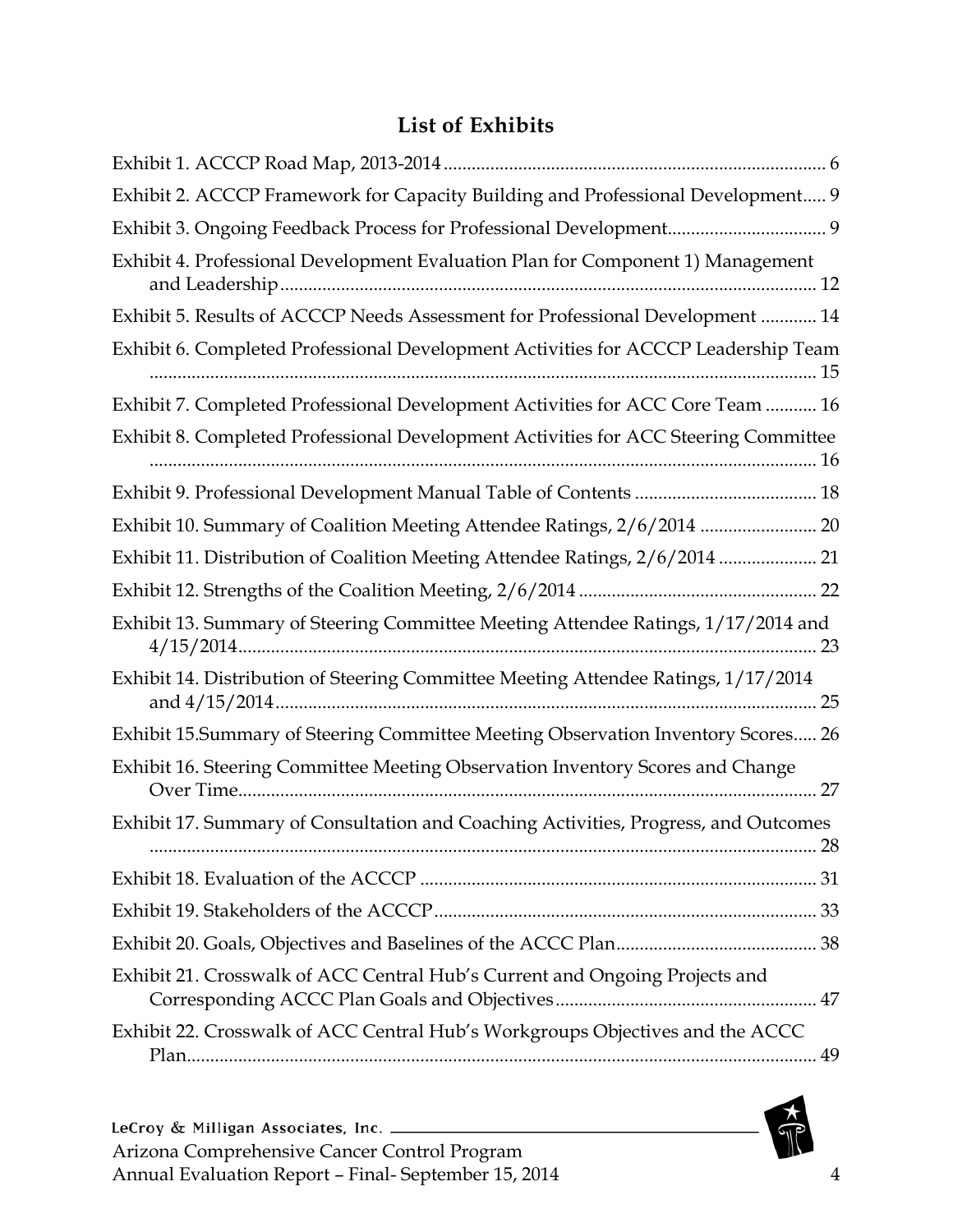## **Introduction and Background**

<span id="page-4-0"></span>The Centers for Disease Control and Prevention (CDC) identifies the National Comprehensive Cancer Control Program as, "developing and providing an integrated and coordinated approach to reduce the incidence, morbidity, and mortality of cancer through prevention, early detection, treatment, rehabilitation, and palliation." Since November 2011, the Arizona Comprehensive Cancer Control Program (ACCCP) has been based out of the Arizona Department of Health Services (ADHS), Bureau of Health Systems Development. Working within this bureau provides ACCCP with the opportunity to collaborate, support, and promote other cancer prevention services at a direct service level and from a policy, systems, and environmental change level. Funding from the CDC's Cancer Prevention and Control Program for State, Territorial and Tribal Organizations supports the implementation and evaluation of ACCCP efforts from May 1, 2013 through June 30, 2017.

The ADHS and community partners have re-committed to the Arizona Cancer Coalition (ACC) and are looking to focus their statewide efforts to ensure that Arizonans have access to the healthcare needed to fight cancer. The ACC seeks to equip the community health workforce with the most up-to-date cancer information, enabling earlier cancer detection; developing a network of resources that will help cancer survivors live healthier and longer lives; and convening the cancer research community to ensure that Arizona is on the leading edge of finding the best treatments for cancer – and ultimately, the cure.

The partners recognize that creating and implementing a comprehensive strategic plan to control cancer requires diverse perspectives and resources from health care providers, researchers, cancer survivors, advocates, public health planners, educators, insurers, and employers. Multiple perspectives should reflect the makeup of each work group, as well as the statewide coalition. As such, the ACCCP staff, under the leadership of Jeffrey Zetino, MSW, developed a road map, shown in Exhibit 1, that delineates the steps for revising the Arizona Comprehensive Cancer Control Plan by January 2014 through an inclusive process that began in March 2013.

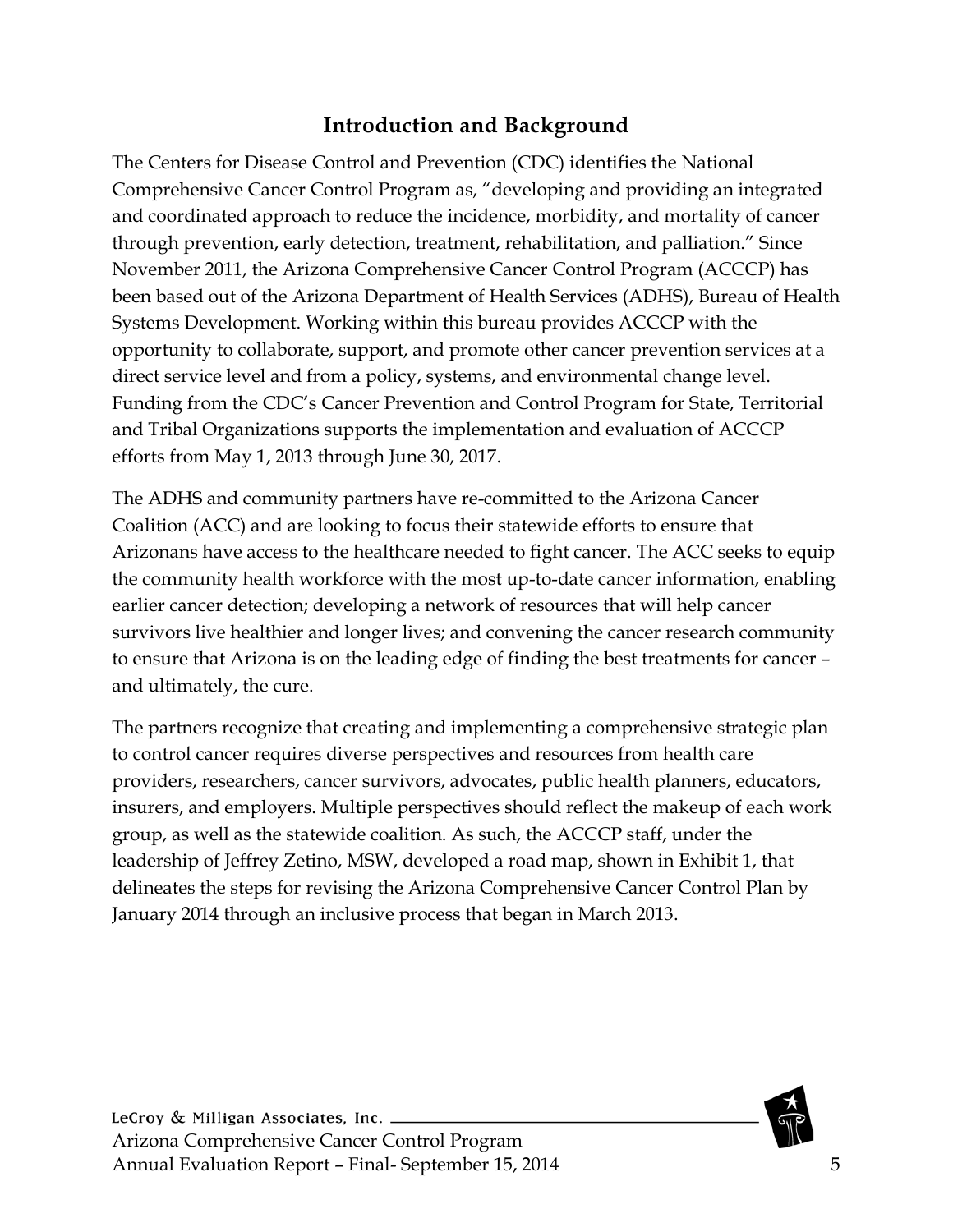#### *Exhibit 1. ACCCP Road Map, 2013-2014*



The structure of ACCCP includes four components:

- 1) **Management and Leadership** The ACCCP seeks to provide leadership and shared vision, and to create and support linkages with other ADHS partner programs; to assure that appropriate staff are in place to implement programs across the other components of the ACCCP; and to develop the leadership and management capacity within the ACC hubs and work-group leaders.
- 2) **Arizona Cancer Coalition (ACC)** The ACC is represented by Arizona's most talented and influential cancer community leaders devoted to collectively reducing cancer's harm. This coalition works to improve policies, develop better systems of care, and implement evidence‐based strategies that improve cancer prevention, detection, treatment, and research in an equitable manner throughout Arizona. Hospitals, foundations, volunteer- and community‐ based organizations, business leaders, and the brightest oncologists and researchers worked collaboratively to develop the Arizona Comprehensive Cancer Control Plan (ACCC Plan). This plan has five primary goals, to: (1) prevent cancer; (2) detect cancer early; (3) elevate treatment; (4) galvanize quality of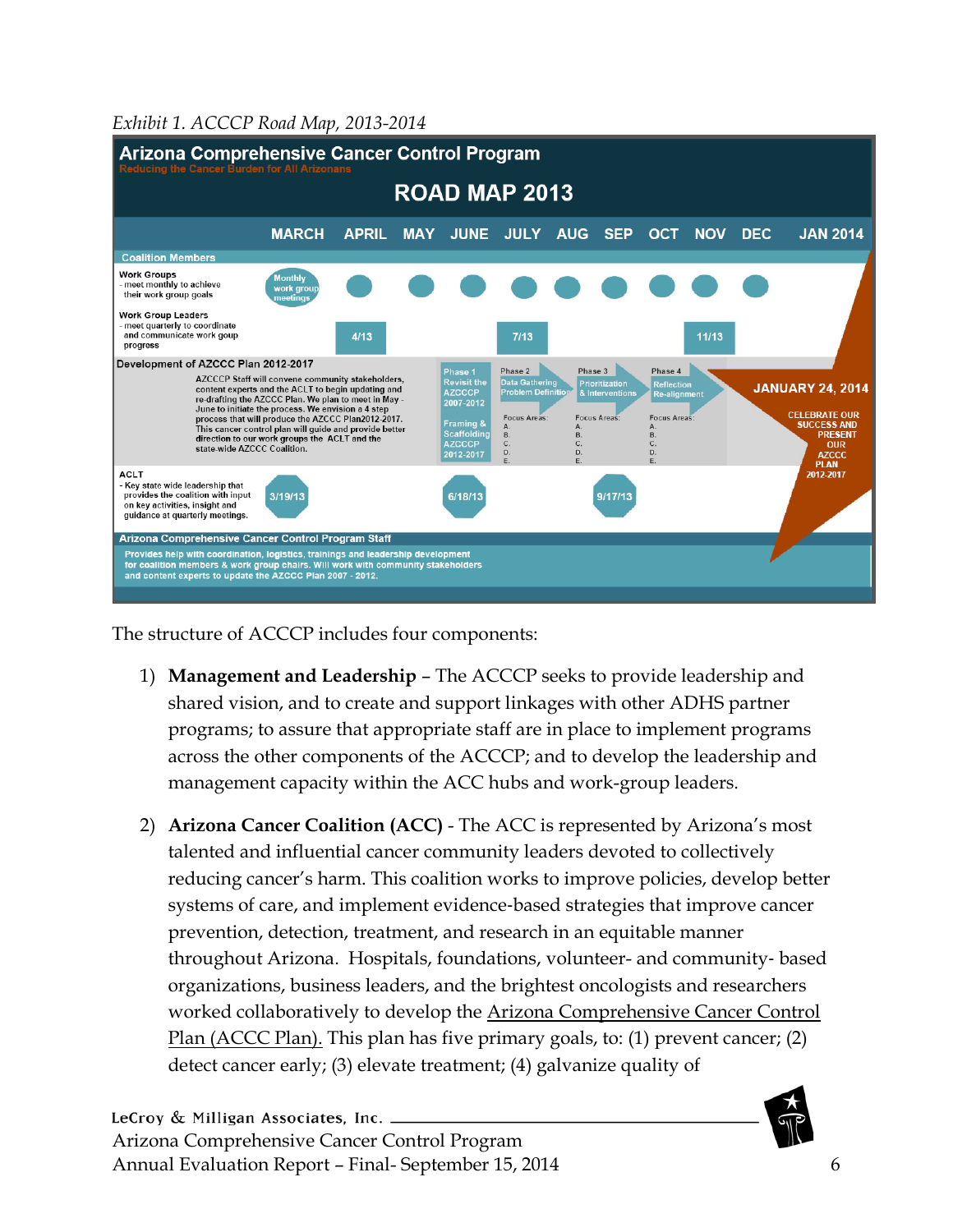life/survivorship care networks; and (5) catalyze research. These five goals are represented through the ACC Work Groups and each work group leader forms the ACC Steering Committee. Furthermore, lead program managers at ADHS, whose programs may impact cancer, comprise the **ACC Core Team**.

- 3) **Well Woman HealthCheck and Fit at 50 HealthCheck Programs** In Arizona, the Well Woman HealthCheck Program is part of the Bureau of Health Systems Development at ADHS. This program began screening women for breast and cervical cancer in 1995 and continues to help low-income, uninsured, and underinsured women access breast and cervical cancer screening and diagnostic services, including: clinical breast exams, mammograms, pap tests, and pelvic exams. In addition, the Well Woman HealthCheck Program helps verify the eligibility and facilitate enrollment into the Breast and Cervical Cancer Treatment Program of uninsured women in Arizona diagnosed with breast or cervical cancer or precancerous cervical lesions. The FIT at 50 HealthCheck Program is part of the Colorectal Cancer Control Program. It is supported through the CDC and Arizona Tobacco Tax funds. This program has two components: (1) screening provision, providing free colorectal cancer screening for the uninsured; and (2) screening promotion, increasing screening rates among the uninsured and insured.
- 4) **Arizona Cancer Registry** The purpose of the Arizona Cancer Registry is to collect high quality incidence data on all cancer cases diagnosed and treated in Arizona. The Cancer Registry was established in 1996 as part of the CDC's National Program of Cancer Registries (NPCR), which was established by Congress through the Cancer Registries Amendment Act in 1992.

LeCroy & Milligan Associates is contracted by ADHS to provide leadership (professional) development training, coaching, and support; and to evaluate the collaborative efforts of the ACCCP. This evaluation report covers the time frame of July 1, 2013 through June 30, 2014. This report has two sections: (1) Professional Development and Leadership and (2) Implementing the ACCCP. The Professional Development section provides updates about ongoing technical assistance that LeCroy & Milligan Associates provided to ACCCP for professional development, capacity building, and leadership training. Implementation of ACCCP covers the progress that ACCCP has made to establishing a statewide coalition with three regional hubs (central, southern, and northern Arizona) and implementing the ACCC Plan**.**

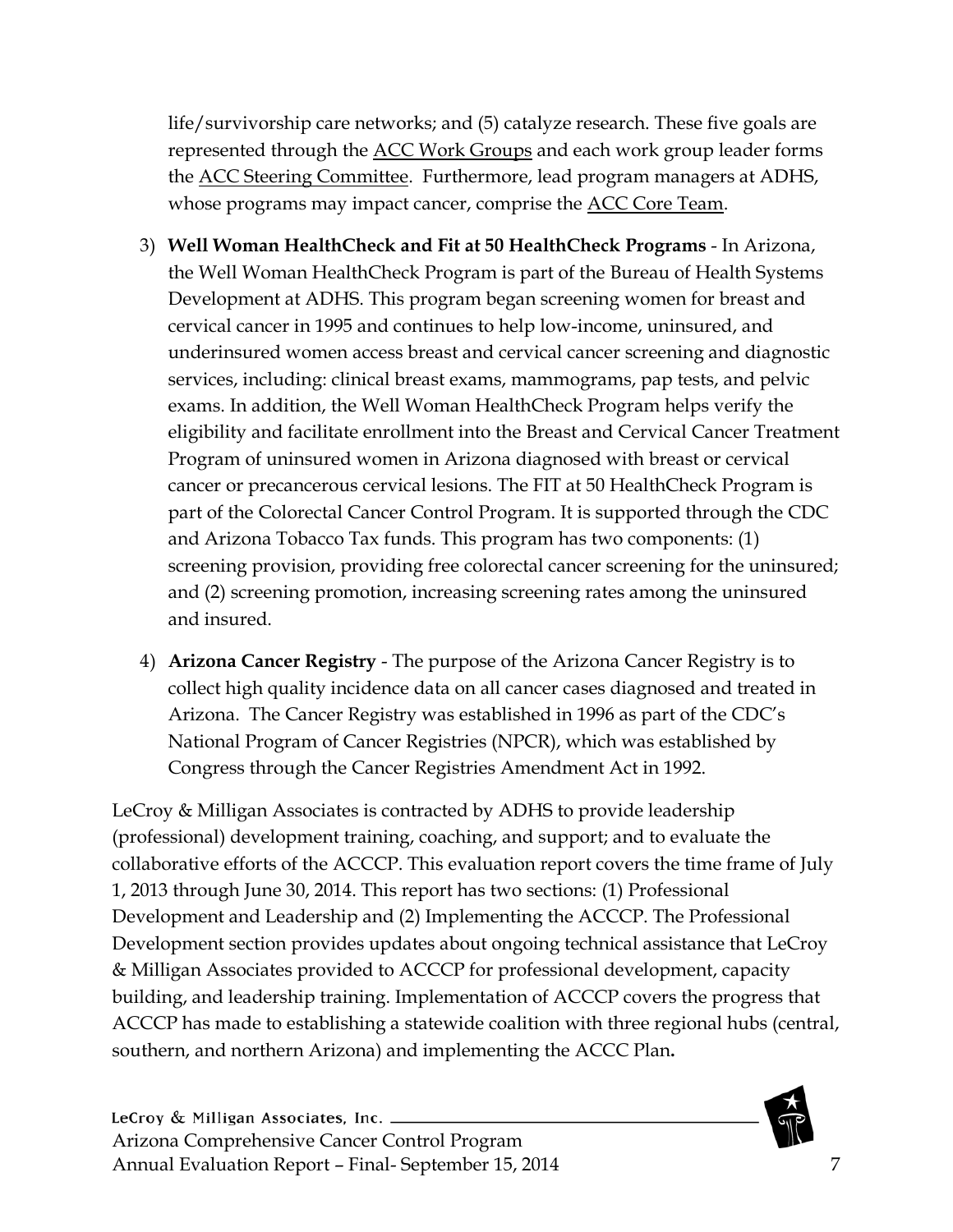## **Evaluation of Professional Development and Leadership**

<span id="page-7-0"></span>In 2013, the ADHS led an initiative to provide professional development and leadership skills to ACCCP staff and leadership. The purpose of professional development is to design, develop, and implement training, coaching, mentoring, and facilitation activities with: (1) the ACCCP Leadership Team (ADHS Office Chief and ACCCP Project Director); (2) ACC Core Team (comprised of ADHS staff supporting the coalition); and (3) the ACC Steering Committee. The end result of professional development is that ACCCP stakeholders will utilize a high-functioning, collaborative approach to develop and complete the ACCC Plan and work groups will take effective action planning efforts. Using a developmental approach to skill enhancement requires being flexible and responsive to participants' needs; therefore this approach has employed continual assessment and refinement of skills training to meet the evolving needs of participants. A critical aspect to this approach is collaborating with and supporting the ACCCP Project Director to effectively guide this process.

The framework guiding the ACCCP's professional development incorporates knowledge acquisition and skill development in four areas of effective coalition leadership and collaboration: (1) individual leadership skills; (2) individual leadership knowledge; (3) individual leadership qualities; and (4) skills and knowledge of coalition group members. Focusing efforts in these four areas increases the overall strength of ACCCP and ACC. These skills, knowledge, and qualities are inter-dependent and will impact the sustainability and effectiveness of the ACC and implementation of the ACCC Plan. [Exhibit 2](#page-8-0) provides a visual representation of the capacity building and professional development framework adopted and implemented by the ACCCP project staff.

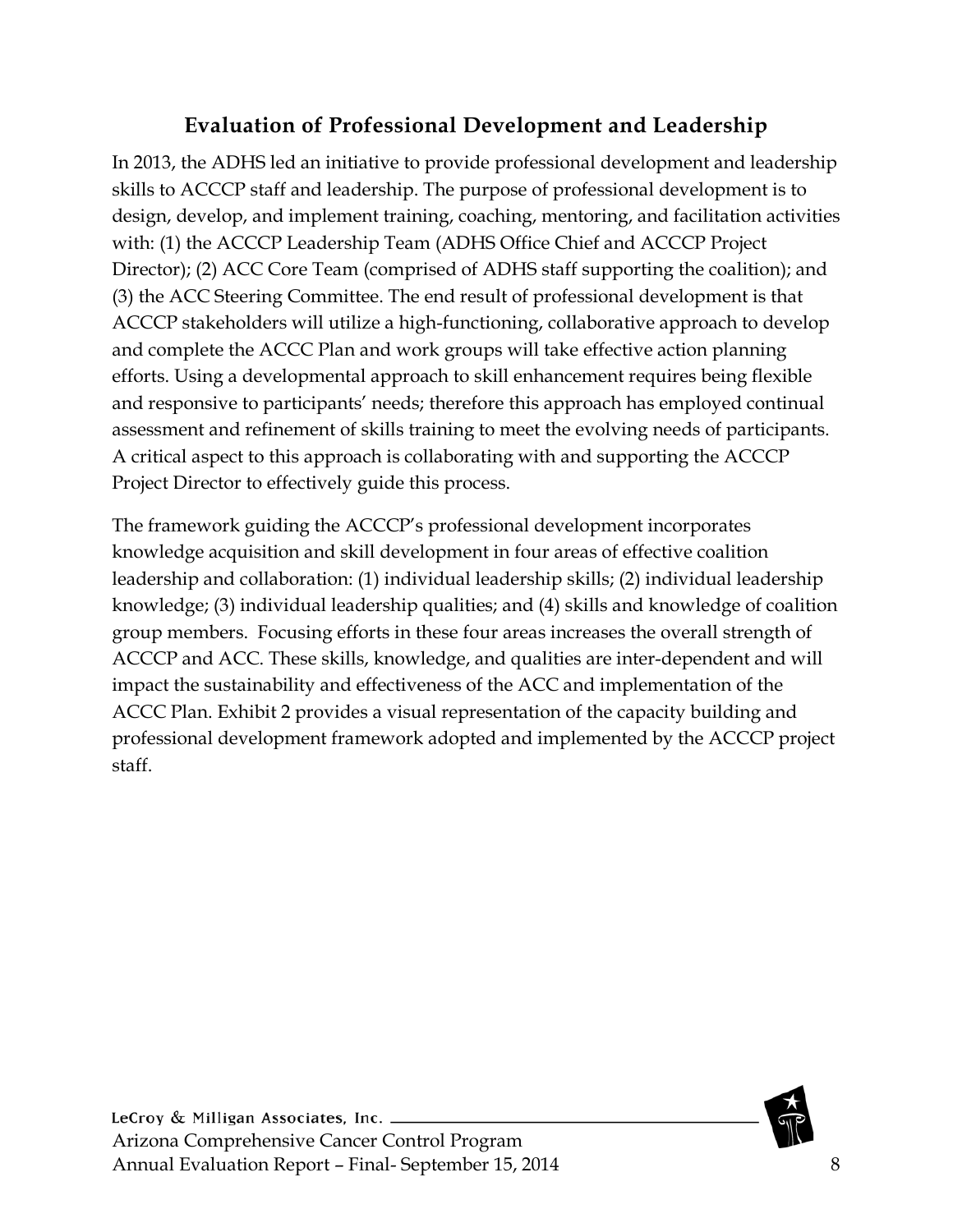

<span id="page-8-0"></span>*Exhibit 2. ACCCP Framework for Capacity Building and Professional Development*

The professional development process includes receipt of ongoing feedback and evaluation of professional development activities and plans for sustaining ongoing professional development. [Exhibit 3](#page-8-1) depicts this process.

coaching, Sustainability Ongoing evaluation workshops, **Assess individual** plan for and feedback, observation form training plan ongoing refine and adjust feedback, etc with development target groups

<span id="page-8-1"></span>*Exhibit 3. Ongoing Feedback Process for Professional Development*

LeCroy & Milligan Associates, Inc. \_ Arizona Comprehensive Cancer Control Program Annual Evaluation Report – Final- September 15, 2014 9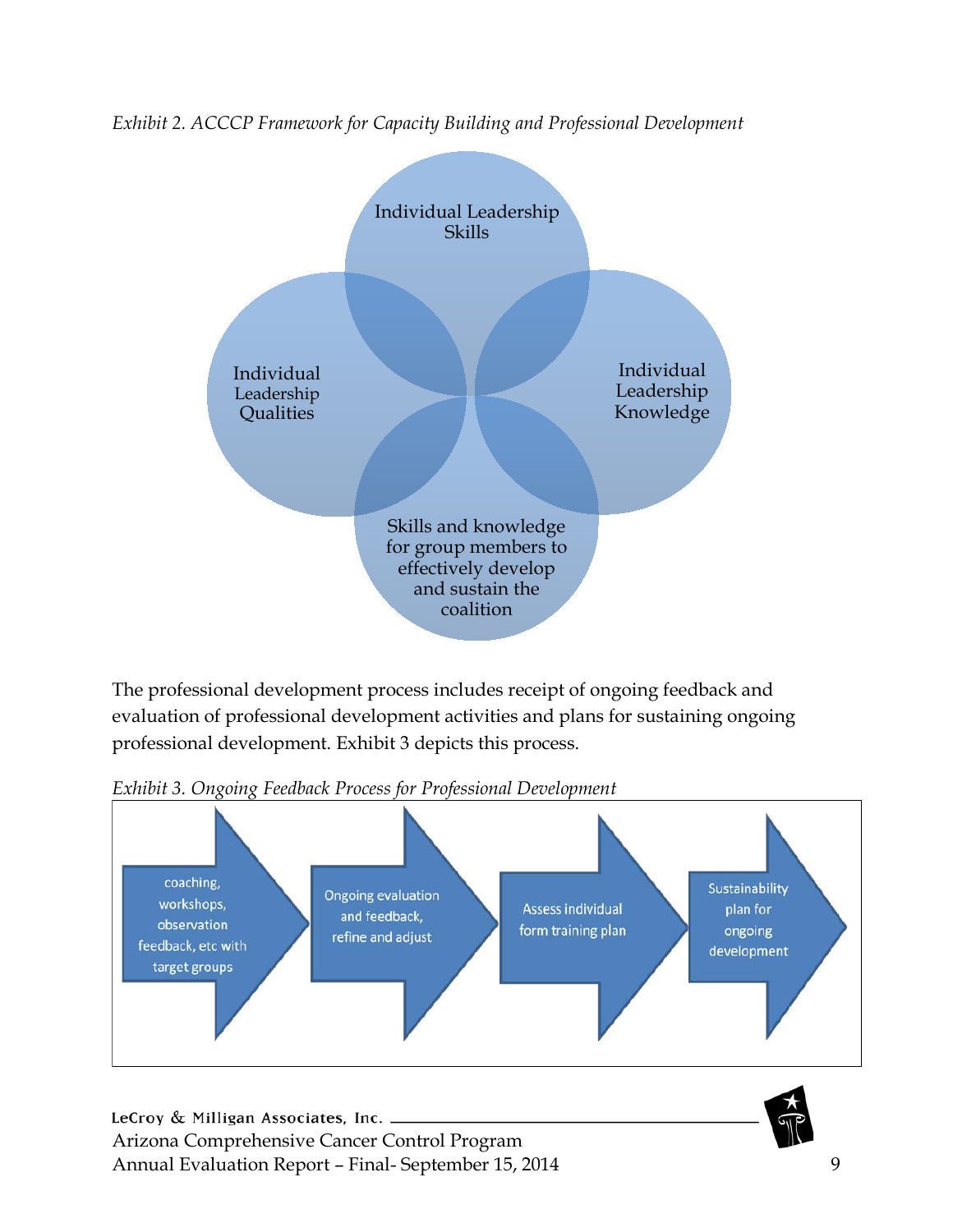An important aspect of the capacity building framework is to maintain a focus on skills and knowledge needed to promote collective impact among the ACC. Throughout the process of assessing needs and developing training activities and materials, the ACC utilized a common definition of collective impact, guided by the work of Kania and Kramer (2001):

*"Collective impact, the commitment of a group of important actors from different sectors to a common agenda for solving a specific social problem. Collaboration is nothing new. The social sector is filled with examples of partnerships, networks, and other types of joint efforts. But collective impact initiatives are distinctly different. Unlike most collaborations, collective impact initiatives involve a centralized infrastructure, a dedicated staff, and a structured process that leads to a common agenda, shared measurement, continuous communication, and mutually reinforcing activities among all participants.*[1](#page-9-0)*"* 

LeCroy & Milligan Associates followed a purposeful, sequential process to: assess individual and group professional development needs; provide a variety of professional development (e.g., coaching, presentations, group facilitation, workshops, resource materials, etc.); ensure ongoing feedback and evaluation of professional development activities; and plan for the sustainability of ongoing professional development.

LeCroy & Milligan Associates employed a developmental approach to skill enhancement that was flexible and responsive to participants' needs. The evaluation and technical assistance team conducted an initial assessment with randomly selected ACC members to identify key areas needed for professional development. Throughout this approach, the evaluation team collaborated and supported the ACCCP project director so that he could continue to effectively guide the coalition's planning process. LeCroy & Milligan Associates developed an initial five-month *Professional Development Plan*, designed to take place from June 2013 through November 2013, coinciding with the ACC's development of the ACCC Plan. In addition to this plan, support and leadership training were provided on an ad-hoc basis.

LeCroy & Milligan Associates, Inc. \_

 $\overline{a}$ 

Arizona Comprehensive Cancer Control Program Annual Evaluation Report – Final- September 15, 2014 10



<span id="page-9-0"></span><sup>1</sup> Kania, J. & Kramer, M. (2001, Winter). Nonprofit Management Collective Impact. *Stanford Social Innovation Review*. Available a[t http://www.ssireview.org/images/articles/2011\\_WI\\_Feature\\_Kania.pdf.](http://www.ssireview.org/images/articles/2011_WI_Feature_Kania.pdf)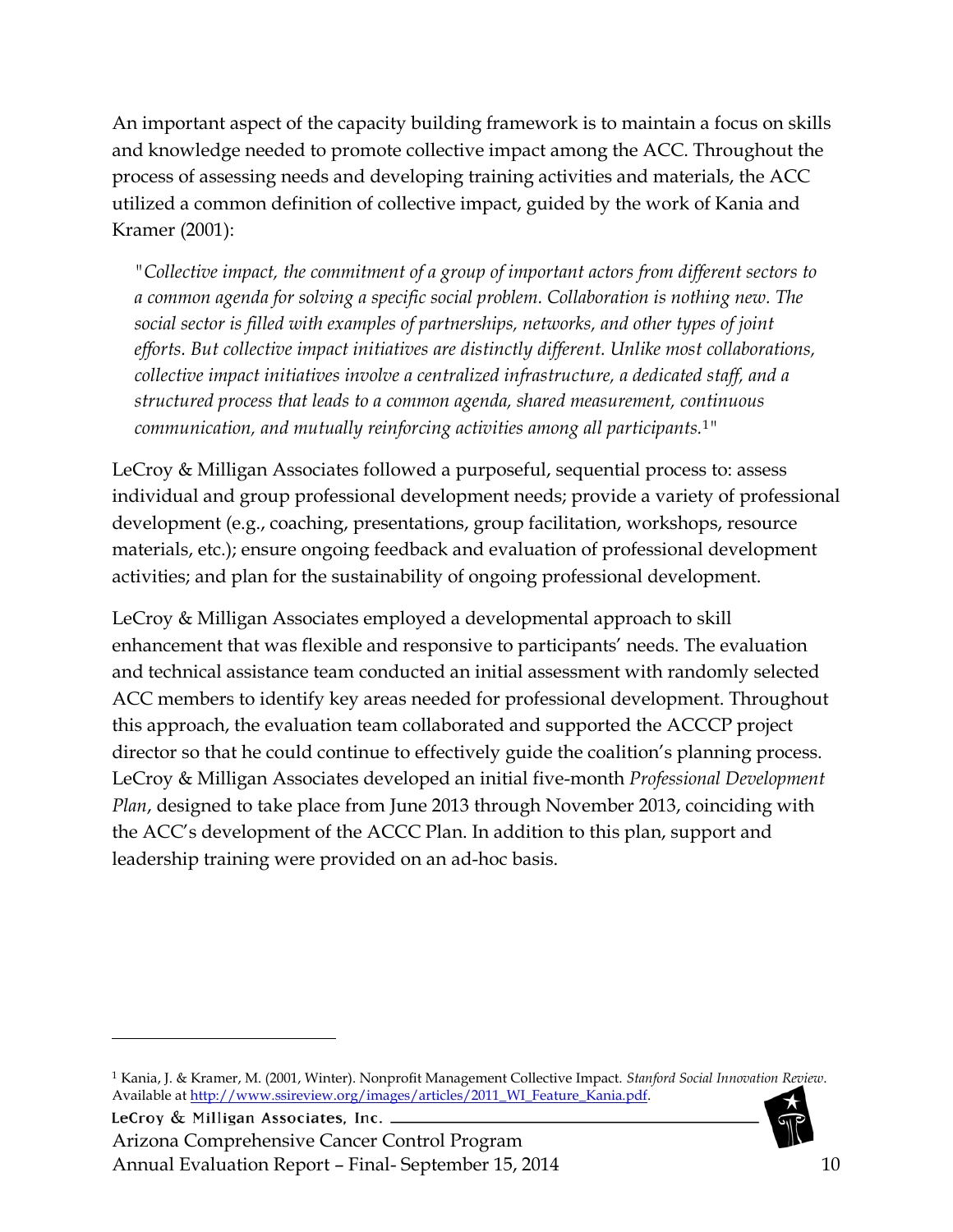## <span id="page-10-0"></span>**Evaluation Approach**

The evaluation of professional development activities is an ongoing effort, as outlined in the ACC evaluation plan. Questions guiding the evaluation of the professional development plan are:

- 1) What are the components of the Professional Development Plan and are they implemented as intended?
- 2) Have the coalition stakeholders shown increased knowledge and improved leadership and collaboration? To what extent are meeting goals and objectives met?
- 3) Have ADHS leaders' skills, knowledge, and quality grown over time?

[Exhibit 4](#page-11-0) outlines how each evaluation question was investigated.

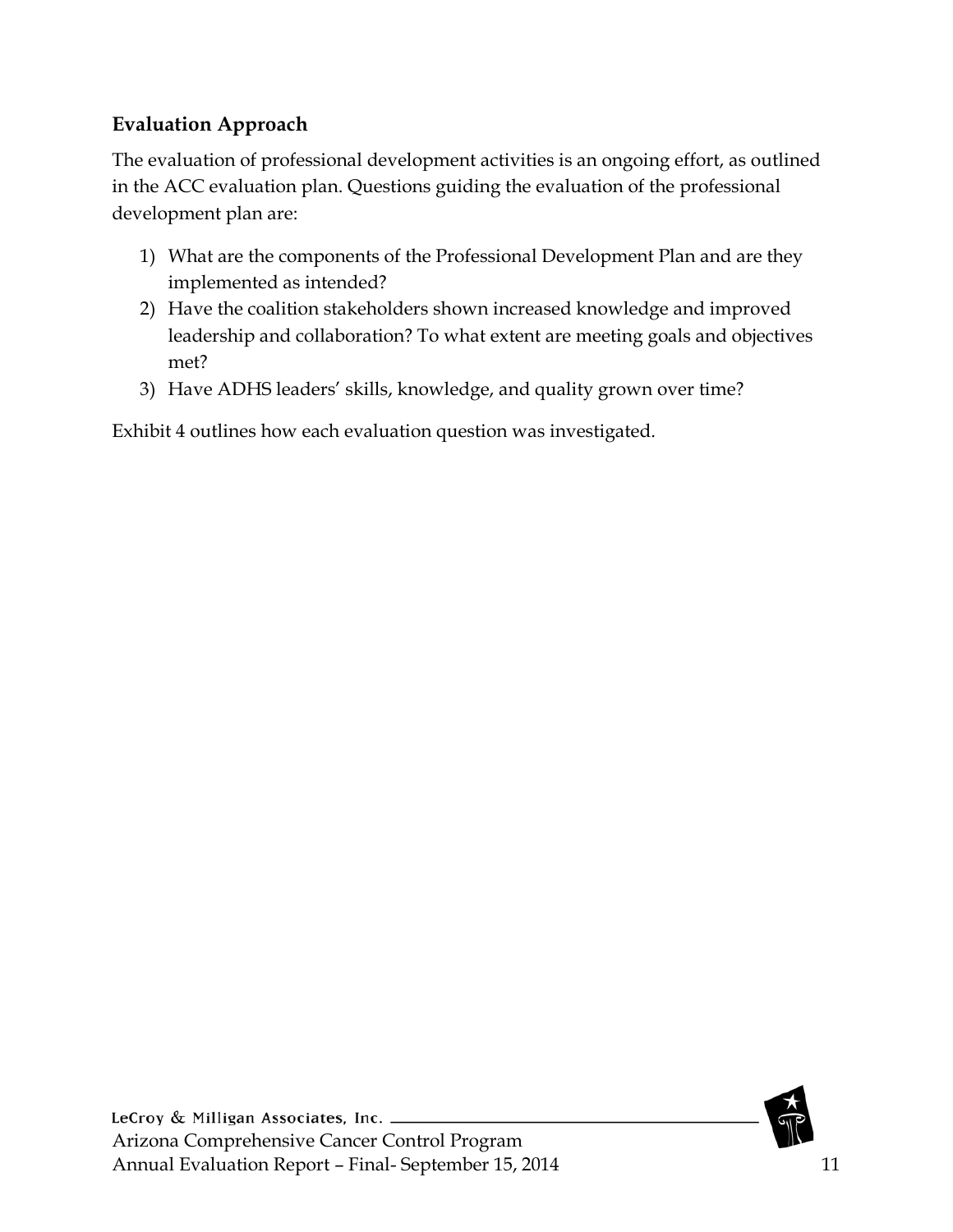<span id="page-11-0"></span>

| <b>Evaluation Questions</b>                                                                                                        | <b>Indicators</b>                                                                                                  | Data Sources                                                                                                                        | <b>Data Collection Methods</b>                                                                     | Data Collection<br>Frequency and<br>Timing | Analysis Plan |
|------------------------------------------------------------------------------------------------------------------------------------|--------------------------------------------------------------------------------------------------------------------|-------------------------------------------------------------------------------------------------------------------------------------|----------------------------------------------------------------------------------------------------|--------------------------------------------|---------------|
| (1) What are the<br>components of the<br>professional<br>development plan and<br>are they implemented as<br>intended?              | Professional<br>development plan,<br>schedules and materials                                                       | Materials, reports, and<br>records from ADHS<br>leadership and LeCroy &<br>Milligan Associates<br>technical assistance<br>providers | Written materials,<br>Professional<br>Development Plan,<br>coaching notes, meeting<br>notes.       | Monthly                                    | Descriptive   |
| (2)a Have the Coalition<br>stakeholders shown<br>increased knowledge and<br>improved leadership<br>and collaboration<br>practices? | Meeting effectiveness;<br>accomplishments of<br>working groups                                                     | Meeting Attendee<br><b>Evaluation Survey;</b><br>meeting minutes,<br>observations                                                   | Distribute and collect<br>survey at end of meeting;<br>maintain minutes;<br>complete observations. | Quarterly, at a<br>minimum                 | Descriptive   |
| (2) b To what extent are<br>the meeting goals and<br>objectives met?                                                               | Goals and objectives are<br>set through an agenda<br>and goals and objectives<br>are addressed through<br>actions. | Meeting Attendee<br><b>Evaluation Survey;</b><br>meeting minutes,<br>observations                                                   | Distribute and collect<br>survey at end of meeting;<br>maintain minutes;<br>complete observations. | Quarterly                                  | Descriptive   |
| (3) Have the ADHS<br>leaders' skills,<br>knowledge, and qualities<br>grown over time?                                              | Self- and coaches'<br>assessment of skills,<br>knowledge, and qualities<br>improve over time.                      | Coalition Leader<br>Inventory; coaches notes;<br>team meeting notes                                                                 | Leaders assessments,<br>Coaches assessments.                                                       | Bi-annually                                | Descriptive   |

*Exhibit 4. Professional Development Evaluation Plan for Component 1) Management and Leadership*

LeCroy & Milligan Associates, Inc. Arizona Comprehensive Cancer Control Program Annual Evaluation Report – Final- September 15, 2014 12

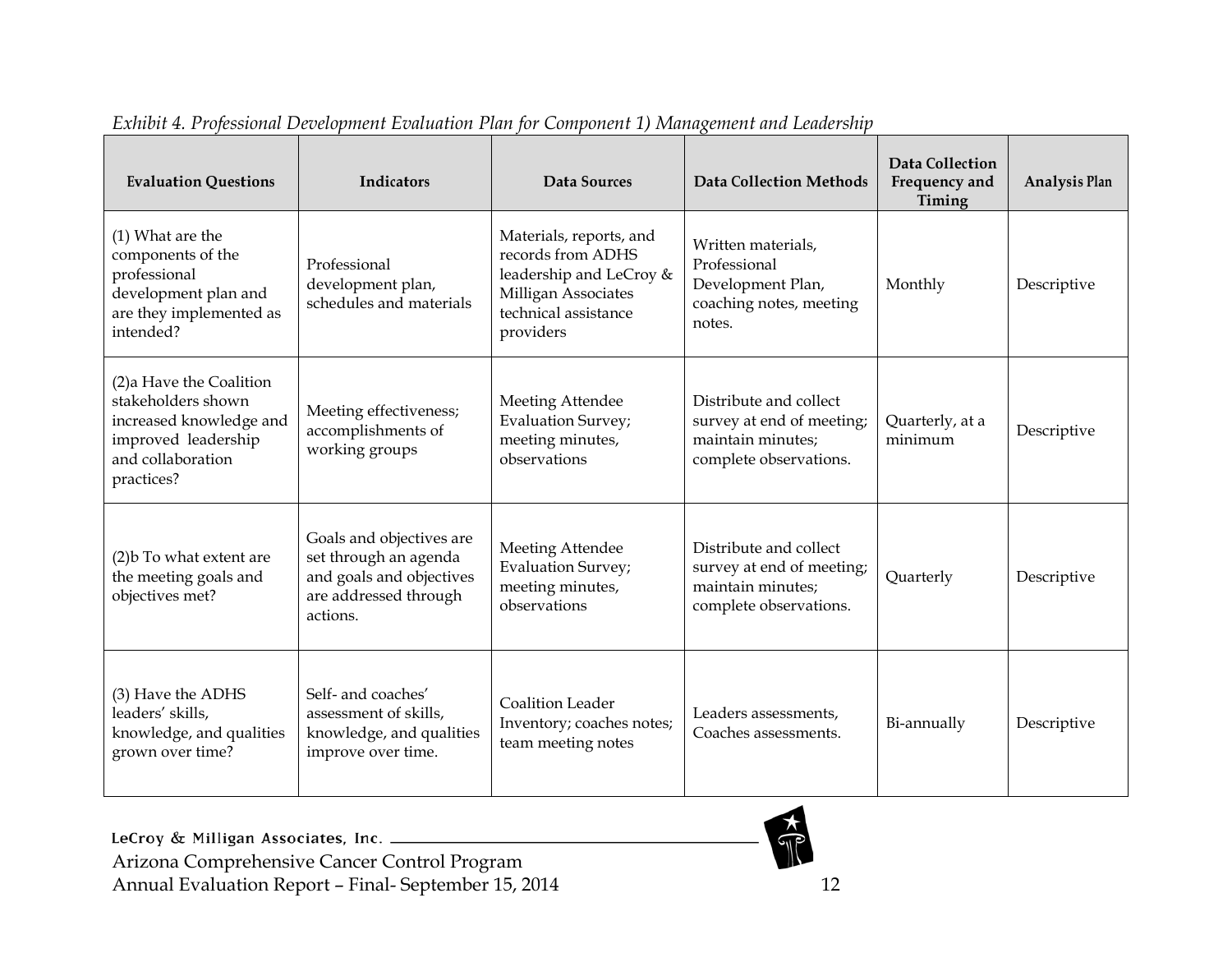## <span id="page-12-0"></span>**Findings**

An extensive description of evaluation results from professional development planning and activities completed through August 2013 is presented in the *ACCCP Interim Progress Report* (LeCroy & Milligan Associates, 2013). Because the professional development and leadership training component is continuous, evaluation findings presented in this report are aggregate, including all data collected to date.

#### <span id="page-12-1"></span>*Components and Implementation of the Professional Development Plan*

**Components of the Professional Development Plan.** Beginning in May 2013, LeCroy & Milligan Associates and the ACCCP Project Director collaborated to establish the *Professional Development Plan*. Plan development was informed by the needs assessment conducted with select coalition members and ACCCP staff, which sought to identify the conditions, skills, and knowledge needed to achieve collective impact. A useful framework for presenting findings and subsequently planning professional development interventions is provided by Kania and Kramer (2011). They identify five conditions for collective impact success:

- 1. Common Agenda
- 2. Mutually reinforcing activities
- 3. Continuous communication
- 4. Backbone support organizations
- 5. Shared measurement systems

[Exhibit 5](#page-13-0) displays the key results of the needs assessment, as aligned with the five conditions for collective impact success.

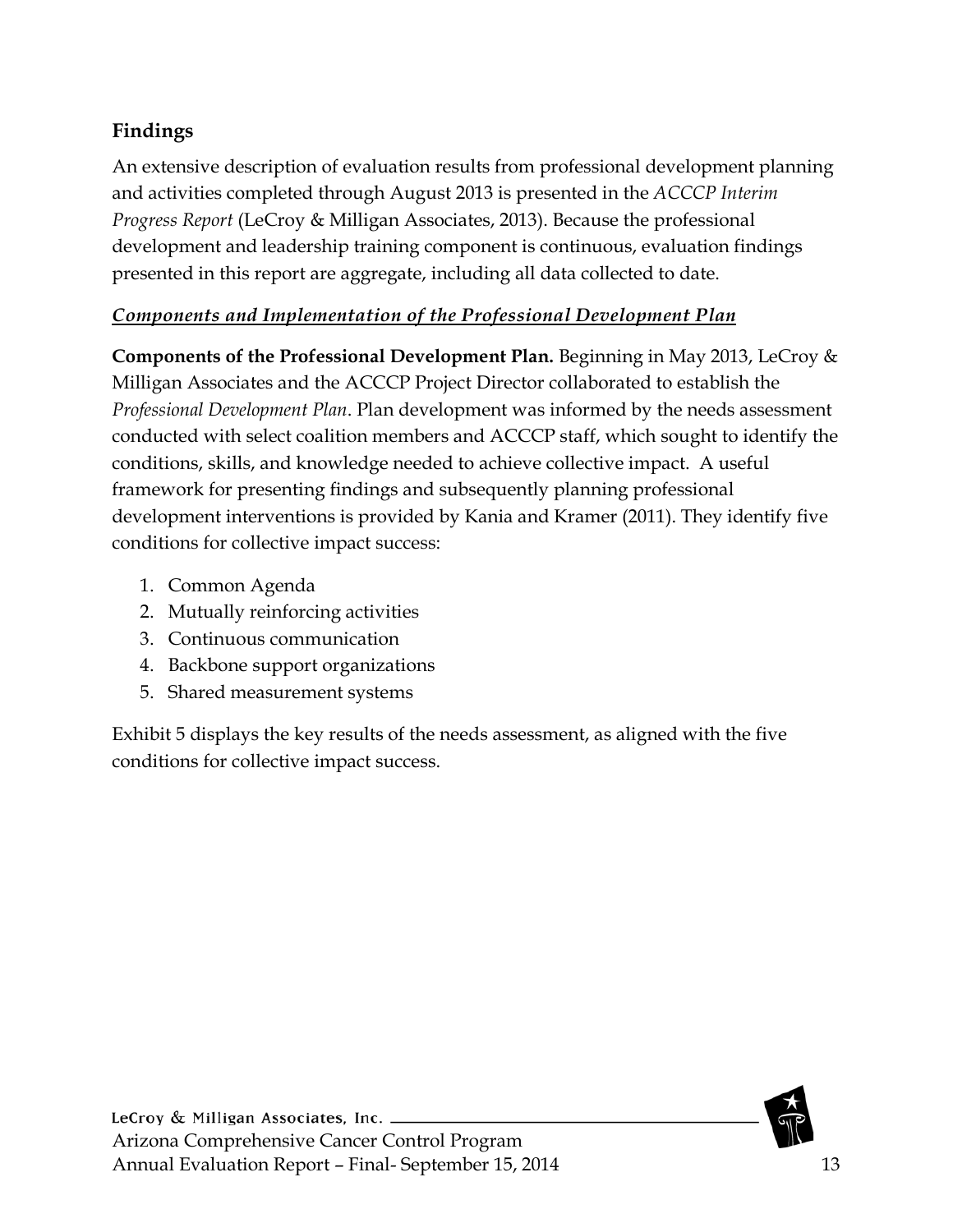| <b>Coalition Aspect</b>            | Desired State for the ACC<br>(as stated in key informant interviews)                                                                                                                                                                                                                                                  | <b>Professional Development</b><br><b>Focus Areas</b>                                                                                                                                                 |
|------------------------------------|-----------------------------------------------------------------------------------------------------------------------------------------------------------------------------------------------------------------------------------------------------------------------------------------------------------------------|-------------------------------------------------------------------------------------------------------------------------------------------------------------------------------------------------------|
| Common Agenda                      | Clearly defined roles<br>Overall statement of direction<br>Agreed upon objectives<br>Agreements on outcomes<br>Clearly defined workgroup goals<br>aligned with overall coalition                                                                                                                                      | Worked with leaders on role<br>clarity and methods for<br>strategic planning, goal setting<br>and effective decision making<br>processes                                                              |
| Mutually reinforcing<br>activities | Sharing of resources<br>$\bullet$<br>Open, challenging, problem-solving<br>$\bullet$<br>dialogue<br>Coordination of activities that fit into<br>overall plan<br>Clearly defined interdependent roles<br>$\bullet$<br>Consistent participation by members<br>$\bullet$                                                 | Developed effective<br>communication and meeting<br>practices, strengthening<br>coordination and facilitation<br>skills, how to maintain action<br>oriented focus and<br>accountability across groups |
| Continuous<br>communication        | Development of a "shared<br>$\bullet$<br>situational awareness" of the total<br>effort, among all participants in<br>coalition<br>Better Coordination of information<br>$\bullet$<br>flowing in and out of coalition<br>workgroups<br>Workgroups consistently<br>$\bullet$<br>communicate about results and<br>issues | Developed tools, skills and<br>methods for communication<br>flow, use of technology for<br>communication, conflict<br>management, meeting<br>facilitation, documenting<br>progress                    |
| Backbone support<br>organizations  | Strong leadership with shared power<br>$\bullet$<br>Supporting infrastructure with<br>designated staff, technology<br>supports for communication,<br>funding supports, and logistical<br>support                                                                                                                      | Coached and consulted with<br>ADHS leaders in leadership<br>functions, organizational skills,<br>infrastructure development,<br>stakeholder recruitment.                                              |
| Shared measurement<br>systems      | Agreements on shared<br>measurements<br>Regular feedback about outcomes                                                                                                                                                                                                                                               | Worked with leaders on<br>identifying data sources,<br>indicators, and appropriate<br>evaluation questions.                                                                                           |

<span id="page-13-0"></span>*Exhibit 5. Results of ACCCP Needs Assessment for Professional Development*

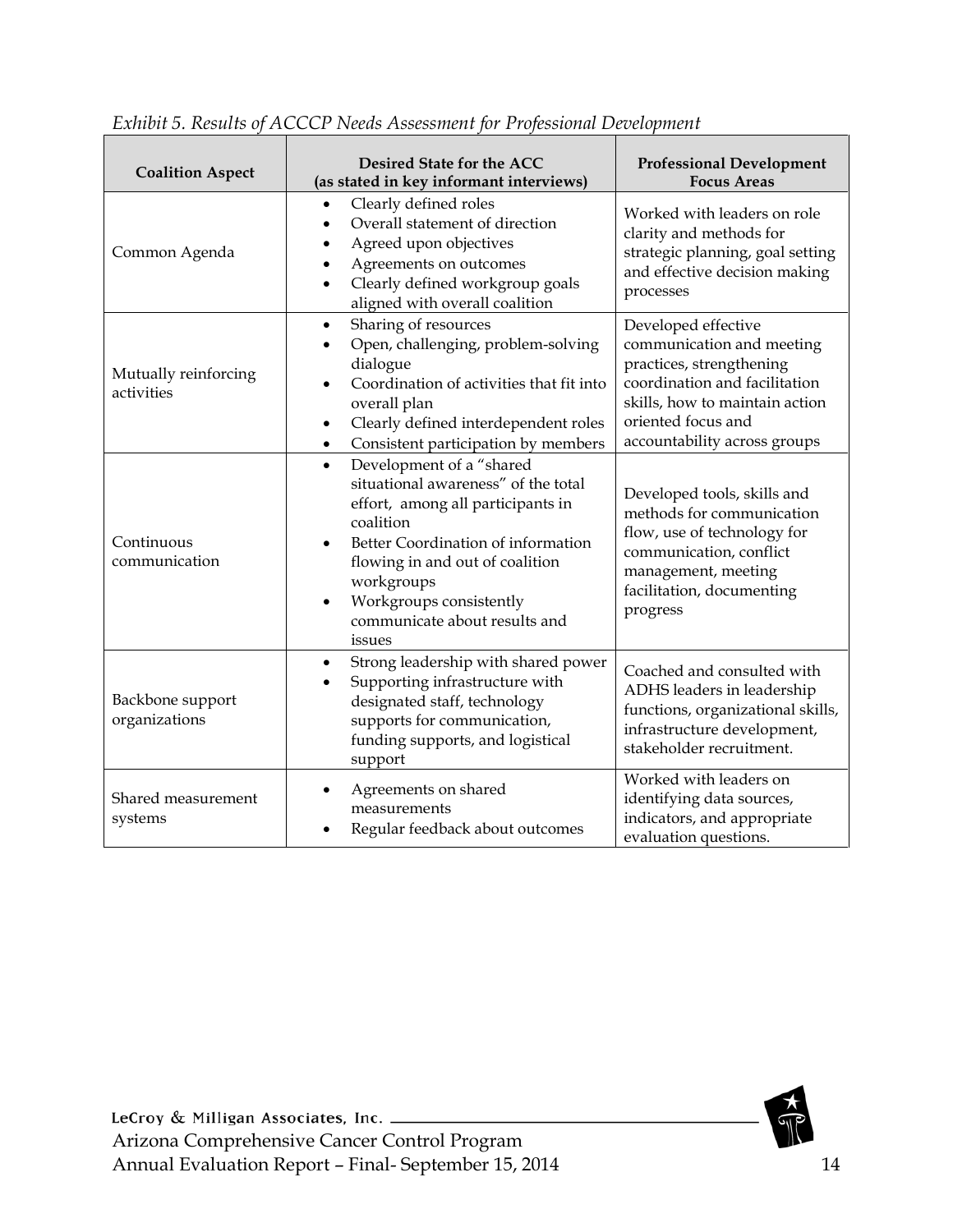Guided by the results from the needs assessment, LeCroy & Milligan Associates developed a feasible *Professional Development Plan*. This plan includes use of multiple methods, such as training workshop(s) in specific content or skills; coaching calls with individuals or small groups; facilitation of meetings; provision of tools or information for meeting management; and a professional development toolkit. The plan has the following components:

- 1) Specifics on which areas (knowledge and/or skills) will be offered;
- 2) Tools that are templates for consistent use across groups;
- 3) Target audiences for each content area;
- 4) Methods for presenting each content area, along with schedules;
- 5) Resources for further reading to enhance development in various content areas;
- 6) Supporting documents for all training / presentations.

**Completed Professional Development Activities.** This plan outlines a schedule of activities for three target groups: (1) the ACCCP Leadership Team (ADHS Office Chief and ACCCP Project Director); (2) ACC Core Team (comprised of ADHS staff supporting the coalition); and (3) the ACC Steering Committee (work group leaders). Bi-weekly coaching and consultation sessions with the ADHS Office Chief and the ACCCP Project Director were conducted between May 2013 and September 2013. Exhibits 6-8 present the completed professional development activities included for each target group.

| <b>Content Area</b>                                                                                        | <b>Presentation/Activity</b>                                          | Facilitator                                          | Date               |
|------------------------------------------------------------------------------------------------------------|-----------------------------------------------------------------------|------------------------------------------------------|--------------------|
| Building a common agenda<br>and surfacing needs and<br>gaps                                                | Meeting planning,<br>coaching, materials<br>development, facilitation | LeCroy & Milligan<br>Associates (LMA)<br>(with ADHS) | May 30, 2013       |
| Prioritization of ACCCP<br>objectives; Building<br>collective impact through<br>Evidence based initiatives | Lecture/discussion,<br>interactive exercise                           | <b>LMA</b>                                           | September 17, 2013 |

| Exhibit 6. Completed Professional Development Activities for ACCCP Leadership Team |  |  |
|------------------------------------------------------------------------------------|--|--|
|                                                                                    |  |  |

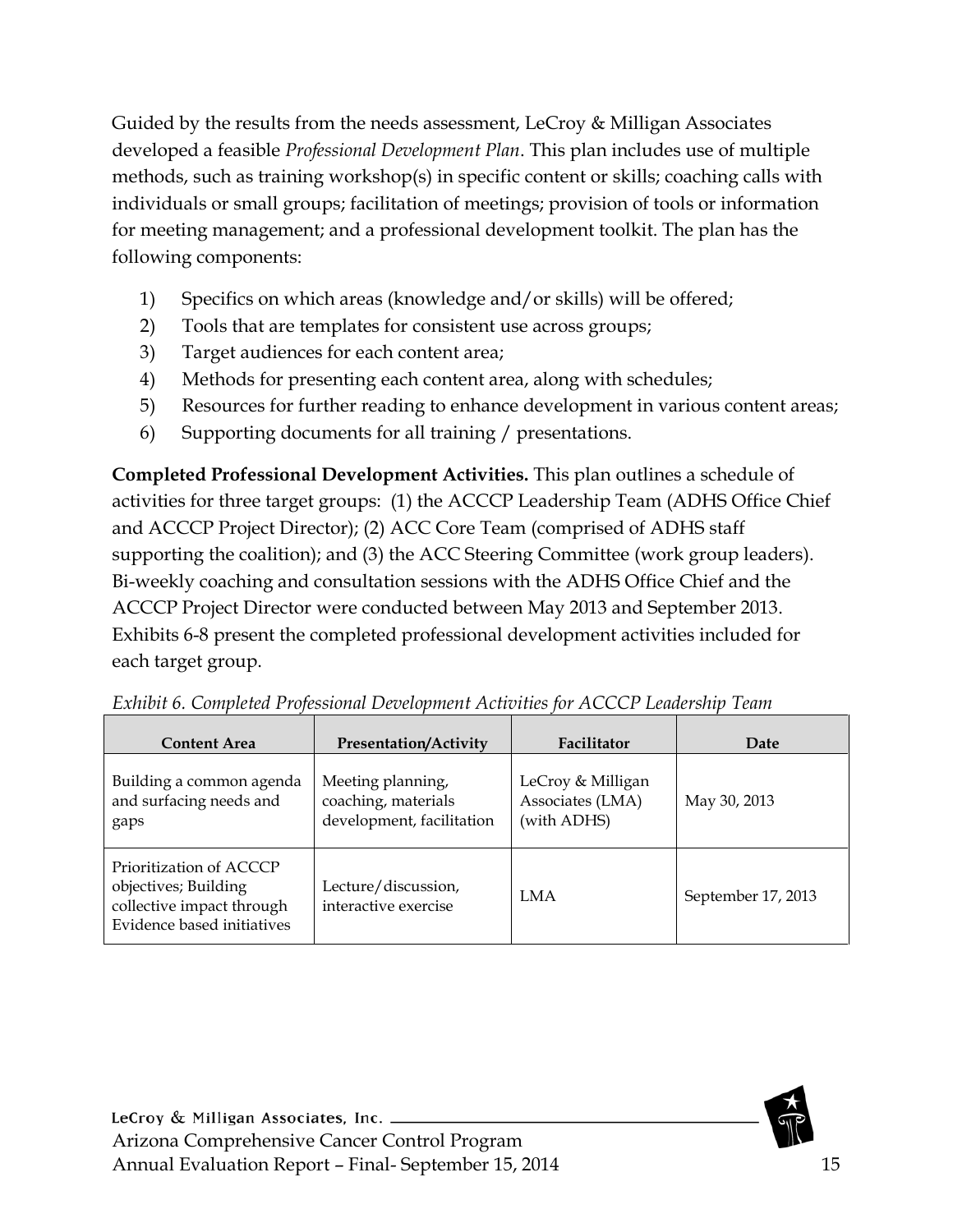| <b>Content Area</b>                                                                               | <b>Presentation/Activity</b>                                | Facilitator | Date                                                                                                                                                                |
|---------------------------------------------------------------------------------------------------|-------------------------------------------------------------|-------------|---------------------------------------------------------------------------------------------------------------------------------------------------------------------|
| Focused Leadership                                                                                | Coaching with Office<br>Chief and Project Director          | <b>LMA</b>  | Ongoing, dates of<br>coaching calls:<br>4/9/2013<br>5/2/2013<br>5/16/2013<br>5/30/2013<br>6/14/2013<br>6/21/2013<br>7/3/2013<br>7/15/2013<br>8/13/2013<br>8/22/2013 |
| Role Clarification for Core<br>Team members                                                       | Coaching on meeting<br>preparation for Core<br>Team meeting | <b>LMA</b>  | July 17, 2013                                                                                                                                                       |
| <b>Building Collaborative</b><br><b>Networks</b>                                                  | Lecture/Discussion with<br>Handouts                         | <b>LMA</b>  | October 16, 2013                                                                                                                                                    |
| Strategic Planning<br>facilitation skills (in<br>conjunction with Working<br>Group leaders        | Presentation, materials,<br>interactive exercises           | <b>LMA</b>  | November 14, 2013                                                                                                                                                   |
| Collaboration                                                                                     | Interactive exercises                                       | <b>LMA</b>  | November 20, 2013                                                                                                                                                   |
| <b>Strategic Planning</b><br>facilitation skills (in<br>conjunction with Working<br>Group leaders | Presentation, materials,<br>interactive exercises           | <b>LMA</b>  | November 14, 2013                                                                                                                                                   |
| Collaboration                                                                                     | Interactive exercises                                       | <b>LMA</b>  | November 20, 2013                                                                                                                                                   |

*Exhibit 7. Completed Professional Development Activities for ACC Core Team*

|  |  |  | Exhibit 8. Completed Professional Development Activities for ACC Steering Committee |  |
|--|--|--|-------------------------------------------------------------------------------------|--|
|  |  |  |                                                                                     |  |

| Content Area                                                                                | <b>Presentation/Activity</b>                                                             | Facilitator | Date              |
|---------------------------------------------------------------------------------------------|------------------------------------------------------------------------------------------|-------------|-------------------|
| Focused Leadership; using<br>common language, agendas<br>and templates across<br>committees | Modeled facilitation;<br>provided meeting<br>templates, coaching de-<br>brief on methods | <b>LMA</b>  | May 30, 2013      |
| Goal Setting and action<br>planning methods                                                 | Discuss action planning<br>tools, provide templates,<br>facilitate discussion            | <b>LMA</b>  | July 18, 2013     |
| Strategic planning<br>facilitation skills                                                   | Presentation, materials,<br>interactive exercises                                        | <b>LMA</b>  | November 14, 2013 |

LeCroy & Milligan Associates, Inc. Arizona Comprehensive Cancer Control Program Annual Evaluation Report – Final- September 15, 2014

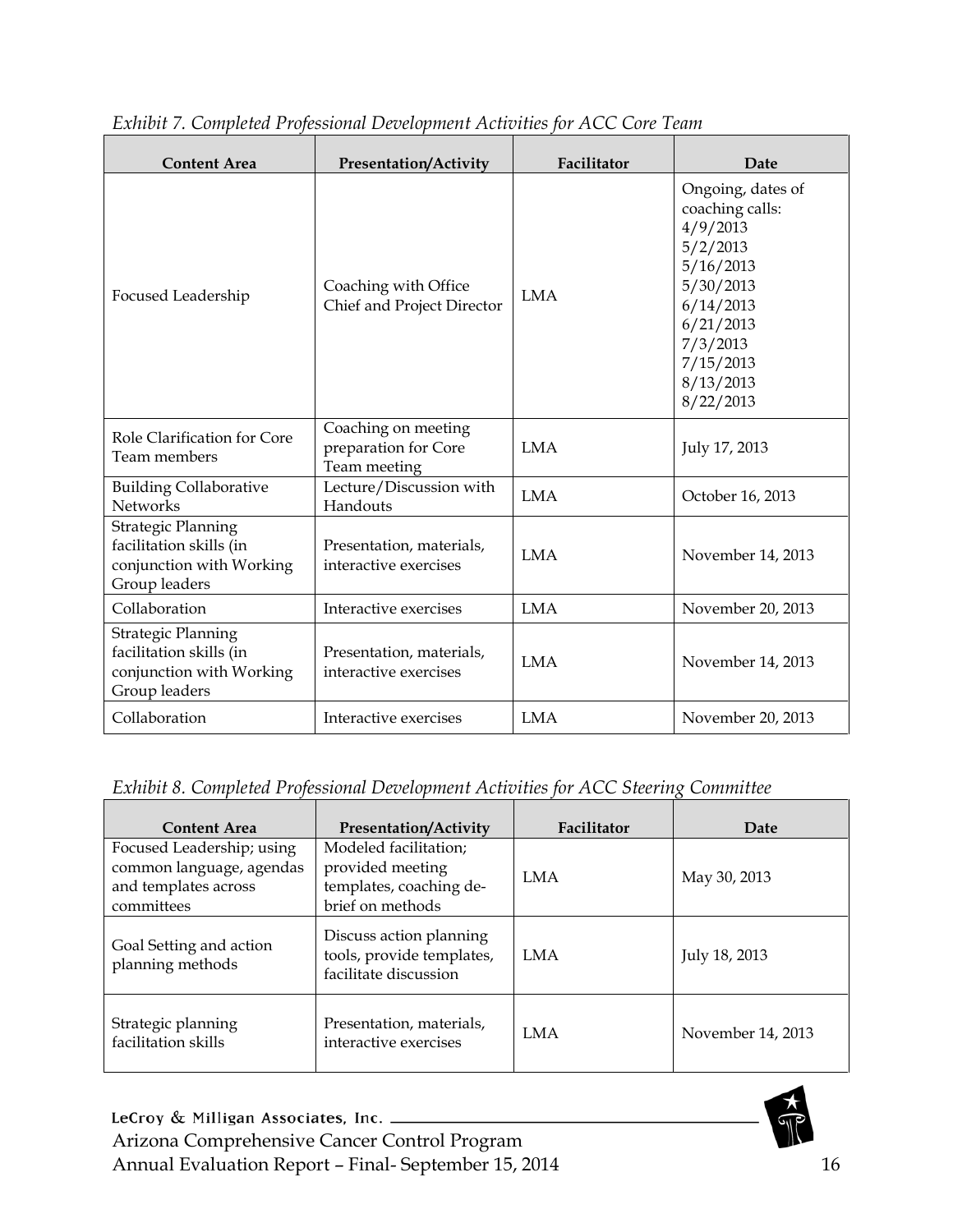**Development of a Resource Manual.** At the conclusion of hands on leadership skills and trainings, a final training/professional development resource manual was compiled in November of 2013, to document tools and resource for all five areas of collective impact and the progress made with the ACC. This manual reflects the materials, tools, and resources determined to be most critical at the beginning stages of professional development in the ACC. The manual includes two types of materials:

- 1) Resources and tools used or developed during the professional development activities carried out with members of the ACC from May-September 2013.
- 2) Additional resources (articles, websites) that can be used for further reading or training beyond the initial training and coaching conducted in 2013.

The manual's table of contents is shown in Exhibit 9. The materials are organized into five areas of knowledge, with selected skills and tools that were addressed in the initial ACC professional development process. Primary target groups for each content area are also listed. The contents include an assortment of tools and resources to use throughout the development of the ACC.



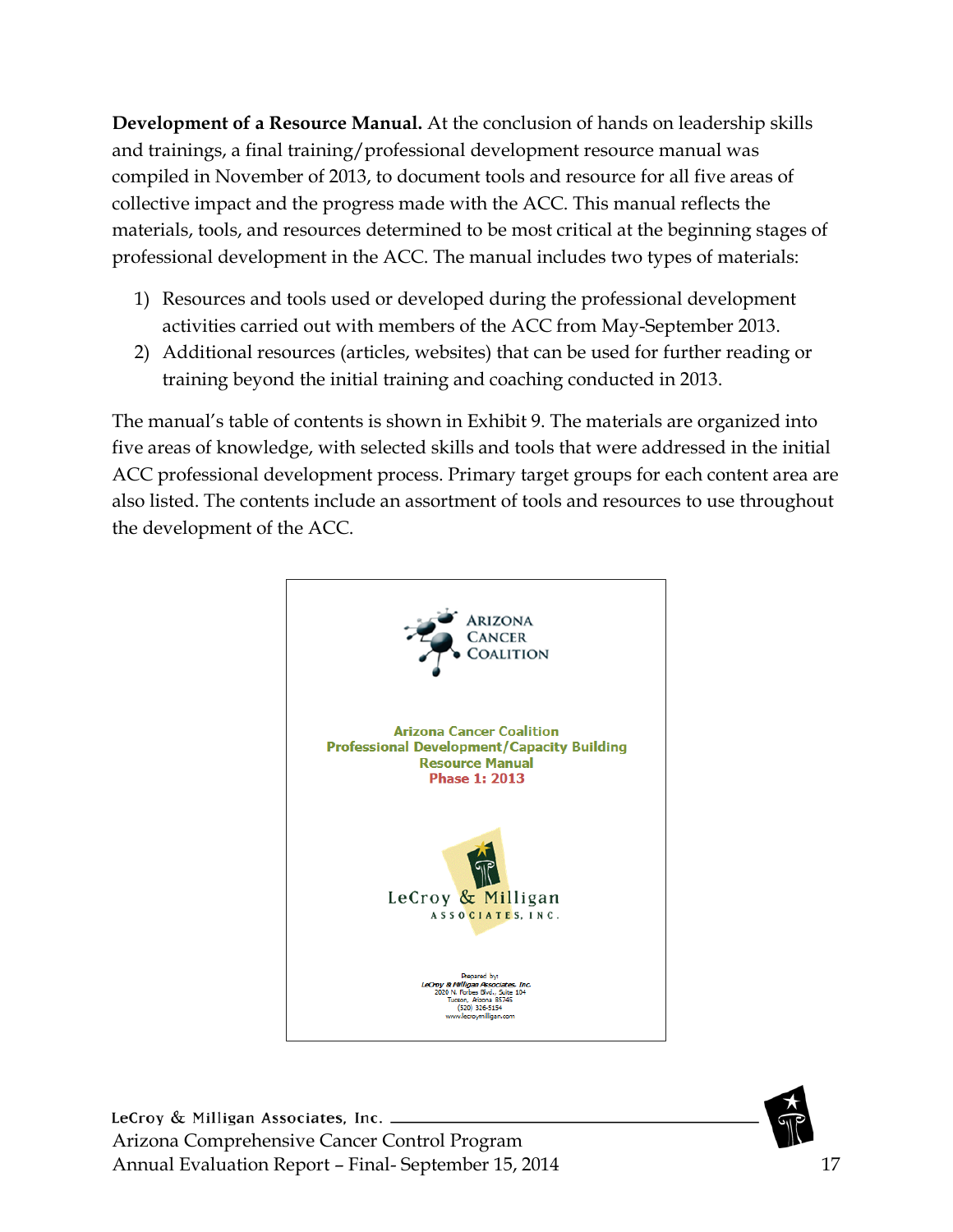| <b>Knowledge</b>                                                | <b>Selected Skills</b>                                                                                                                                                                              | <b>AZCCC Tools and</b><br><b>Resources</b>                                                                                                           | <b>Target Group</b>                                                                |
|-----------------------------------------------------------------|-----------------------------------------------------------------------------------------------------------------------------------------------------------------------------------------------------|------------------------------------------------------------------------------------------------------------------------------------------------------|------------------------------------------------------------------------------------|
| <b>Collective</b><br>Impact                                     | <b>Meeting Facilitation</b>                                                                                                                                                                         | <b>Exploring the five</b><br>conditions of<br><b>Collective Impact</b><br><b>Discussion quide</b><br><b>Meeting Templates</b><br>Reference materials | <b>AzCCC Core Team</b><br>leaders and AZCCC<br><b>Work Group</b><br><b>Members</b> |
| Communication                                                   | Working with the Media                                                                                                                                                                              | Reference materials                                                                                                                                  | <b>Work Group</b><br><b>Leaders</b>                                                |
| <b>Policy, Systems</b><br>and<br><b>Environmental</b><br>Change | Collaboration                                                                                                                                                                                       | Reference materials                                                                                                                                  | <b>AzCCC</b> Members                                                               |
|                                                                 | <b>Development of productive</b><br>agendas                                                                                                                                                         | <b>Meeting Planning</b><br>Template                                                                                                                  | <b>Work Group</b><br>Leaders and<br><b>Members</b>                                 |
| <b>Building</b><br><b>Collaborative</b>                         | <b>Role clarification</b>                                                                                                                                                                           | Questionnaire for<br><b>Role Definitions</b>                                                                                                         | <b>Work Group</b><br><b>Leaders</b>                                                |
| <b>Networks</b>                                                 | <b>Inclusive and Focused</b><br>Leadership                                                                                                                                                          | Meeting Leaders'<br>Guide<br><b>Coalition Leader</b><br>Inventory                                                                                    | <b>Core Team Support</b><br><b>Staff and Work</b><br><b>Group Leaders</b>          |
| Strategic<br><b>Planning</b>                                    | . Identifying goals and<br>objectives<br>· Selecting Priorities                                                                                                                                     | . Planning Tools<br>· Facilitation<br>Agendas and<br><b>instructions</b>                                                                             | <b>AzCCC Members</b>                                                               |
| Coalition<br>feedback and<br>evaluation                         | <b>.</b> Evaluating Collaboration<br><b>Meeting Effectiveness</b><br>.Making Use of Data<br><b>Resources</b><br>.Specifying Outcomes and<br><b>Indicators for Performance</b><br><b>Measurement</b> | <b>Team Collaboration</b><br><b>Assessment Rubric</b><br><b>Meeting Feedback</b><br>Forms                                                            | <b>AZCCC</b> members<br>and Core Team<br>Staff                                     |

*Exhibit 9. Professional Development Manual Table of Contents*

Using this manual, the ACCCP will be able to continue to work towards achieving a collective impact model. It is important to note that the resource manual is a critical asset to not just the ACC, but any newly forming coalition working under a collective impact approach.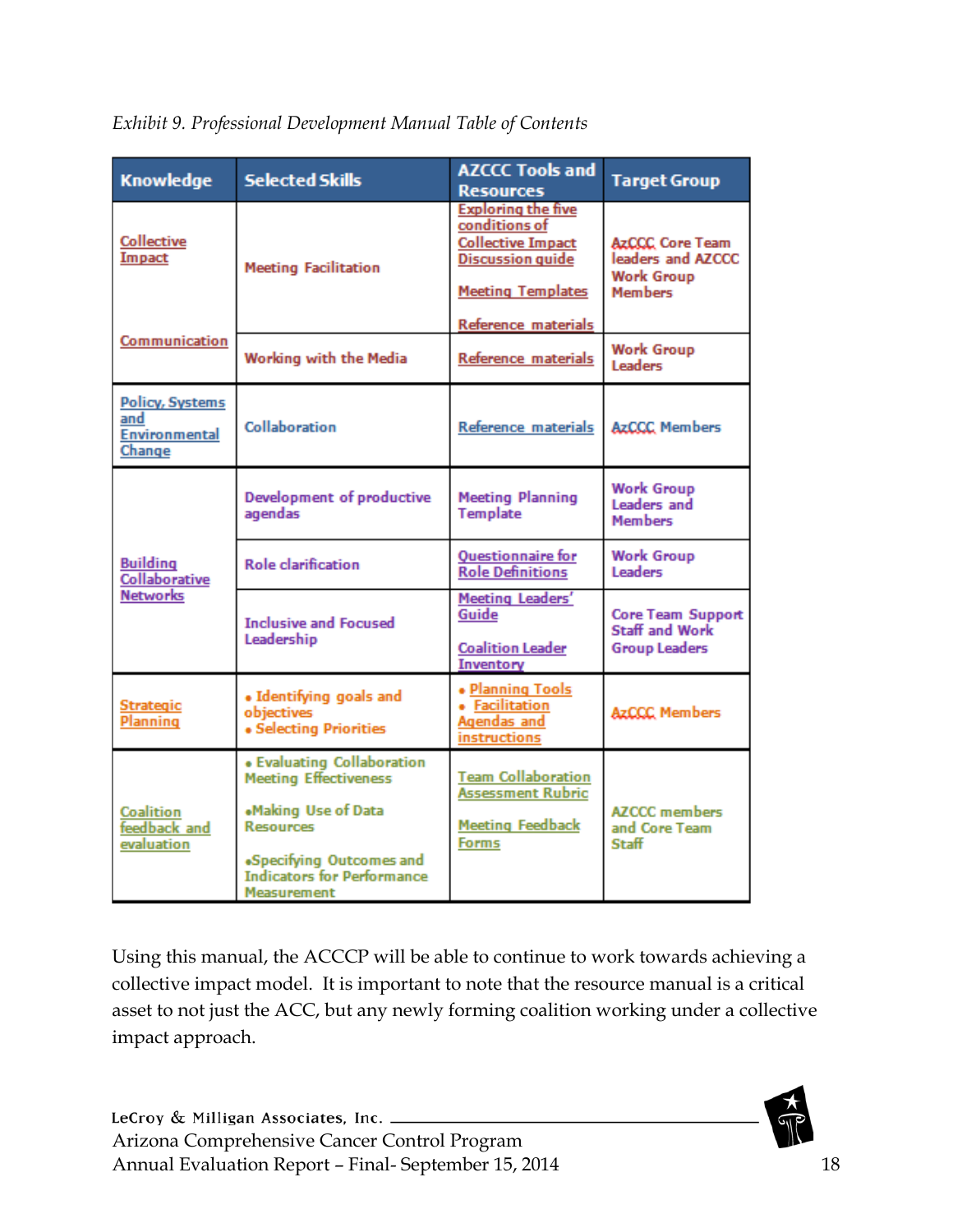## <span id="page-18-0"></span>*Change in Coalition Stakeholders' Leadership and Collaboration Practices*

**Coalition Meetings**. To gauge increased knowledge and improved leadership and collaboration practices after the implementation of the professional development plan, LeCroy & Milligan Associates evaluated the February 2014 ACC meeting using the Meeting Attendee Evaluation Survey. The survey was distributed to attendees at the end of the meeting and included 13 items for attendees to rank on a five-point scale, with 1 being "needs work" and 5 being "just right". [Exhibit 10](#page-19-0) and [Exhibit 11](#page-20-0) display the results of this survey, completed by 32 people at the end of the Coalition Meeting held on 2/6/2014.

[Exhibit 10](#page-19-0) displays the survey items ordered from highest to lowest average score, as well as the standard deviation, minimum, and maximum rating received for each item. In general, all areas received an average rating of 4.31 or higher and the scale received a total average rating of 4.59 (the scale demonstrated good internal consistency with a Cronbach alpha score of .87). These results indicate that attendees of this Coalition Meeting felt the meeting was well-run. Areas that received the highest average ratings of 4.60 or greater are meeting strengths, including:

- Courteous and civil discussions;
- Use of an agenda with specific time allotments per items;
- Setting of ground rules; and
- Overall meeting productivity.

The three areas that scored the lowest average rating of 4.31 to 4.44 and may be considered as areas for improvement include:

- The meeting was started on time;
- All attendees participated; and
- Those needed to make effective decisions participated.

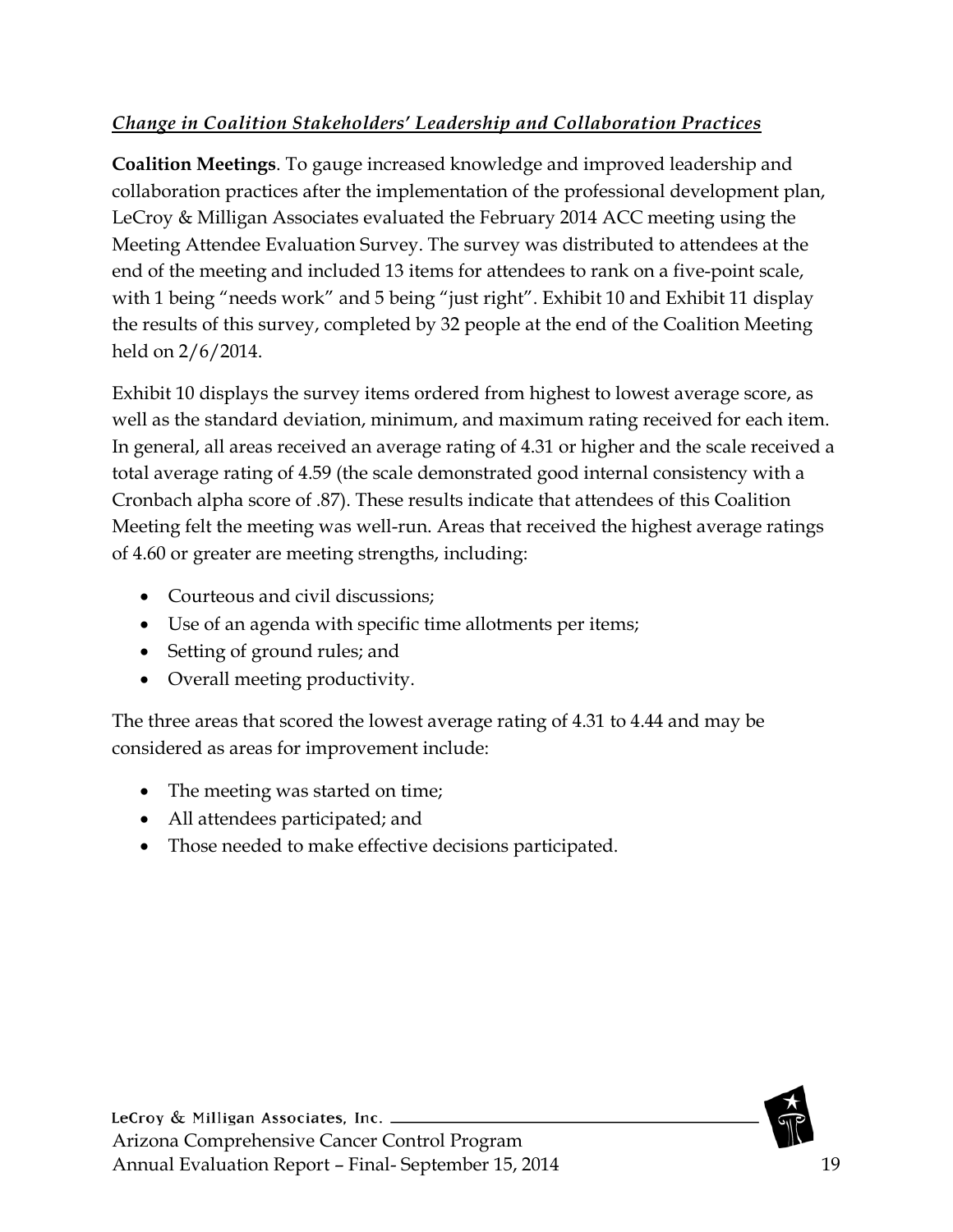| <b>Survey Item</b>                                                                                                                | Mean<br>Rating | Std.<br>Deviation | Minimum<br>Rating | Maximum<br>Rating | N  |
|-----------------------------------------------------------------------------------------------------------------------------------|----------------|-------------------|-------------------|-------------------|----|
| Deliberations were courteous and<br>civil.                                                                                        | 4.90           | .301              | $\overline{4}$    | 5                 | 31 |
| Our agenda indicated how much<br>time we have for each agenda item.                                                               | 4.84           | .369              | $\overline{4}$    | 5                 | 32 |
| We had an agenda.                                                                                                                 | 4.75           | .440              | $\overline{4}$    | 5                 | 32 |
| We had ground rules for our<br>meeting.                                                                                           | 4.69           | .535              | 3                 | 5                 | 32 |
| The meeting was productive.                                                                                                       | 4.66           | .483              | $\overline{4}$    | 5                 | 32 |
| Purpose for the meeting was clear.                                                                                                | 4.59           | .560              | $\mathfrak{Z}$    | 5                 | 32 |
| We stayed focused on the topic of<br>our discussions.                                                                             | 4.59           | .615              | 3                 | 5                 | 32 |
| The agenda arrived in time to be<br>helpful (e.g., we had time to think<br>about the agenda items, bring<br>relevant info, etc.). | 4.56           | .716              | 3                 | 5                 | 32 |
| Meeting pace.                                                                                                                     | 4.50           | .568              | 3                 | 5                 | 32 |
| We ended on time.                                                                                                                 | 4.50           | .793              | 3                 | 5                 | 28 |
| We started on time.                                                                                                               | 4.44           | .669              | 3                 | 5                 | 32 |
| All members participated.                                                                                                         | 4.42           | .672              | $\mathfrak{Z}$    | 5                 | 31 |
| The people we needed in order to<br>make effective decisions<br>participated.                                                     | 4.31           | .644              | $\mathfrak{Z}$    | 5                 | 32 |
| <b>Total Scale</b>                                                                                                                | 4.59           | .343              | $\mathfrak{Z}$    | 5                 | 32 |

#### <span id="page-19-0"></span>*Exhibit 10. Summary of Coalition Meeting Attendee Ratings, 2/6/2014*

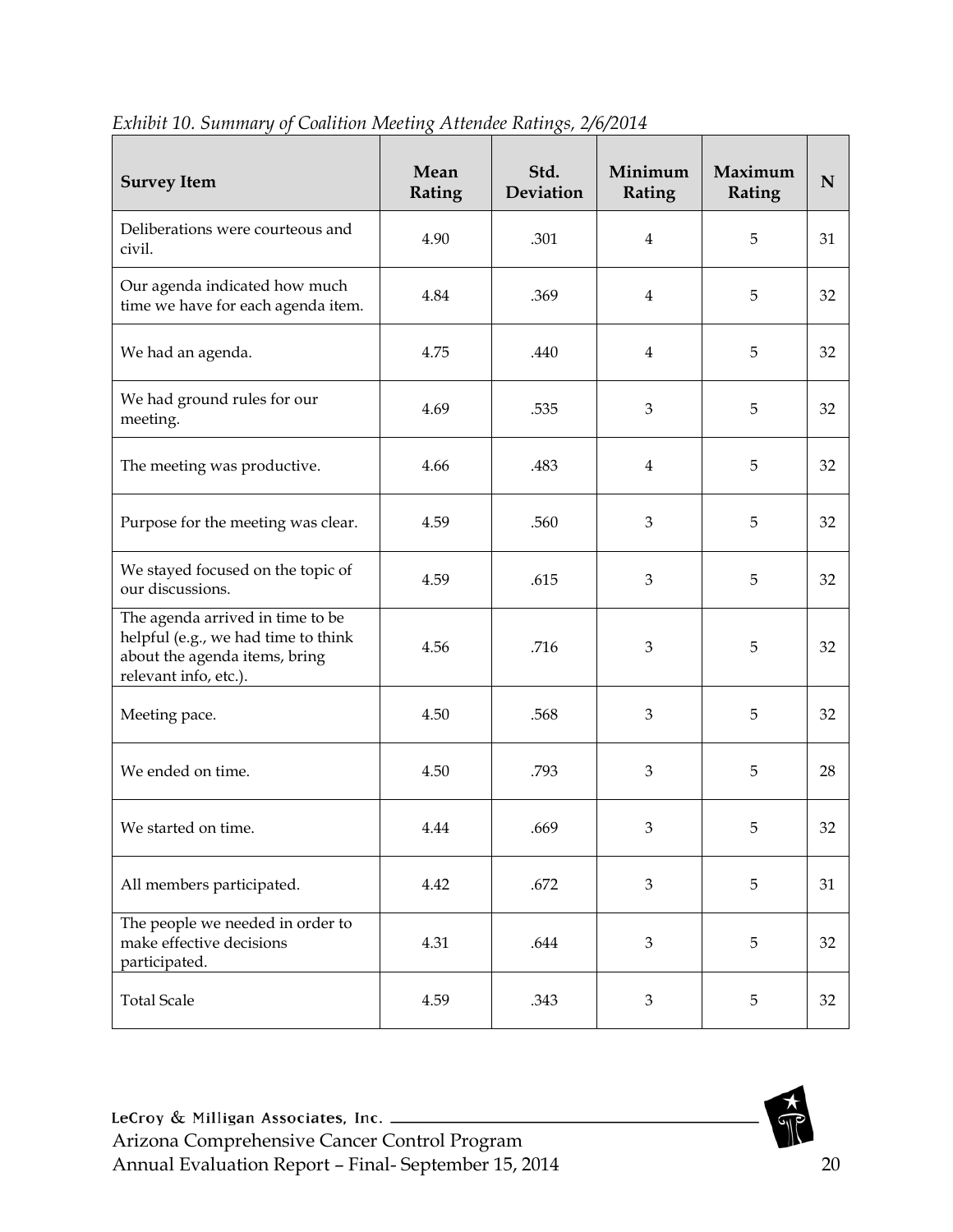To facilitate interpretation of the data, [Exhibit 11](#page-20-0) shows the percentage distribution of ratings for each area, collapsed into three categories, with a rating of 1 to 2 representing the lowest ratings, 3 is midway, and 4 to 5 is the highest ratings. The survey items are ordered numerically, as shown on the survey instrument.

| <b>Survey Item</b>                                                                                                                   | Rating of 1-2<br><b>Needs Work</b><br>$\frac{0}{0}$ (n) | Rating of 3<br>$\% (n)$ | Rating of 4-5<br><b>Just Right</b><br>$\frac{0}{0}$ (n) | N  |
|--------------------------------------------------------------------------------------------------------------------------------------|---------------------------------------------------------|-------------------------|---------------------------------------------------------|----|
| 1. We had an agenda.                                                                                                                 | $\theta$                                                | $\theta$                | 100% (32)                                               | 32 |
| 2. The agenda arrived in time to<br>be helpful (e.g., we had time to<br>think about the agenda items,<br>bring relevant info, etc.). | $\theta$                                                | $13\%$ (4)              | 88% (28)                                                | 32 |
| 3. Our agenda indicated how<br>much time we have for each<br>agenda item.                                                            | $\theta$                                                | $\theta$                | 100% (32)                                               | 32 |
| 4. We started on time.                                                                                                               | $\theta$                                                | $9\%$ (3)               | 91% (29)                                                | 32 |
| 5. We ended on time.                                                                                                                 | $\theta$                                                | 18% (5)                 | 82% (23)                                                | 28 |
| 6. Meeting pace.                                                                                                                     | $\boldsymbol{0}$                                        | $3\%$ (1)               | 97% (31)                                                | 32 |
| 7. All members participated.                                                                                                         | $\boldsymbol{0}$                                        | $10\%$ (3)              | 90% (28)                                                | 31 |
| 8. Purpose for the meeting was<br>clear.                                                                                             | $\boldsymbol{0}$                                        | $3\%$ (1)               | 97% (31)                                                | 32 |
| 9. We had ground rules for our<br>meeting.                                                                                           | $\theta$                                                | $3\%$ (1)               | 97% (31)                                                | 32 |
| 10. We stayed focused on the<br>topic of our discussions.                                                                            | $\boldsymbol{0}$                                        | $6\%$ (2)               | 94% (30)                                                | 32 |
| 11. The people we needed in<br>order to make effective<br>decisions participated.                                                    | $\boldsymbol{0}$                                        | $9\%$ (3)               | 91% (29)                                                | 32 |
| 12. The meeting was<br>productive.                                                                                                   | $\boldsymbol{0}$                                        | $\boldsymbol{0}$        | 100% (32)                                               | 32 |
| 13. Deliberations were<br>courteous and civil.                                                                                       | $\boldsymbol{0}$                                        | $\boldsymbol{0}$        | 100% (31)                                               | 31 |

<span id="page-20-0"></span>*Exhibit 11. Distribution of Coalition Meeting Attendee Ratings, 2/6/2014*

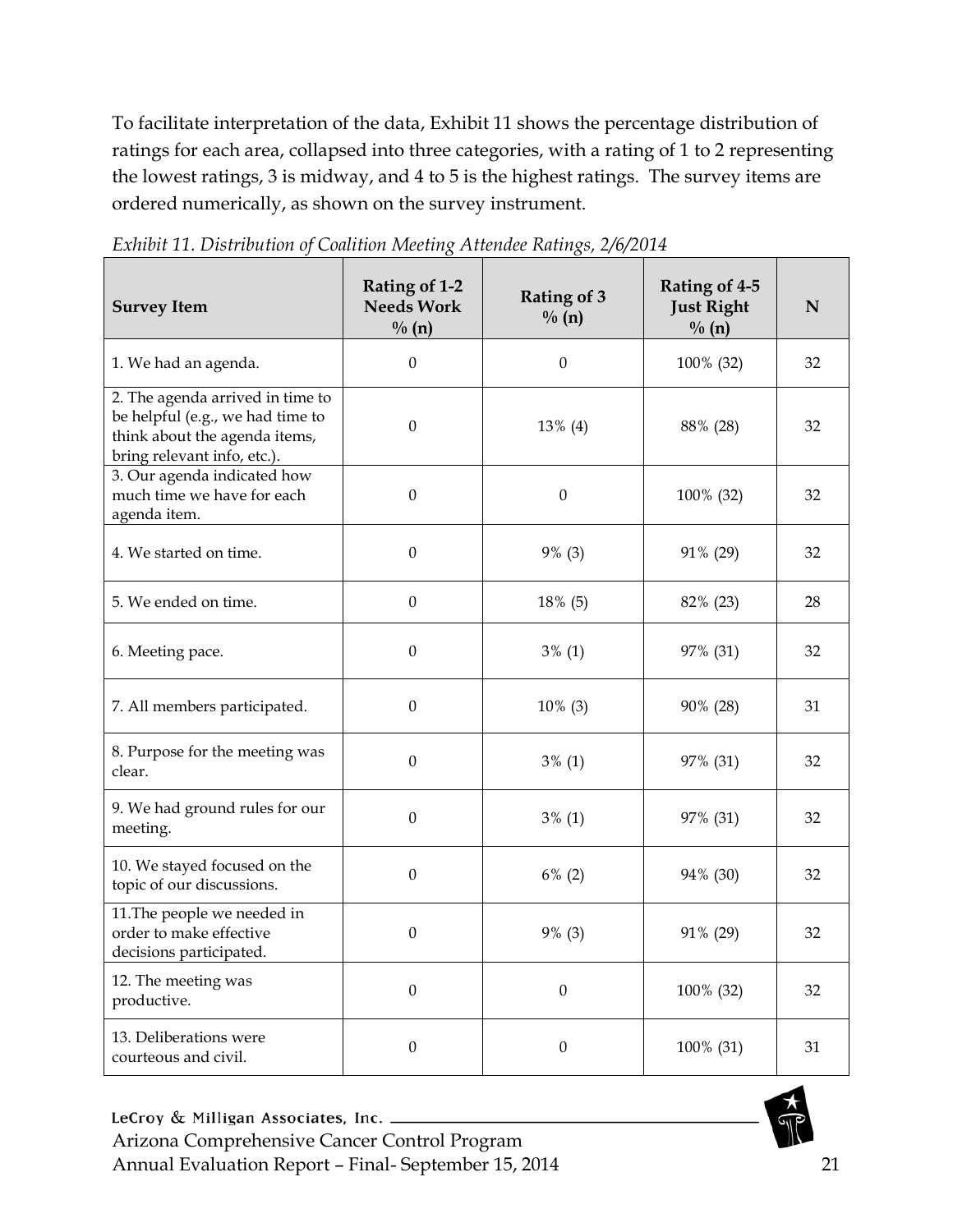[Exhibit 12](#page-21-0) shows the strengths of the Coalition Meeting, as reported by 26 respondents through open-ended comments. Overall, 38% (10) of survey respondents commented that the ACC did a great job running the Coalition Meeting, with comments such as, "Very well facilitated" and "Really good job! Thank you for making the Coalition relevant." Additionally, over a third of respondents (38%, 9) acknowledged the usefulness of breakout work group meetings/sessions. Furthermore, 17% (4) each described other meeting strengths, including: the progress that the Coalition has made; opportunities to network with experts; opportunities to collaborate, including increased participation of members; and use of an effective meeting structure, which was goaloriented, focused, and well-facilitated.



<span id="page-21-0"></span>

**Steering Committee Meetings.** The Meeting Attendee Evaluation Survey was also distributed at the end of ACC Steering Committee Meetings held in January and April 2014 (this instrument was not distributed at the August 2014 meeting because the meeting took place by conference call). [Exhibit 13](#page-22-0) and [Exhibit 14](#page-23-0) display the results of this survey, completed by 13 people at the end of meetings held on  $1/17/2014$  (N=8) and 4/15/2014 (N=5). Results from the two meetings are combined because means comparison tests showed no statistically significant difference in average ratings received for each item and the overall scale, over the course of the two meetings. [Exhibit](#page-22-0)  [13](#page-22-0) displays the survey items ordered from highest to lowest average score, as well as the standard deviation, minimum, and maximum rating received for each item.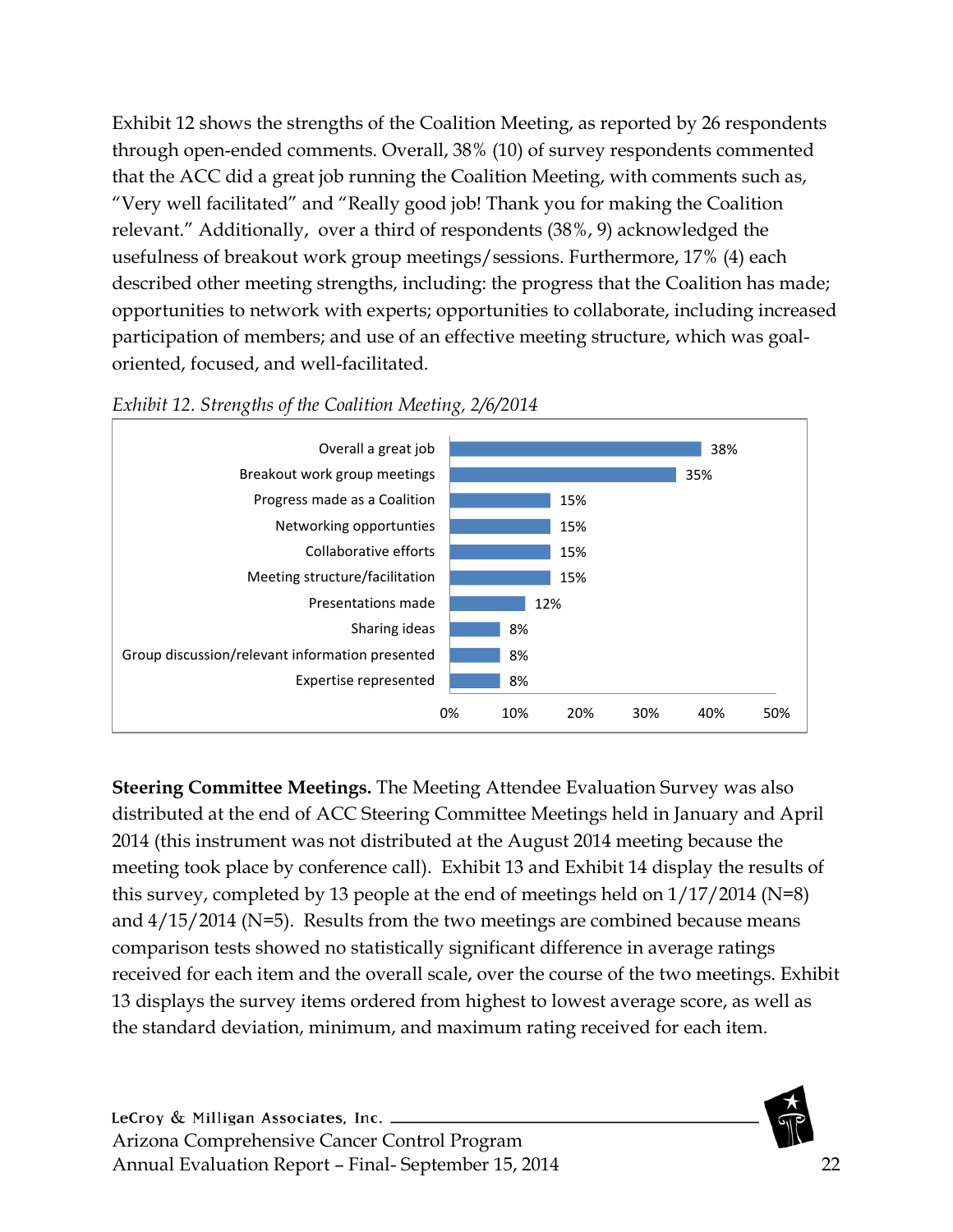| <b>Survey Item</b>                                                                                                               | Mean<br>Rating | Std.<br>Deviation | Minimum<br>Rating | Maximum<br>Rating | N  |
|----------------------------------------------------------------------------------------------------------------------------------|----------------|-------------------|-------------------|-------------------|----|
| Deliberations were courteous and<br>civil.                                                                                       | 5.00           | 0.000             | 5                 | 5                 | 13 |
| The meeting was productive.                                                                                                      | 5.00           | 0.000             | 5                 | 5                 | 13 |
| We ended on time.                                                                                                                | 5.00           | 0.000             | 5                 | 5                 | 12 |
| We had an agenda.                                                                                                                | 4.92           | .277              | $\overline{4}$    | 5                 | 13 |
| Our agenda indicated how much<br>time we have for each agenda item.                                                              | 4.83           | .389              | $\overline{4}$    | 5                 | 12 |
| We stayed focused on the topic of our<br>discussions.                                                                            | 4.77           | .439              | $\overline{4}$    | 5                 | 13 |
| The people we needed in order to<br>make effective decisions participated.                                                       | 4.69           | .630              | 3                 | 5                 | 13 |
| All members participated.                                                                                                        | 4.69           | .630              | 3                 | 5                 | 13 |
| Purpose for the meeting was clear.                                                                                               | 4.69           | .630              | 3                 | 5                 | 13 |
| Meeting pace.                                                                                                                    | 4.62           | .506              | $\overline{4}$    | 5                 | 13 |
| We had ground rules for our<br>meeting.                                                                                          | 4.46           | .660              | 3                 | 5                 | 13 |
| The agenda arrived in time to be<br>helpful (e.g. we had time to think<br>about the agenda items, bring<br>relevant info, etc.). | 4.38           | .768              | 3                 | 5                 | 13 |
| We started on time.                                                                                                              | 4.31           | 1.032             | $\overline{2}$    | 5                 | 13 |
| <b>Total Scale - Both Meetings</b>                                                                                               | 4.71           | .278              |                   |                   | 13 |
| Total Scale - 1/17/2014                                                                                                          | 4.69           | .309              |                   |                   | 8  |
| Total Scale - 4/15/2014                                                                                                          | 4.73           | .253              |                   |                   | 5  |

<span id="page-22-0"></span>*Exhibit 13. Summary of Steering Committee Meeting Attendee Ratings, 1/17/2014 and 4/15/2014*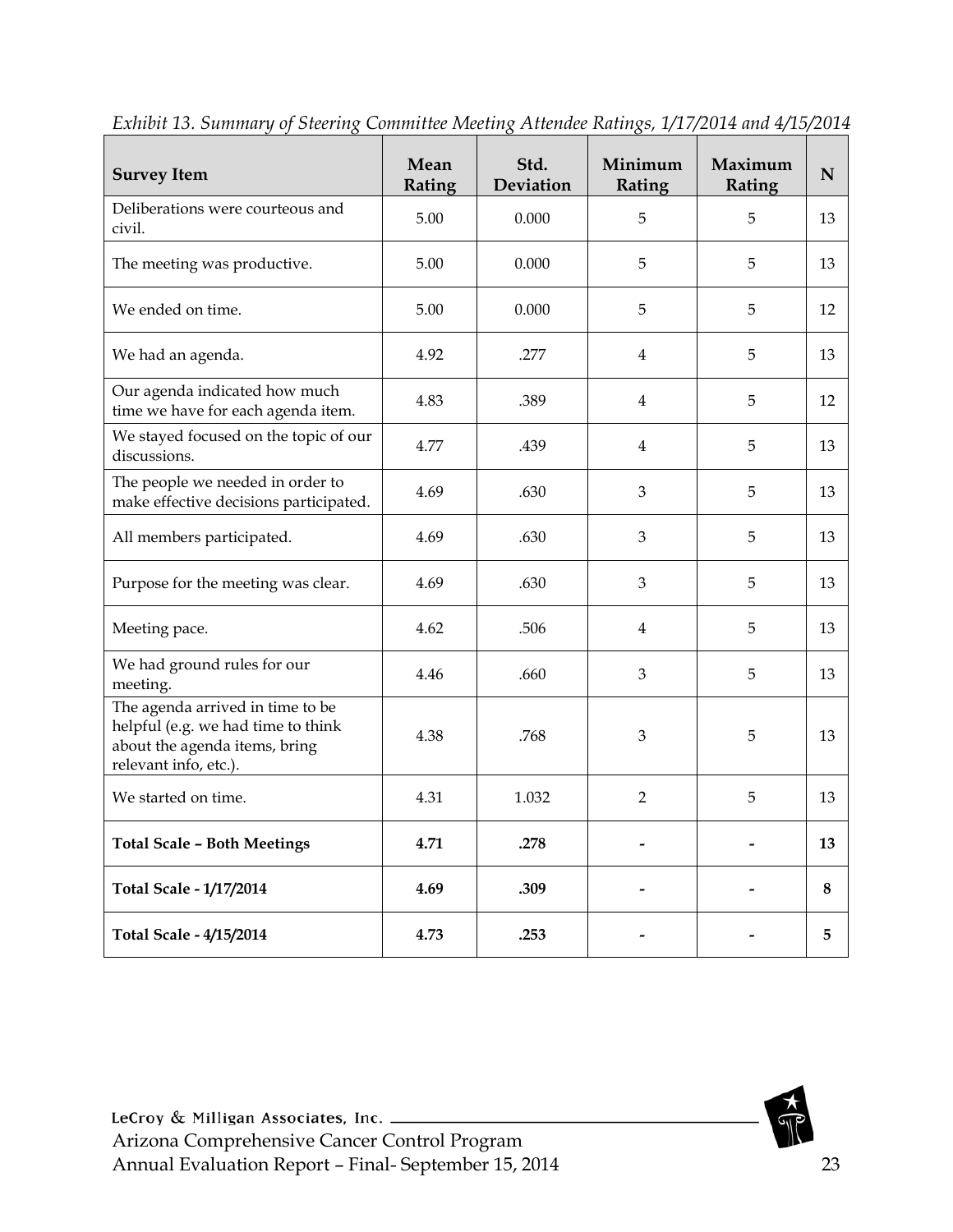Similar to the Coalition Meeting survey results, individual and overall ratings suggest that attendees felt that Steering Committee Meetings were well run; individual items received an average rating of 4.31 or higher and the scale (combined for both meetings) received a total average rating of 4.73 (the scale demonstrated good internal with a Cronbach alpha score of .74). Ten areas received high average ratings of 4.60 or greater. However, three areas notably received a perfect average score of 5.00, including:

- Courteous and civil discussions:
- Overall meeting productivity; and
- The meeting ended on time.

The three areas that scored the lowest average rating of 4.31 to 4.46 and may be considered as areas for improvement include:

- The use of ground rules;
- The agenda arrived prior to the meeting in a timely manner; and
- The meeting started on time.

Looking at the total scale score for each meeting, shown in Exhibit 13, the April 2014 meeting had a higher total average of 4.73, compared to the January 2014 meeting average of 4.69. These results possibly suggest that attendees were more slightly satisfied with the later meeting, however no statistically significant difference was observed.

To facilitate interpretation of the data, [Exhibit 14](#page-23-0) shows the percentage distribution of ratings for each area, collapsed into three categories: 1/2 represents the lowest ratings, 3 is midway, and 4/5 represents the highest ratings. The survey items are ordered numerically, as shown on the survey instrument.

A total of seven respondents (N=3 for 1/17/2014 and N=4 for 4/15/2014) noted strengths of the Steering Committee Meetings, in response to an open-ended question, including:

- Deliberative dialogue, information sharing, and networking  $(N=3)$ ;
- Great meeting facilitation  $(N=2)$ ;
- Everyone participated; and
- <span id="page-23-0"></span>• Holding in-person meetings.

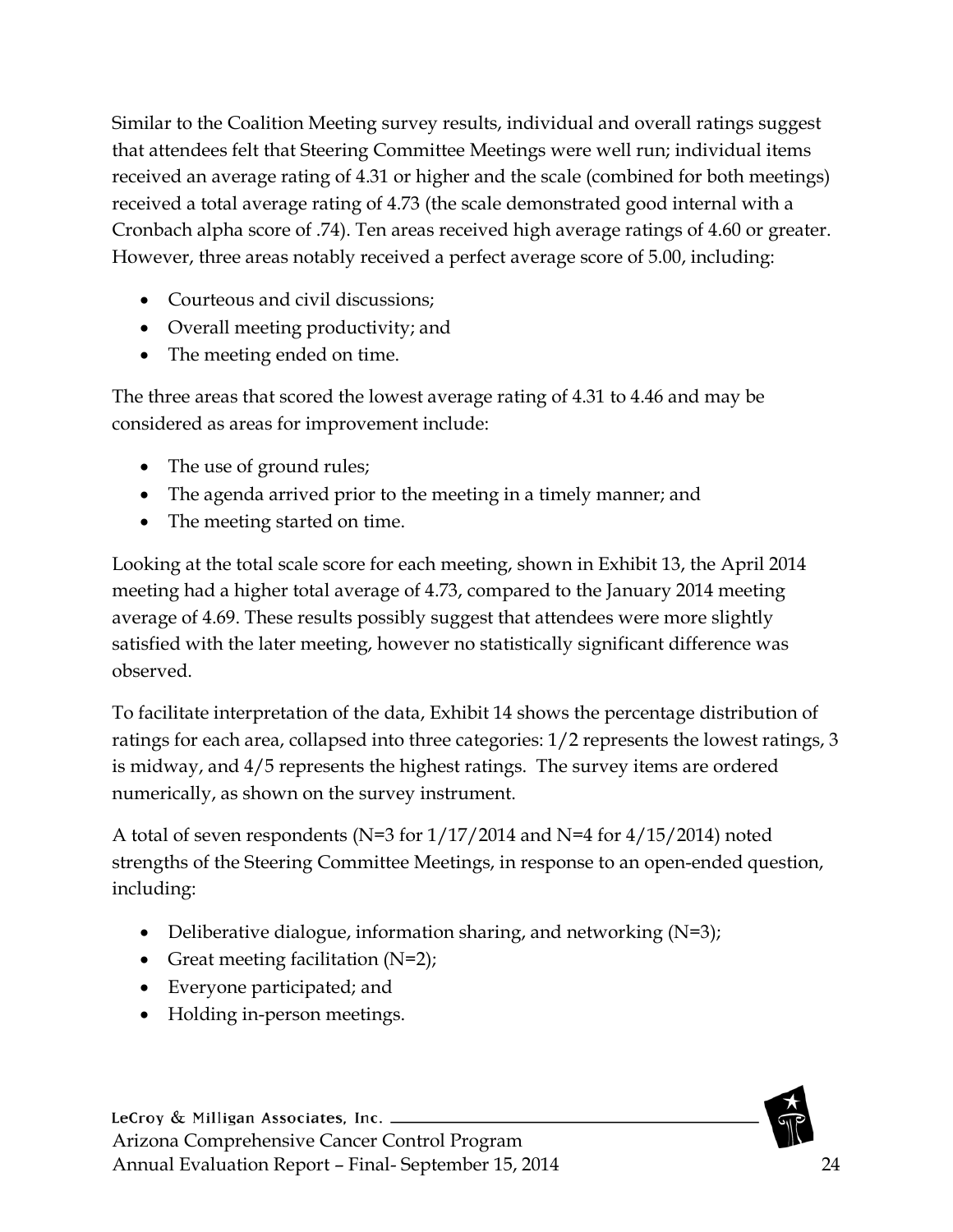| <b>Survey Item</b>                                                                                                                   | Rating of 1-2<br><b>Needs Work</b><br>$\frac{0}{0}$ (n) | Rating of 3<br>$\frac{0}{0}$ (n) | Rating of 4-5<br><b>Just Right</b><br>$\frac{0}{0}$ (n) | N  |
|--------------------------------------------------------------------------------------------------------------------------------------|---------------------------------------------------------|----------------------------------|---------------------------------------------------------|----|
| 1. We had an agenda.                                                                                                                 | $\boldsymbol{0}$                                        | $\boldsymbol{0}$                 | 100% (13)                                               | 13 |
| 2. The agenda arrived in time to be<br>helpful (e.g., we had time to think about<br>the agenda items, bring relevant info,<br>etc.). | $\boldsymbol{0}$                                        | $15\%$ (2)                       | 85% (11)                                                | 13 |
| 3. Our agenda indicated how much time<br>we have for each agenda item.                                                               | $\boldsymbol{0}$                                        | $\boldsymbol{0}$                 | 100% (12)                                               | 12 |
| 4. We started on time.                                                                                                               | $8\%$ (1)                                               | $15\%$ (2)                       | 77% (10)                                                | 13 |
| 5. We ended on time.                                                                                                                 | $\mathbf{0}$                                            | $\boldsymbol{0}$                 | 100% (12)                                               | 12 |
| 6. Meeting pace.                                                                                                                     | $\mathbf{0}$                                            | $\boldsymbol{0}$                 | 100% (13)                                               | 13 |
| 7. All members participated.                                                                                                         | $\mathbf{0}$                                            | $8\%$ (1)                        | 92% (12)                                                | 13 |
| 8. Purpose for the meeting was clear.                                                                                                | $\mathbf{0}$                                            | $8\%$ (1)                        | 92% (12)                                                | 13 |
| 9. We had ground rules for our meeting.                                                                                              | $\mathbf{0}$                                            | $8\%$ (1)                        | 92% (12)                                                | 13 |
| 10. We stayed focused on the topic of our<br>discussions.                                                                            | $\mathbf{0}$                                            | $\theta$                         | 100% (13)                                               | 13 |
| 11. The people we needed in order to<br>make effective decisions participated.                                                       | $\boldsymbol{0}$                                        | $8\%$ (1)                        | 92% (12)                                                | 13 |
| 12. The meeting was productive.                                                                                                      | $\boldsymbol{0}$                                        | $\boldsymbol{0}$                 | 100% (13)                                               | 13 |
| 13. Deliberations were courteous and civil.                                                                                          | $\boldsymbol{0}$                                        | $\boldsymbol{0}$                 | 100% (13)                                               | 13 |

*Exhibit 14. Distribution of Steering Committee Meeting Attendee Ratings, 1/17/2014 and 4/15/2014*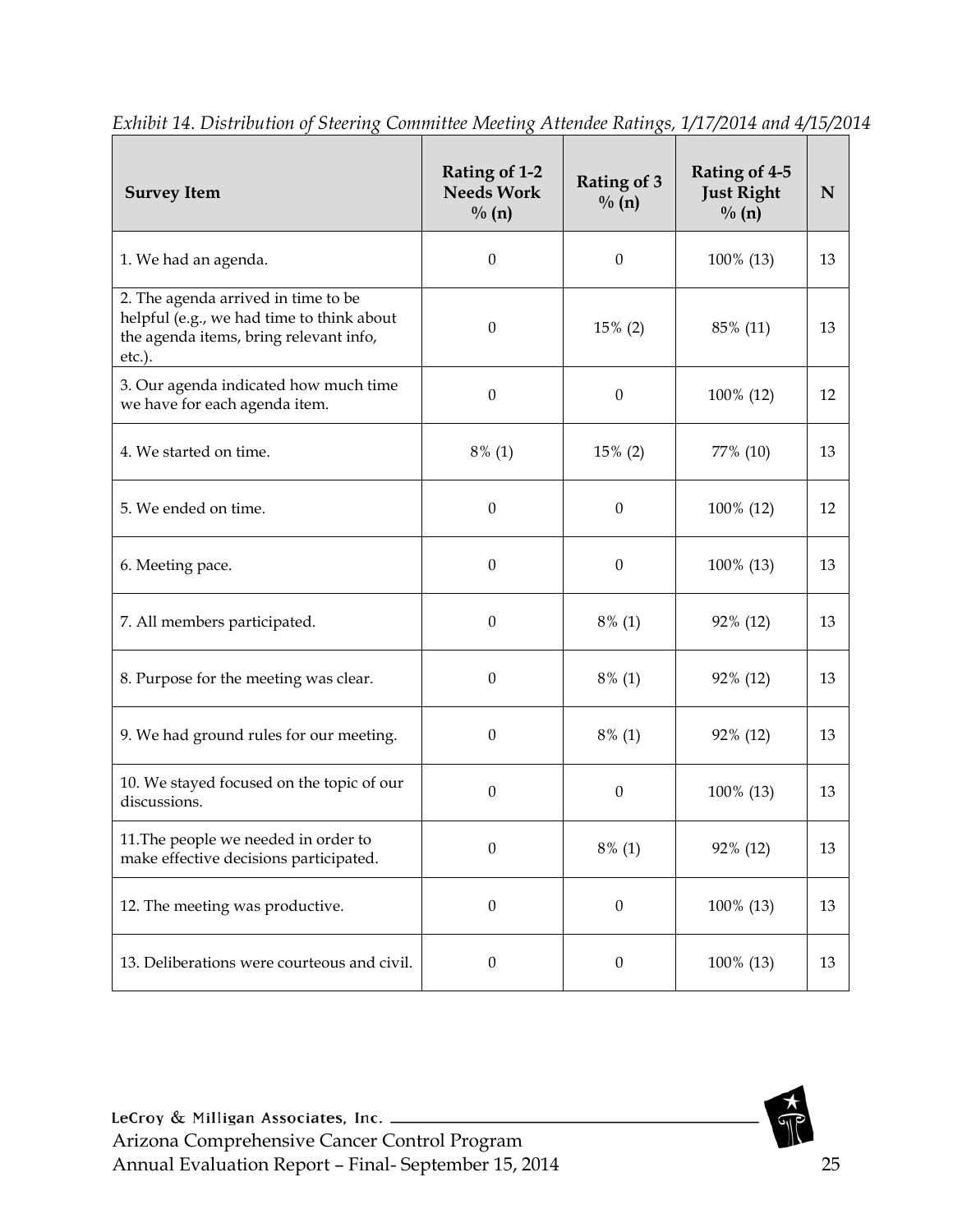In addition to the Meeting Attendee Evaluation Survey, a member of the LeCroy & Milligan Associates team completed a Meeting Facilitation Effectiveness Observation Inventory during the Steering Committee Meetings held on 1/17/2014, 4/15/2014, and 8/7/2014. [Exhibit 15](#page-25-0) displays the items ordered from highest to lowest average score, as well as the standard deviation, minimum, and maximum rating received for each item.

| <b>Observation Item</b>                                                           | <b>Mean Rating</b> | Std.<br>Deviation | Minimum<br><b>Rating</b> | Maximum<br>Rating | N |
|-----------------------------------------------------------------------------------|--------------------|-------------------|--------------------------|-------------------|---|
| General Level of Participation<br>in meeting                                      | 4.33               | 0.58              | $\overline{4}$           | 5                 | 3 |
| Cohesiveness among partners                                                       | 4.33               | 0.58              | $\overline{4}$           | 5                 | 3 |
| Leadership during the<br>meeting                                                  | 4.00               | 1.00              | 3                        | 5                 | 3 |
| Organization of meeting                                                           | 4.00               | 1.00              | 3                        | 5                 | 3 |
| Clarity of Goals for meeting                                                      | 3.67               | 1.53              | $\overline{2}$           | 5                 | 3 |
| Productivity of meeting                                                           | 3.67               | 1.53              | $\overline{2}$           | 5                 | 3 |
| Quality of decision making                                                        | 3.33               | 1.53              | 2                        | 5                 | 3 |
| Problem Solving/Conflict<br>Resolution                                            | No Conflicts       | No Conflicts      |                          |                   | 3 |
| Why were conflicts not<br>resolved?                                               | No Conflicts       | No Conflicts      |                          |                   | 3 |
| <b>Balance of Leadership</b><br>between<br>chairperson/facilitator and<br>members |                    |                   |                          |                   | 3 |
| Who Chaired the meeting                                                           | <b>ADHS</b> Staff  | <b>ADHS</b> Staff |                          |                   | 3 |

<span id="page-25-0"></span>*Exhibit 15.Summary of Steering Committee Meeting Observation Inventory Scores*

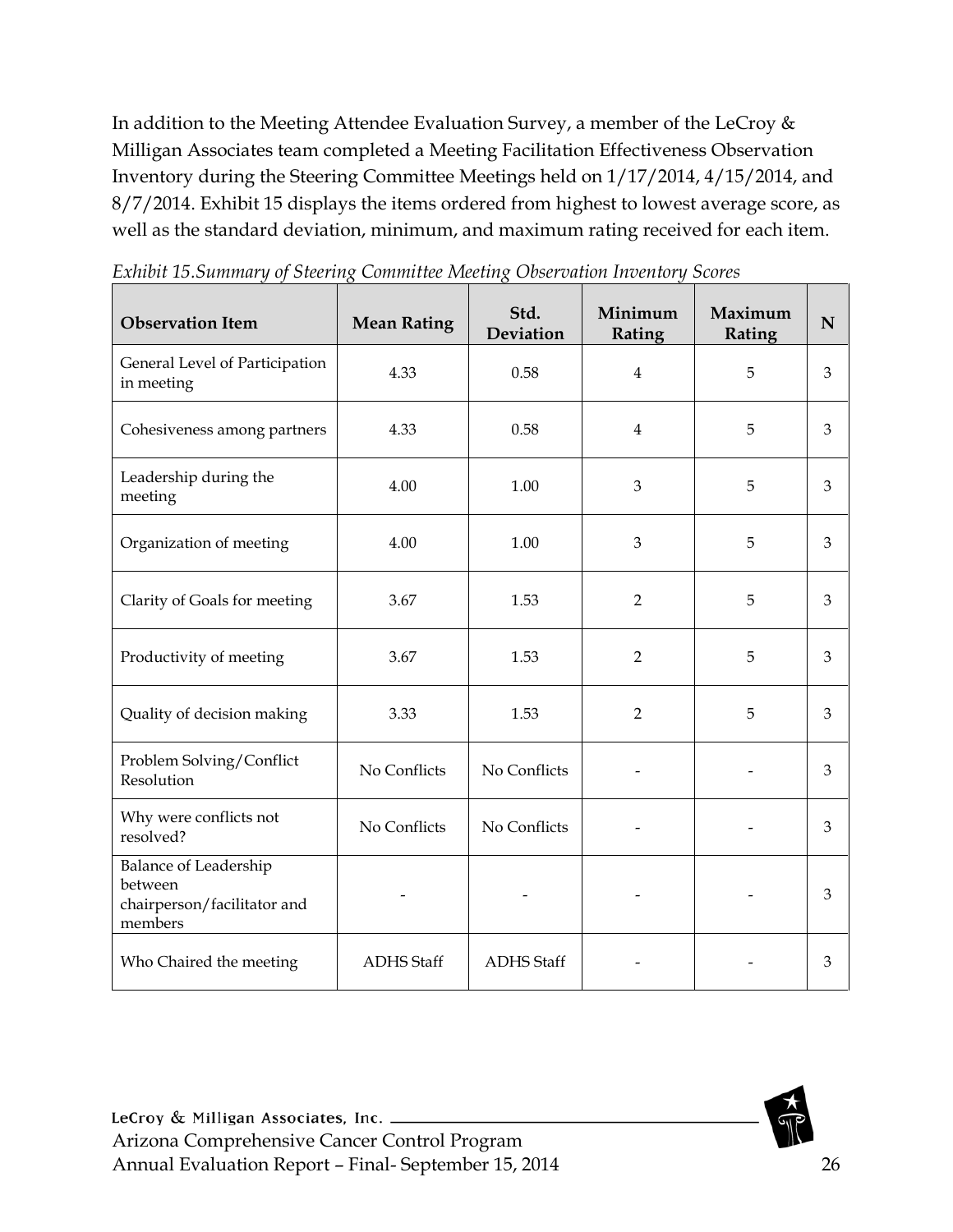Exhibit 16 displays the scores for individual observation items for all three meetings. The rating for each area observed increased over time, indicating that facilitation effectiveness improved over time. By August, all inventory items received a perfect score of 5. The areas of Quality of Decision Making, Clarity of Goals, and Productivity of Meetings had the largest overall improvement by increasing three points. Additionally, Steering Committee Meetings achieved more balance of leadership between the facilitator and the members over time. While the facilitation of Steering Committee meetings has improved, it is important to note that continuous feedback between the LeCroy & Milligan Associates and the meeting facilitator will ensure that progress in meeting facilitation effectiveness continues.

|                                                                            | <b>Meeting Facilitation Effectiveness Observation Inventory</b> |                   |                   |                            |  |  |  |
|----------------------------------------------------------------------------|-----------------------------------------------------------------|-------------------|-------------------|----------------------------|--|--|--|
| <b>Observation Item</b>                                                    | <b>ACC Steering Committee Meetings</b>                          |                   |                   |                            |  |  |  |
| (1=poor, 5=excellent)                                                      | 1/17/2014                                                       | 4/15/2014         | 8/7/2014          | Change                     |  |  |  |
| Clarity of Goals for<br>meeting                                            | $\overline{2}$                                                  | $\overline{4}$    | 5                 | $+3$                       |  |  |  |
| General Level of<br>Participation in meeting                               | $\overline{4}$                                                  | $\overline{4}$    | 5                 | $+1$                       |  |  |  |
| Who Chaired the meeting                                                    | <b>ADHS</b> Staff                                               | <b>ADHS</b> Staff | <b>ADHS</b> Staff | Consistent                 |  |  |  |
| Leadership during the<br>meeting                                           | 3                                                               | $\overline{4}$    | 5                 | $+2$                       |  |  |  |
| Balance of Leadership<br>between<br>chairperson/facilitator and<br>members | 75/25                                                           | 50/50             | 50/50             | More equal<br>distribution |  |  |  |
| Quality of decision making                                                 | $\overline{2}$                                                  | 3                 | 5                 | $+3$                       |  |  |  |
| Cohesiveness among<br>partners                                             | $\overline{4}$                                                  | $\overline{4}$    | 5                 | $+1$                       |  |  |  |
| Organization of meeting                                                    | 3                                                               | $\overline{4}$    | 5                 | $+2$                       |  |  |  |
| Productivity of meeting                                                    | $\overline{2}$                                                  | $\overline{4}$    | 5                 | $+3$                       |  |  |  |

*Exhibit 16. Steering Committee Meeting Observation Inventory Scores and Change Over Time*

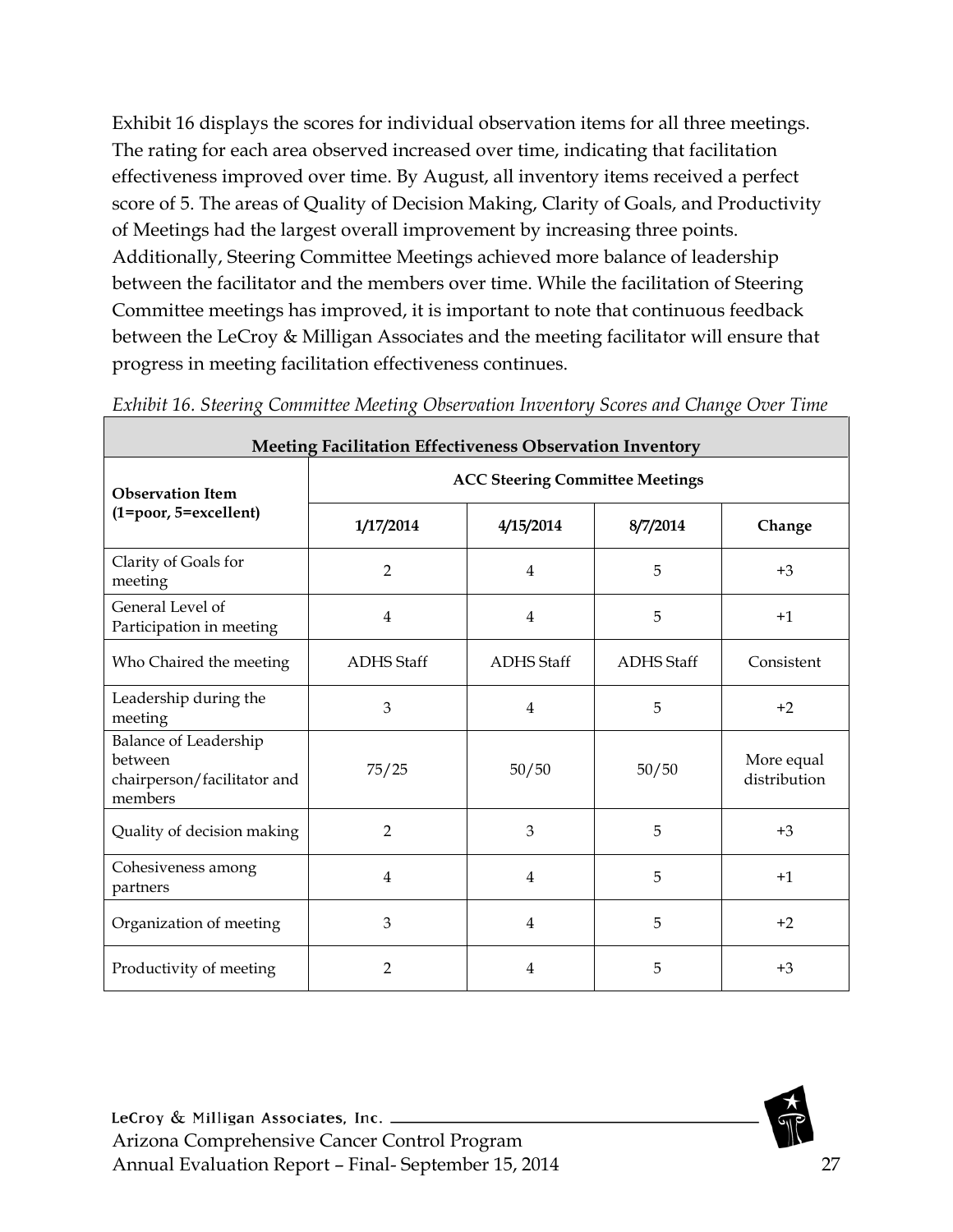#### <span id="page-27-0"></span>*Growth in ADHS Coalition Leaders' Skills, Knowledge, and Qualities*

As a result of the training needs assessment, a list of key issues was developed to guide the consultation and coaching activities with the ACCCP Leadership Team (ACCCP Project Director and ADHS Office Chief). LeCroy & Milligan Associates conducted consultation and coaching activities by phone or in person. A summary of the main issues and outcomes achieved is presented in [Exhibit 17.](#page-27-1)

| <b>Consultation/Coaching Focus</b>                                                                                                                                                                                                                                                                                                                                                                                                                                                                                                                                                       | <b>Progress and Outcomes</b>                                                                                                                                                                                                                                                                                                                                                                                                                                                                                     |
|------------------------------------------------------------------------------------------------------------------------------------------------------------------------------------------------------------------------------------------------------------------------------------------------------------------------------------------------------------------------------------------------------------------------------------------------------------------------------------------------------------------------------------------------------------------------------------------|------------------------------------------------------------------------------------------------------------------------------------------------------------------------------------------------------------------------------------------------------------------------------------------------------------------------------------------------------------------------------------------------------------------------------------------------------------------------------------------------------------------|
| <b>Common Communication Tools:</b><br>Consultation and coaching focused on the need of<br>Coalition groups to utilize a common set of<br>communication tools, building a shared vision,<br>common language, and a consistent<br>understanding of all the aspects of the coalition<br>structure. Consultation was also provided<br>regarding considerations for website development<br>and the importance of timely feedback and<br>minutes.                                                                                                                                              | A set of communication tools was developed and<br>adopted across all Coalition groups, including<br>agenda and minutes templates, and a format for<br>report-outs from working group leaders. The<br>Project Director has made use of a ACCC Plan<br>"roadmap" graphic to build a common<br>understanding of the future structure of the<br>Coalition. The Project Director reported significant<br>progress on the development of the ACC website.                                                              |
| <b>Planning for Effective Meetings:</b><br>Significant consultation was provided around the<br>development of agendas and facilitation methods<br>for the Leadership Team and Steering Committee<br>meetings. Focus was on selection of appropriate<br>large group activities, training of facilitators, and<br>documentation of meetings. LeCroy & Milligan<br>Associates modeled facilitation and co-facilitated<br>these meetings with the ACCCP Project Director<br>and conducted a de-brief following each session to<br>analyze the effectiveness and plan for future<br>meetings. | The Project Director has been well-prepared with<br>agendas, written materials, and minutes for the<br>meetings. The Project Director and Office Chief<br>have coordinated planning meetings for<br>Leadership Team. The June 2013 Leadership Team<br>meeting was well-planned and received positive<br>feedback from participants). Work Group leaders<br>provided positive feedback at the conclusion of the<br>May 2013 and July 2013 meetings and appreciated<br>the templates and tools that were provided. |
| <b>Structure and Role Clarification among Coalition</b><br><b>Members and Groups:</b><br>Consultation also focused on helping the<br>leadership team to facilitate the development of<br>defined roles and responsibilities of the Core Team<br>members so they can more effectively support the<br>work of the Cancer Coalition.                                                                                                                                                                                                                                                        | The Project Director facilitated a Core Team<br>meeting in which the Core Team developed a table<br>outlining of the types of roles and support that the<br>Core Team could provide to Work Group Leaders.<br>He developed the concept of "support partners" to<br>systematically link an ADHS support person with<br>each Work Group Leader.                                                                                                                                                                    |

#### <span id="page-27-1"></span>*Exhibit 17. Summary of Consultation and Coaching Activities, Progress, and Outcomes*

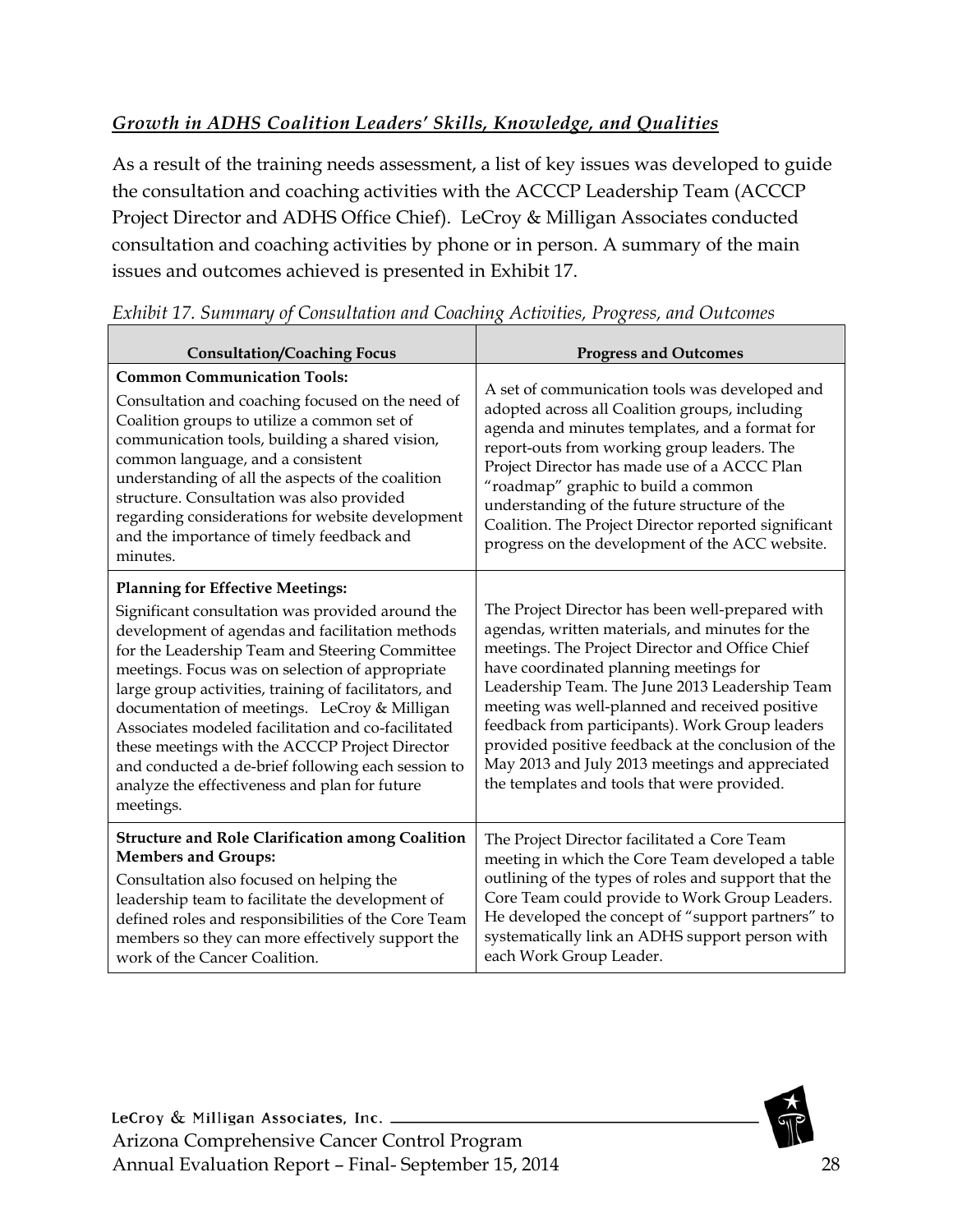# <span id="page-28-0"></span>**Evaluation of the Arizona Comprehensive Cancer Control Program**

## <span id="page-28-1"></span>**Evaluation Approach**

The purpose of evaluating the implementation of the ACCCP is to provide information that supports continued development and improvement of the three Ps:

• Partnerships: The ACC is a statewide coalition of cancer control leaders dedicated to the mission of reducing the cancer burden on the residents of Arizona. Members include public-sector representatives, members of the public, non-profit organizations, health, medical, and business communities, the research community, cancer survivors, and advocates. LeCroy & Milligan Associates will evaluate the quality of coordination and collaboration of the partnerships over time.

The ACCCP's goals that are specific to partnerships and the ACC are to:

- 1) Continue to recruit, retain, and mobilize a broad membership comprised of 75+ partners from throughout Arizona, representing health care professionals, cancer survivors, researchers, legislators, public health representatives, caregivers, volunteers, and community-based organizations such as the American Cancer Society;
- 2) Form coalition hubs across the three major regions in Arizona (north, central, and south);
- 3) Form work groups that align with ACCC Plan goals and objectives within each of the coalition hubs;
- 4) Continue to recruit, retain and nominate to work group leadership, coalition members holding leadership, decision-making, and influential positions within their organizations across sectors, e.g. hospital directors, public sector office chief; and
- 5) Develop the leadership and action-planning capacity within each of the work groups, across each of the regional hubs.
- Plan: The ACCC Plan was developed by the ACC Steering Committee, in collaboration with the Coalition's membership at large. This plan details goals, objectives, and broad indicators to guide the work on the ACC. LeCroy & Milligan Associates will evaluate the process to develop the revised plan and strategies to implement the plan statewide.

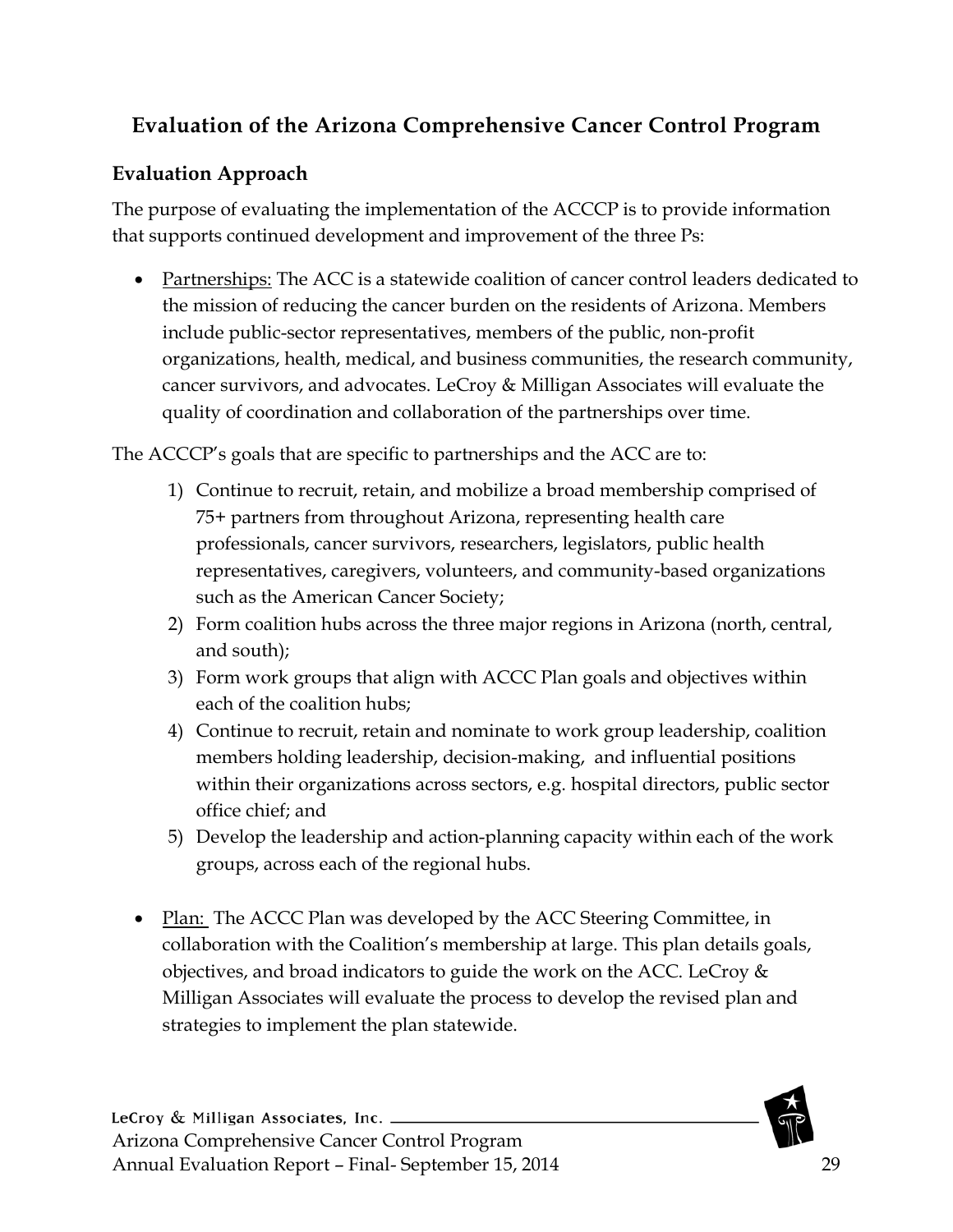• Program: LeCroy & Milligan Associates will evaluate the extent to which interventions outlined in the ACCC Plan are executed and yield intended results. The ACCCP is charged with steering, supporting, and overseeing the strategies developed in alignment with the ACCC Plan goals and objectives. Program activities are expected to reach communities across the state and demonstrate effectiveness.

This approach to evaluating the ACCCP follows a framework described by the CDC for evaluating public health programs, modified slightly based on CDC guidance for evaluating state Cancer Control Programs. The evaluation plan was developed in collaboration with ACCCP staff and LeCroy & Milligan Associates. The evaluation is considered to be "developmental," meaning that the evaluation plan will be modified as the ACC develops, new stakeholders emerge, new partnerships are formed, and programming is carried out.

Exhibit 18 depicts the evaluation plan of the ACCCP, including each of the 3 P's – Program, Plan, and Partnership. LeCroy & Milligan Associates completed interviews with 11 ACC Core Team members in June 2014. Interviews were conducted by telephone using a structured interview guide. Key questions relating to collaboration include:

- What is your role and function for the ACCCP?
- With specific regard to the other ACC Core Team individuals, organizations and entities, what are current or ongoing collaborations, joint efforts, or partnerships?
- What are any planned collaborations, joint efforts, or partnerships?
- With respect to the work that you and the other Core Team members are involved in, what opportunities do you see for future collaboration with other Core Team members?

Eight of the eleven interviewees were ADHS staff; one was a staff member of the Arizona Alliance for Community health; and one was a staff member at Health Services Advisory Group.

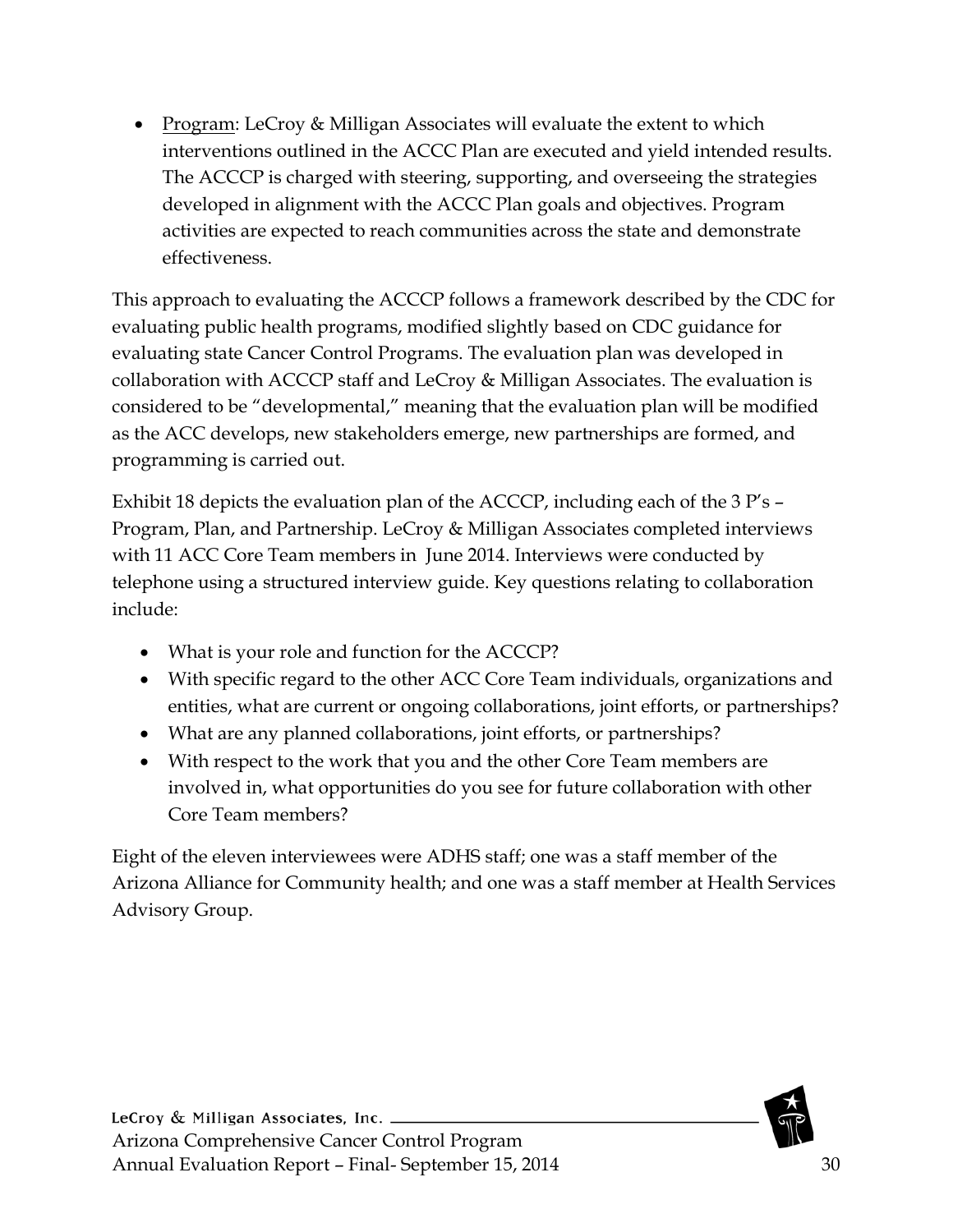*Exhibit 18. Evaluation of the ACCCP*

| Focus                                      | <b>Evaluation Questions</b>                                                                                 | Indicators                                                                                                     | Data Sources                                                                                                                        | <b>Data Collection</b>                                                                                                                                                                                                                                                                                                  | Timing                                      |
|--------------------------------------------|-------------------------------------------------------------------------------------------------------------|----------------------------------------------------------------------------------------------------------------|-------------------------------------------------------------------------------------------------------------------------------------|-------------------------------------------------------------------------------------------------------------------------------------------------------------------------------------------------------------------------------------------------------------------------------------------------------------------------|---------------------------------------------|
| Program:<br><b>ACCCP</b>                   | How are the objectives and<br>strategies in the ACCC Plan<br>being integrated into the<br>ACC action plans? | Percent of ACCC Plan<br>objectives integrated<br>into the Regional<br>Hubs' Action Plans<br>across work groups | <b>ACCC Plan</b><br>objectives<br>Regional Hubs'<br><b>Action Plans</b><br>Regional Hubs'<br><b>Action Plan Progress</b><br>Reports | ACCCP staff will include<br>Hub Action Plan Progress<br>Report submission as a<br>quarterly meeting agenda<br>item                                                                                                                                                                                                      | Quarterly,<br>commencing<br>Aug. 30, 2014   |
|                                            | What number of objectives in<br>the ACC action plans are<br>achieved?                                       | Percent of objectives<br>in the ACCC Plan that<br>have been achieved                                           | Program records<br>Regional Hubs'<br><b>Action Plan Progress</b><br>Reports                                                         | ACCCP staff will include<br>Hub Action Plan Progress<br>Report submission as a<br>quarterly meeting agenda<br>item                                                                                                                                                                                                      | Quarterly,<br>commencing<br>Aug.30, 2014    |
|                                            | How are coalition<br>members/partners<br>implementing the revised<br><b>ACCC Plan?</b>                      | <b>ACCC Plan</b><br>Number and percent<br>of ACC<br>members/partners<br>implementing each of<br>the ACCC Plan  | ACC stakeholder<br>survey<br>Regional Hubs'<br><b>Action Plan Progress</b><br>Reports<br>Core Team<br>interviews                    | Contracted evaluator will<br>develop, distribute, collect,<br>and analyze paper and<br>electronic survey data<br>Contracted evaluator will<br>conduct structured<br>interviews with Core Team<br>members                                                                                                                | Annually,<br>commencing<br><b>June 2014</b> |
| Plan:<br><b>ACCC Plan</b><br>$2013 - 2017$ | What cancer plan objectives<br>with PSE interventions are<br>being implemented by ACC<br>members/partners?  | <b>ACCC Plan</b><br>Number and percent<br>of PSE strategies being<br>implemented                               | ACC stakeholder<br>survey<br>Regional Hubs'<br><b>Action Plan Progress</b><br>Reports<br>Core Team<br>interviews                    | ACCCP staff and contracted<br>evaluator will collaborate to<br>identify PSE strategies in the<br>ACCC Plan.<br>Contracted evaluator will<br>develop, distribute, collect,<br>and analyze paper and<br>electronic survey data<br>Contracted evaluator will<br>conduct structured<br>interviews with Core Team<br>members | Annually,<br>commencing<br><b>June 2014</b> |

Arizona Comprehensive Cancer Control Program Annual Evaluation Report – Final- September 15, 2014 31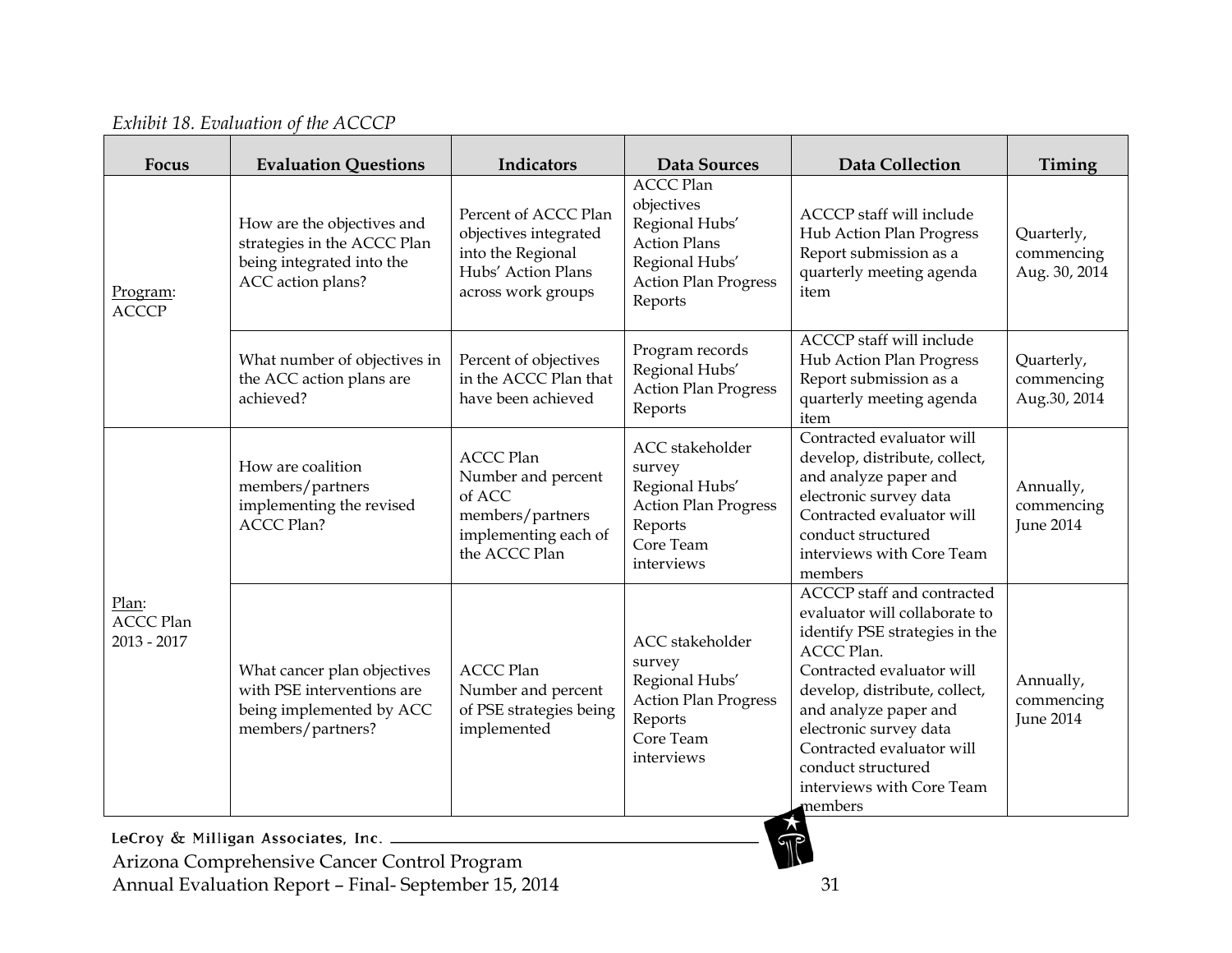| Focus                      | <b>Evaluation Questions</b>                                         | Indicators                                                                                                                                                                                                                                                                                                                                                                                                                                                                                     | Data Sources                                          | <b>Data Collection</b>                                                                                      | Timing                                 |
|----------------------------|---------------------------------------------------------------------|------------------------------------------------------------------------------------------------------------------------------------------------------------------------------------------------------------------------------------------------------------------------------------------------------------------------------------------------------------------------------------------------------------------------------------------------------------------------------------------------|-------------------------------------------------------|-------------------------------------------------------------------------------------------------------------|----------------------------------------|
| Partnership:<br><b>ACC</b> | Since revitalization of the<br>ACC, how strong has the<br>ACC been? | Stage of development<br>of each of the Regional<br>Hubs<br>Number of<br>members/partners<br>Number of<br>members/partners<br>across Regional Hubs<br>Number of work<br>groups with<br>influential decision-<br>makers in leadership<br>roles across Regional<br>Hubs<br>Number and percent<br>of members<br>representing the<br>multiple sectors<br>Stakeholder<br>perceptions of ACC<br>coordination,<br>collaboration,<br>cohesiveness, and<br>support from the<br>backbone<br>organization. | ACC membership<br>roster<br>ACC stakeholder<br>survey | ACCCP staff will maintain<br>and periodically update the<br>ACC membership roster<br>ACC stakeholder survey | Annually,<br>commencing<br>August 2014 |

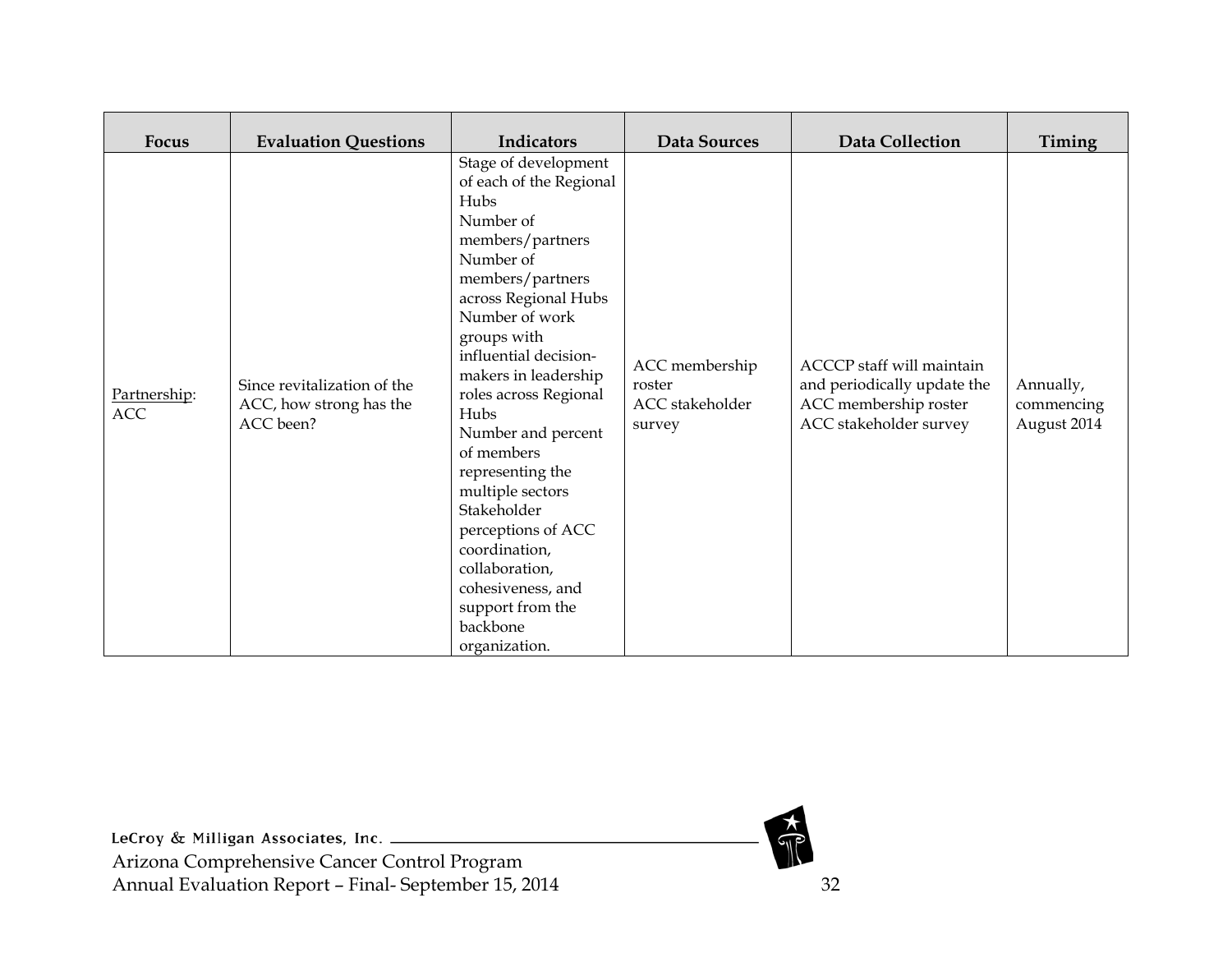#### <span id="page-32-0"></span>**Findings**

#### <span id="page-32-1"></span>*Partnerships*

**Stakeholder Identification**. Stakeholders are identified at all levels of ACCCP involvement. These stakeholders are organizations or entities that have various motivations for involvement in and success of the ACCCP and its work and different information that they hope to learn from this evaluation. Each organization is potentially engaged at different points of project execution and is informed of information as appropriate. Exhibit 19 summarizes the six key stakeholder groups identified through evaluation activities thus far, including the evaluation information they seek, and how they are engaged by coalition work.

| Who are they?                                               | What do they want to know?                                                                                                                                                                                                                                                                                                                                                                                                                                                                                                                                                                                                                                                                                                                                                                                                                     | How/when do we<br>engage them?                                                                                                                                                                                                                                      |
|-------------------------------------------------------------|------------------------------------------------------------------------------------------------------------------------------------------------------------------------------------------------------------------------------------------------------------------------------------------------------------------------------------------------------------------------------------------------------------------------------------------------------------------------------------------------------------------------------------------------------------------------------------------------------------------------------------------------------------------------------------------------------------------------------------------------------------------------------------------------------------------------------------------------|---------------------------------------------------------------------------------------------------------------------------------------------------------------------------------------------------------------------------------------------------------------------|
| <b>CDC</b>                                                  | What is the progress toward the stated goals? How is<br>the ADHS accountable for funds expended? What are<br>lessons learned that the ACCCP can share with other<br>states?                                                                                                                                                                                                                                                                                                                                                                                                                                                                                                                                                                                                                                                                    | Ongoing as per the<br><b>Funding Opportunity</b><br>Announcement - project<br>officer communications<br>and status reports                                                                                                                                          |
| ADHS/ACCCP<br>Leaders<br>(Jeff Zetino &<br>Virginia Warren) | Did the leaders succeed in developing an<br>interdependent leadership model for the ACC? Did<br>the leaders succeed in delivering the revised ACCC<br>Plan? Did the leaders succeed in establishing ADHS<br>as the backbone organization of the ACC? Did the<br>leaders succeed in developing the ACC? Developing<br>the coalition leadership?                                                                                                                                                                                                                                                                                                                                                                                                                                                                                                 | Ongoing evaluation-<br>related discussions in<br>context of regular work,<br>regular discussions with<br>the external evaluation<br>team.                                                                                                                           |
| ADHS/ACC<br>Core Team                                       | What is the perceived level of support received by the<br>ACC work group leaders from the ACCCP Program<br>Director, Jeff Zetino? Did the ACCCP Program<br>Director communicate effectively with the Cancer<br>Coalition work group leaders? What action steps were<br>planned by the ACC Core Team to establish and<br>support connections between the work group leaders<br>and others ADHS programs, efforts, and initiatives<br>within the ACCCP system (e.g., Chronic Disease Self-<br>management Program, Tobacco Free Arizona, Well-<br>women Health Check Program, Fit at Fifty Program,<br>Sunwise Program, Health Disparities Center in<br>Bureau of Health Disparities, Arizona Cancer<br>Registry)? (I.e. what were the planned system-<br>building action steps planned?) Of the planned action<br>steps, which were implemented? | Ongoing evaluation-<br>related discussions in<br>context of regular work,<br>regular discussions with<br>the external evaluation<br>team, three interim<br>Support Team work-<br>specific evaluation<br>reports per year, briefing<br>meetings, grant<br>reporting. |

#### *Exhibit 19. Stakeholders of the ACCCP*

LeCroy & Milligan Associates, Inc. \_\_ Arizona Comprehensive Cancer Control Program Annual Evaluation Report – Final- September 15, 2014 33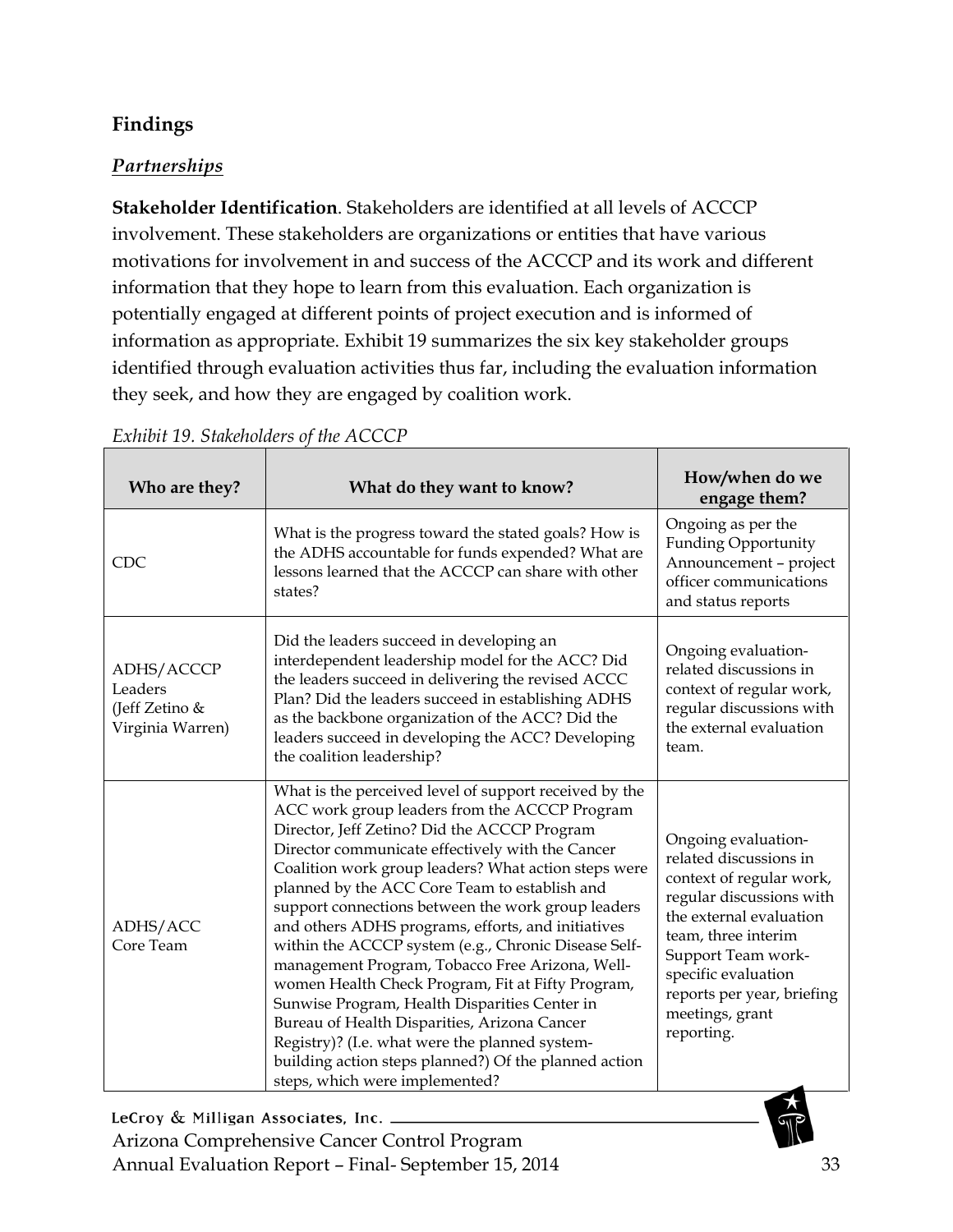| Who are they?                                  | What do they want to know?                                                                                                                                                                                                                                                                                                                                                                                                                                                                                                                                                                                                                                                                                                 | How/when do we<br>engage them?                                                                                                                                                                                                                                      |
|------------------------------------------------|----------------------------------------------------------------------------------------------------------------------------------------------------------------------------------------------------------------------------------------------------------------------------------------------------------------------------------------------------------------------------------------------------------------------------------------------------------------------------------------------------------------------------------------------------------------------------------------------------------------------------------------------------------------------------------------------------------------------------|---------------------------------------------------------------------------------------------------------------------------------------------------------------------------------------------------------------------------------------------------------------------|
| <b>ACC</b> Steering<br>Committee               | What action steps did the ACC Steering Committee<br>take directed specifically at steering the work of the<br>coalition Hubs to meet the objectives put forth in the<br>ACCC Plan? Was the Steering Committee successful<br>in steering the work of the Hubs? What progress was<br>made toward meeting the ACCC Plan objectives?                                                                                                                                                                                                                                                                                                                                                                                           | Ongoing evaluation-<br>related discussions in<br>context of regular work,<br>regular discussions with<br>the external evaluation<br>team, three interim<br>Support Team work-<br>specific evaluation<br>reports per year, briefing<br>meetings, grant<br>reporting. |
| ACC Hubs: North,<br>Central & South<br>Regions | 1a. Did the Hubs set clear, realistic objectives? 1b.<br>Were baseline data available? If baseline data were<br>not available, what information is available as a proxy<br>to measure or rate the success of the Hubs? 2. Did the<br>Hubs' strategies align with the objectives set forth in<br>the ACCC Plan? 3. Did the Hubs follow through on<br>(extent to which they were implemented) the<br>strategies they planned?4a. If baseline data were<br>available, was there positive movement? 4b. If<br>baseline data were not available, was there positive<br>movement toward a benchmark e.g. community<br>health workers under-utilized, specifically to the<br>awareness of the importance of screening for cancer. | Semi-annual reports<br>specific to the work<br>groups' activities.                                                                                                                                                                                                  |
| Community at<br>large/Arizona<br>citizens      | What is the ACC's description to the community of<br>who they are, how the coalition is funded, and the<br>work in which members are engaged? What success<br>can the ACC claim? How can the community or<br>individual citizens get involved? What are their<br>possible roles?                                                                                                                                                                                                                                                                                                                                                                                                                                           | Media Plan under<br>development and<br>ongoing.                                                                                                                                                                                                                     |

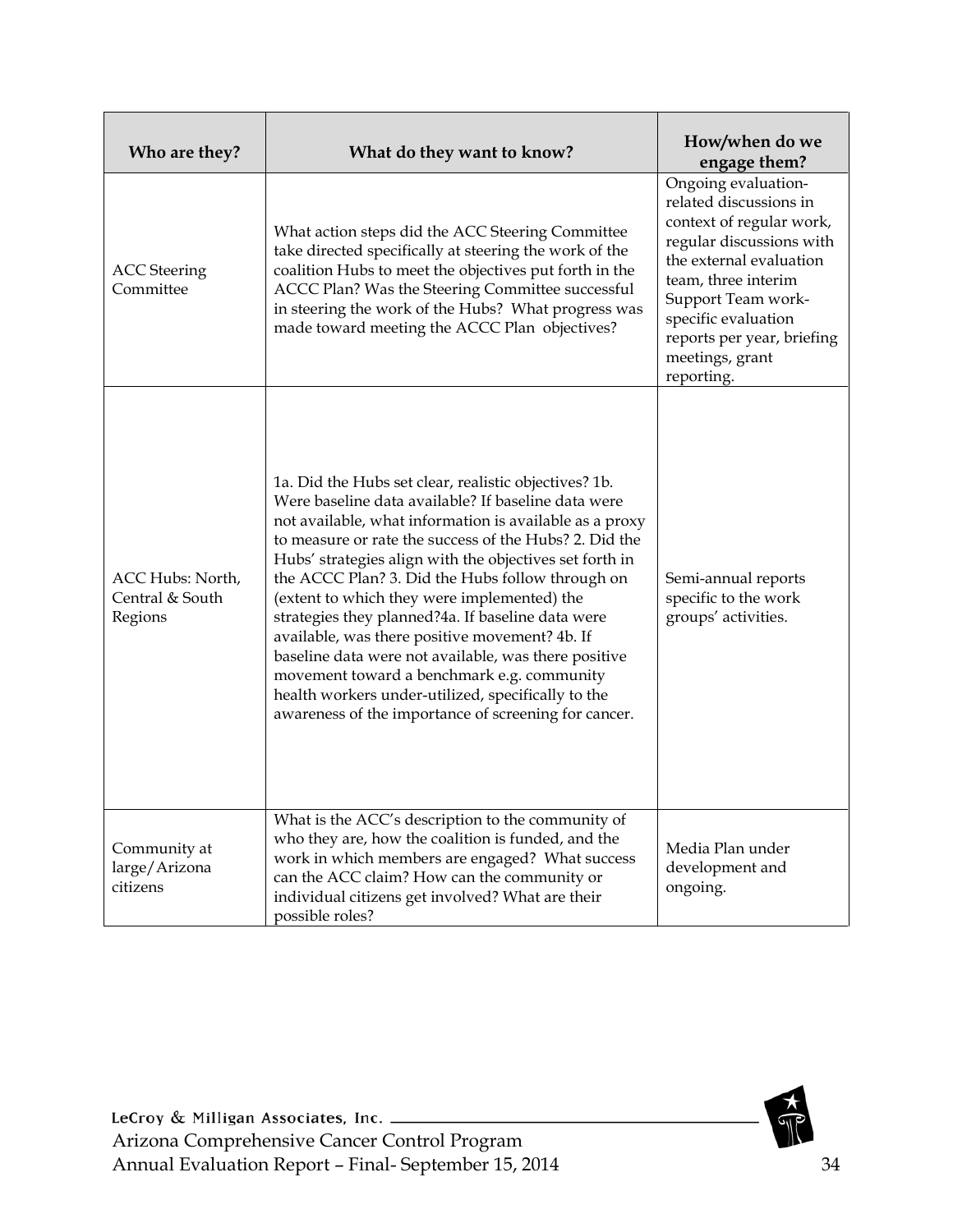**The ACC Core Team.** ADHS has carried out a combined Cancer Prevention and Control grant for many years, encompassing initiatives of the Arizona Cancer Registry (ACR), Comprehensive Cancer Control (CCC), and the Well Woman HealthCheck Program (WWHP). Members from these three initiatives have met on a monthly basis since 2007. The collaborative planning, strategizing, and sharing that occurred during these meetings were critical for successful implementation of data driven programs. In 2009, an additional colorectal cancer screening program was added when ADHS received funds for the Fit at 50 HealthCheck Program (FFHP).

Under DP12-1205, the CDC changed program requirements, moving program focus from screening to including systems change, collaborations, and improving community capacity. ADHS rose to the challenge by transitioning the Core Team into a broad-based cross-program collaboration. As of this reporting period, community partners are also participating in the Core Team. The goals of the Core Team are two-fold, to:

- 1. Determine potential collaborations and linkages through sharing of current and future projects; and
- 2. Develop, enhance, strengthen relationships to support future collaborations.

Core Team meetings occur monthly and approximately 15 to 20 ADHS and other representatives participate. Each person has five to ten minutes to present information on their key projects, including ways to enhance and promote collaborative efforts.

All members of the ACC Core Team interviewed identified ways in which the Core Team is currently collaborating, summarized in the box at right. Planned collaborations exist around:

- Co-authoring of fact sheets and providing presentations (N=3);
- $(N=2);$
- Collaborating on request for proposals (N=1).

# • Increasing the use of electronic health records • Working with the ASHLine (N=1); and

#### LeCroy & Milligan Associates, Inc. \_ Arizona Comprehensive Cancer Control Program Annual Evaluation Report – Final- September 15, 2014

#### **Current and Ongoing Collaborative Efforts of the ACC Core Team**

#### **(N = 11 interviewees):**

- Liaison between an ADHS program and the ACCCP (N=3)
- Prevention Leadership Collaborative team (N=3)
- Public Health in Action Grant (N=3)
- Diabetes and Chronic Disease programs (N=2)
- Healthy Arizona Policies (HAPI) program (N=2)
- Empower Pack (N=1)
- ASHLine (N=1)
- Projects that include Health Services Advisory Group  $(N=2)$
- Projects that address health disparities (N=1)

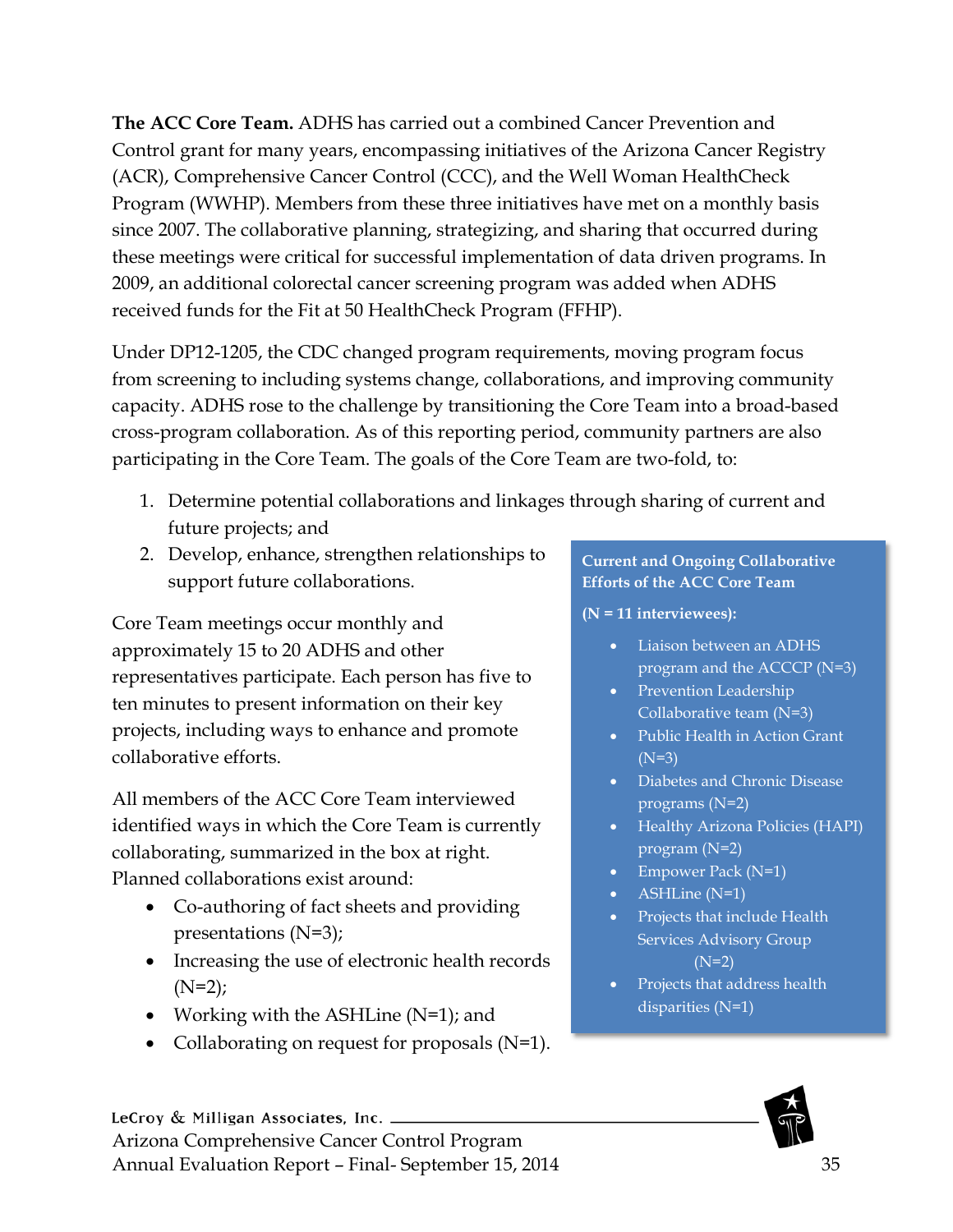Three respondents provided specific strategies for improving collaborations:

*"Our chronic disease office is looking to collaborate with a focus on prostate cancer. We intend to help with that program when the initiative is prepared for it."*

*"I think providing education through joint presentations at different conferences is a great way to collaborate. We educate each other and help others at the same time. This cooperation helps to build relationships and can allow us to look for other opportunities to collaborate in better understanding what we are working with and what we can offer one another. Also, this allows us to leverage resources though collaborations and community partnerships that might be available."*

*"I usually seek out collaboration. I know most of the people. At every meeting I am always looking to collaborate. I think the last two or three were postponed. There are some meetings where collaboration is easy, other times there is too much selfpromotion. I love what everyone is accomplishing but we need to have to make it a point to create collaboration. Maybe we should have a meeting to discuss gaps in our needs. Where we can discuss opportunities for collaboration. We tell people why we are doing what we are doing. Once there are accomplishments, we need to spread the word. Shared collaboration. We could work with the other members to create unity as comprehensive cancer control. Should change name and add logo or slogan. Comp Cancer might need slogan, branding and logo. The sky is the limit. Comprehensive Cancer is all 50 states, so we followed Maine and NM on ours. Pointing out rock stars in other states to get ideas."*

For all interview questions, all respondents referenced at least one other Core Team member individually or by their associated program, suggesting that collaborations and partnerships among members are well established. Overall, respondents felt optimistic about collaboration. When asked about future collaboration opportunities with Core Team members, one person commented:

*"[There are] infinite possibilities. We are dealing with uninsured and underinsured populations, people with different economic backgrounds. People who are typically low-income [and] make use of community health centers. Changing culture, diet, healthcare, etc.. As organizations, the only things we can do are monitor, track, and try to make changes. I just see the ADHS partnership continuing and flooding into other areas."*

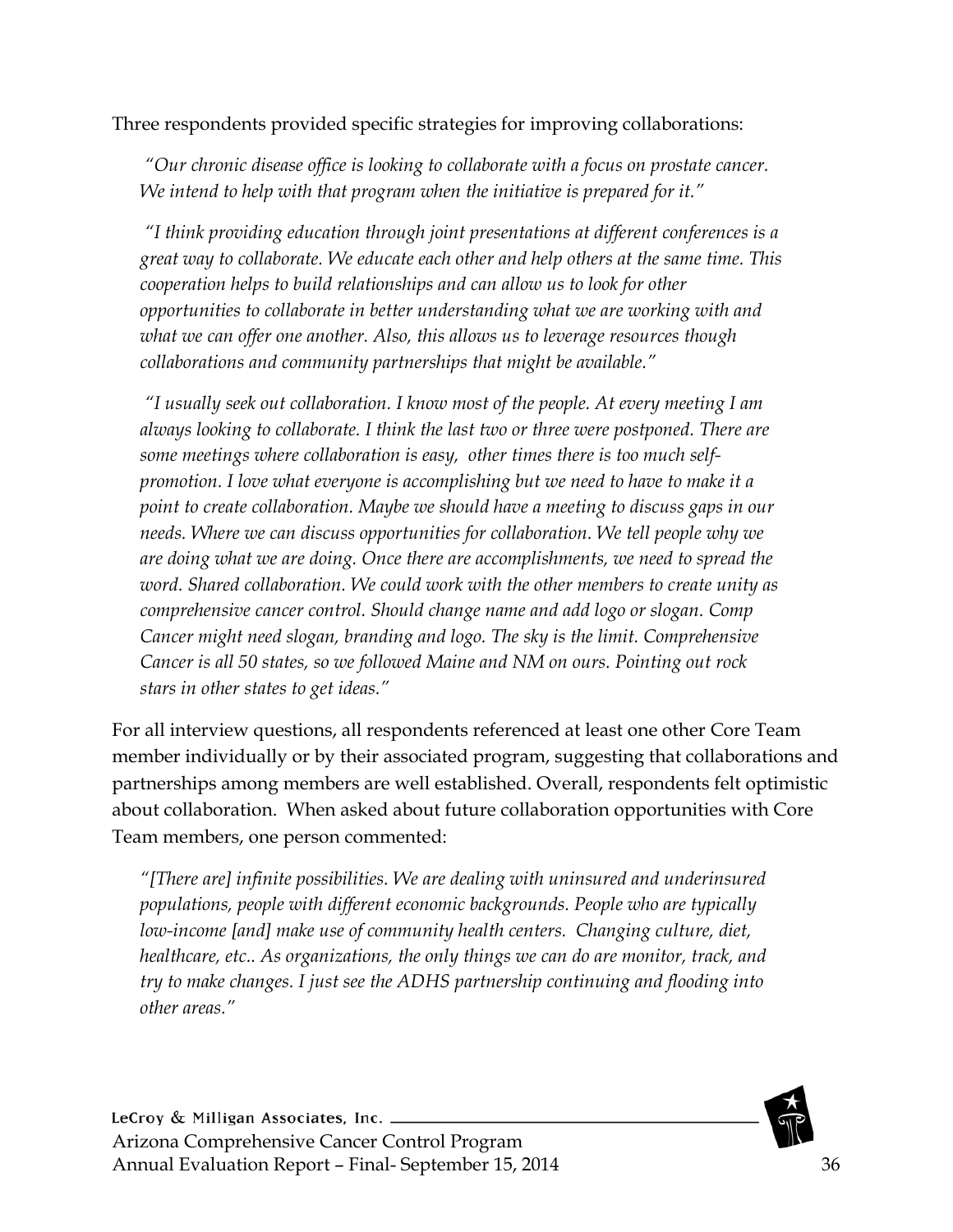**The ACC New Member Packet.** The ACC also created a *New Member Packet* in February 2014, to increase the number of partners engaged in the coalition. This packet contains information on the ACC's purpose, goals, objectives, bylaws, roles and responsibilities,

commitment forms, and calendar of events. LeCroy & Milligan Associates reviewed the New Member Packet and provided recommendations to the ACCCP. The New Members packet is available on the Arizona Cancer Coalition website for potential members to download.

#### <span id="page-36-0"></span>*Plan*

The ACCC Plan objectives, data sources, baseline, and target indicators were established and finalized in July 2014. Therefore, data on the ACCC Plan is not available at the time of reporting. It should be noted that reaching consensus on the components of the ACCC Plan was a collaborative undertaking and critical milestone of the ACCCP. Using this plan as a guide, the ACCCP will develop yearly



timelines for meeting each target. Exhibit 20 displays the goals, objectives, and other relevant information for the ACCC Plan.

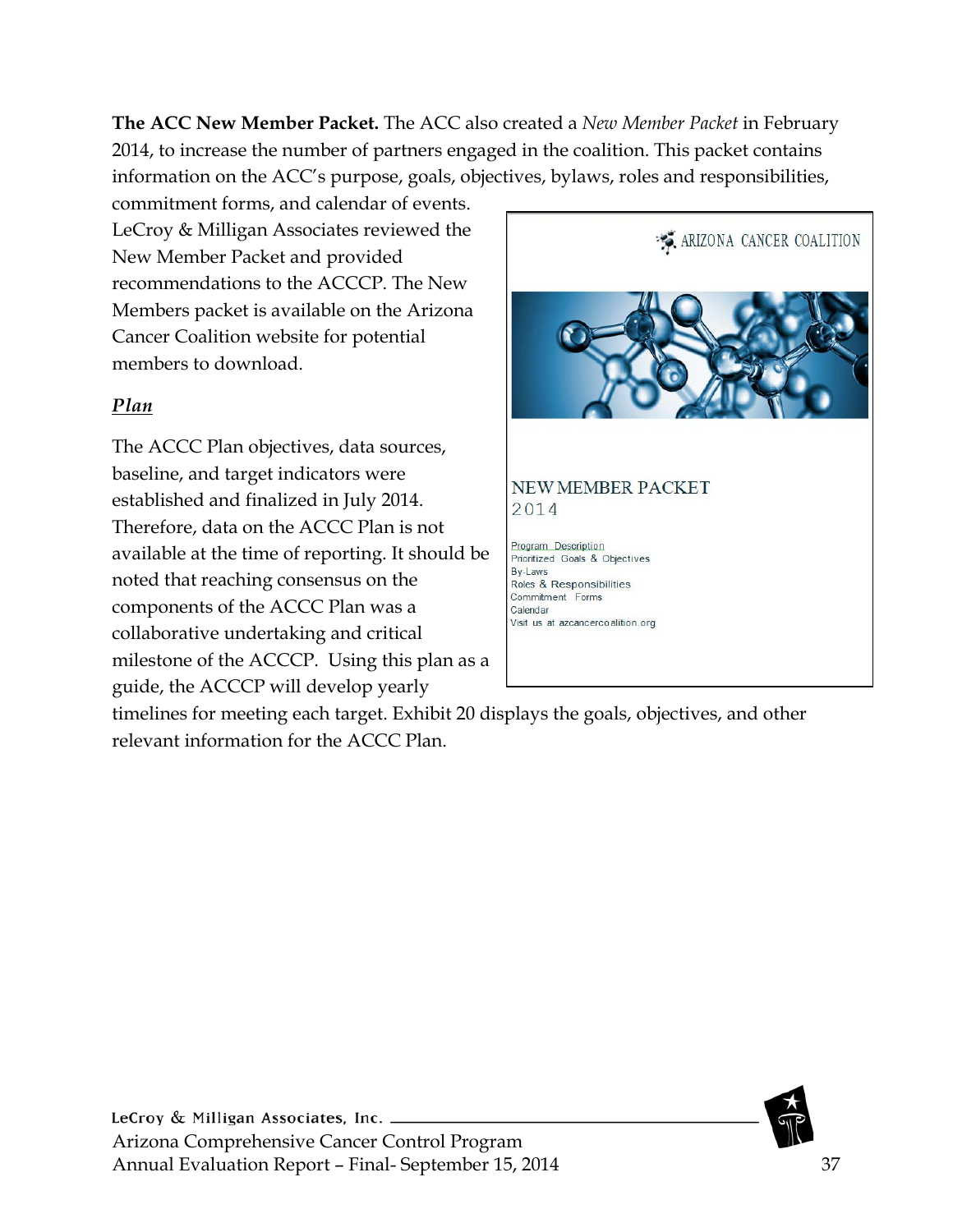<span id="page-37-0"></span>

| Objectives                                                                                                                                              | Indicator                                                                                                                                                                     | Data Source                                    | <b>Baseline 2010</b> | <b>Target</b> | Timing   |
|---------------------------------------------------------------------------------------------------------------------------------------------------------|-------------------------------------------------------------------------------------------------------------------------------------------------------------------------------|------------------------------------------------|----------------------|---------------|----------|
|                                                                                                                                                         | Goal 1: Prevent Cancer - To reduce the risk for developing cancer among all Arizonans by promoting and engaging in healthy lifestyles.                                        |                                                |                      |               |          |
| 1. Reduce the<br>prevalence of<br>smoking and<br>smokeless tobacco                                                                                      | Percent of youth who report tobacco use<br>in the last 30 days                                                                                                                | Arizona Youth<br>Survey                        | 15%                  | 10%           | Biennial |
| among youth<br>$(grades 8 - 12)$                                                                                                                        | Percent of teens who report ever using<br>tobacco                                                                                                                             | Arizona Youth<br>Survey                        | 34%                  | 21%           | Biennial |
| 2. Increase the<br>immunization rate<br>with a 3-dose<br>series CDC<br>recommended<br>HPV vaccinations<br>among adolescent<br>youth (ages 13-17<br>yrs) | Percentage of adolescents (ages 13-17)<br>who have received one or more dose of<br>the HPV 3-dose vaccination series                                                          | <b>Teen National</b><br>Immunization<br>Survey | 53%                  | 80%           | Annually |
|                                                                                                                                                         | Percent of secondary schools that<br>provide HPV vaccine administration.                                                                                                      | School Health<br>Profiles                      | 3% (2012 data)       | 4%            | Biennial |
|                                                                                                                                                         | Percent of secondary schools that<br>provide students referrals to other<br>organizations/healthcare professionals<br>no on school property for HPV vaccine<br>administration | School Health<br>Profiles                      | 23% (2012 data)      | 27%           | Biennial |
| 3A. Increase the<br>number of<br>schools/school<br>districts that have                                                                                  | Percent of schools with School<br>Improvement Plans with health related<br>objectives on nutrition services and<br>foods and beverages available at school.                   | School Health<br>Profiles                      | 14% (2012 data)      | 20%           | Biennial |
| written healthy<br>eating and<br>nutrition related<br>policies.                                                                                         | Percent of schools that have completed<br>the School Health Index, or other self-<br>assessment tool, to assess schools'<br>policies on nutrition.                            | School health<br>Profiles                      | 32% (2012 data)      | 40%           | Biennial |

*Exhibit 20. Goals, Objectives and Baselines of the ACCC Plan*

Arizona Comprehensive Cancer Control Program Annual Evaluation Report – Final- September 15, 2014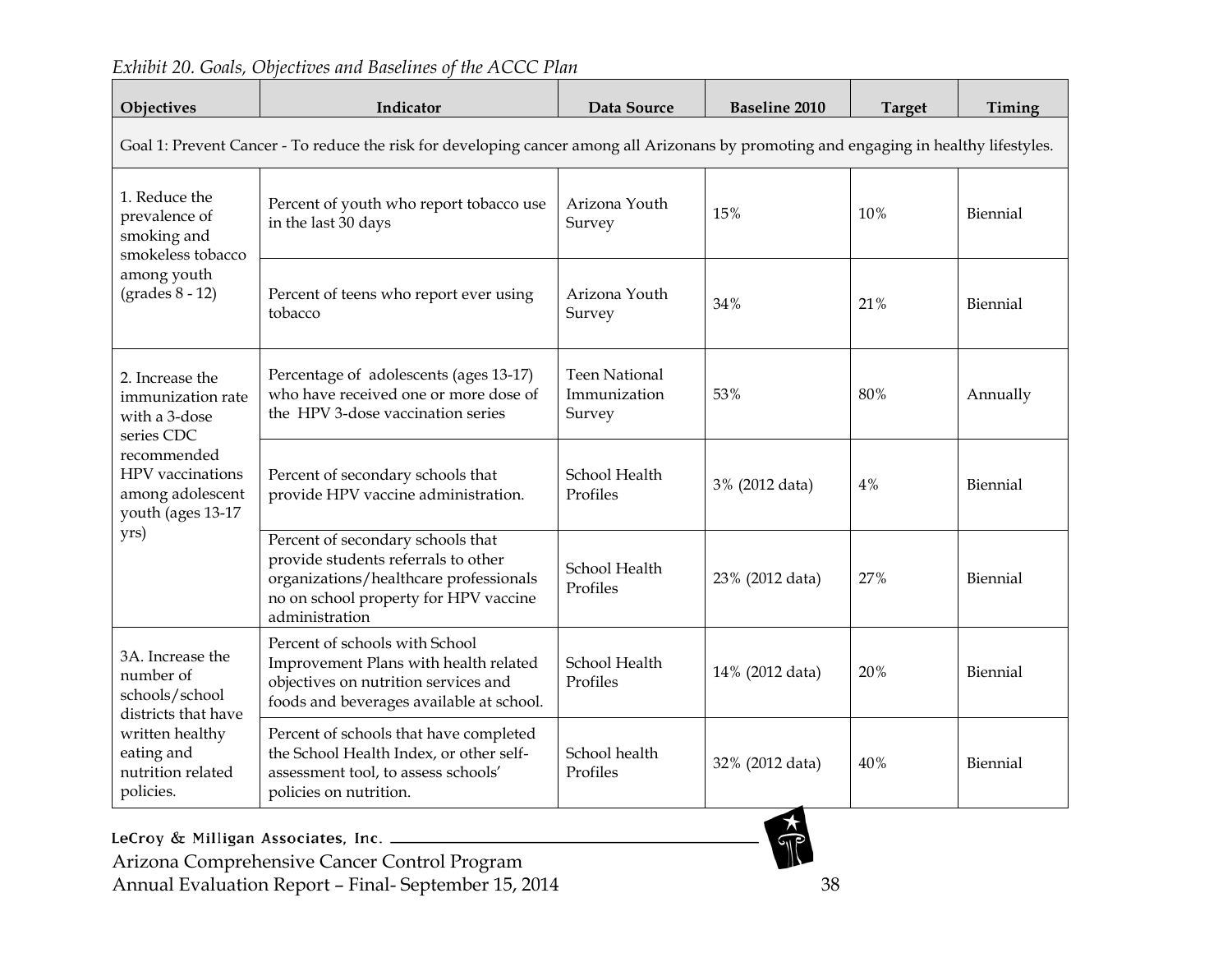| Objectives                                                                         | Indicator                                                                                                                         | Data Source                                                      | <b>Baseline 2010</b> | <b>Target</b> | Timing   |
|------------------------------------------------------------------------------------|-----------------------------------------------------------------------------------------------------------------------------------|------------------------------------------------------------------|----------------------|---------------|----------|
|                                                                                    | Percent of schools/school districts that<br>have written local wellness policies.                                                 | Arizona<br>Department of<br>Education                            |                      |               |          |
| 3B. Increase the<br>number of<br>schools/districts                                 | Percent of schools/school districts that<br>implement their local wellness policy.                                                | Arizona<br>Department of<br>Education                            |                      |               |          |
| that are<br>implementing<br>healthy eating and<br>nutrition related<br>strategies. | Percent of adults (aged 18 years and<br>older) who have been diagnosed as<br>obese                                                | <b>Behavior Risk</b><br>Factor<br>Surveillance<br>System (BRFSS) | 26%                  | 25%           | Annually |
|                                                                                    | Percent of children (ages 2-19 yrs) who<br>have been diagnosed as obese                                                           | <b>Behavior Risk</b><br>Factor<br>Surveillance<br>System (BRFSS) | 17%                  | 15%           | Annually |
|                                                                                    | Percent of schools that implement the<br>following strategies to promote healthy<br>eating:                                       | School Health<br>Profiles                                        |                      |               | Biennial |
|                                                                                    | • Pricing nutritious foods and beverages<br>at a lower cost while increasing the price<br>of less nutritious foods and beverages; | School Health<br>Profiles                                        | 9% (2012 data)       | 12%           | Biennial |
|                                                                                    | • Collecting suggestions from families on<br>nutritious food preferences;                                                         | School Health<br>Profiles                                        | 39%                  | 45%           | Biennial |
| 3B. Increase the<br>number of<br>schools/districts<br>that are                     | • Providing information to students and<br>families on nutrition and caloric content<br>of foods available;                       | School Health<br>Profiles                                        | 44%                  | 52%           | Biennial |

Arizona Comprehensive Cancer Control Program Annual Evaluation Report – Final- September 15, 2014

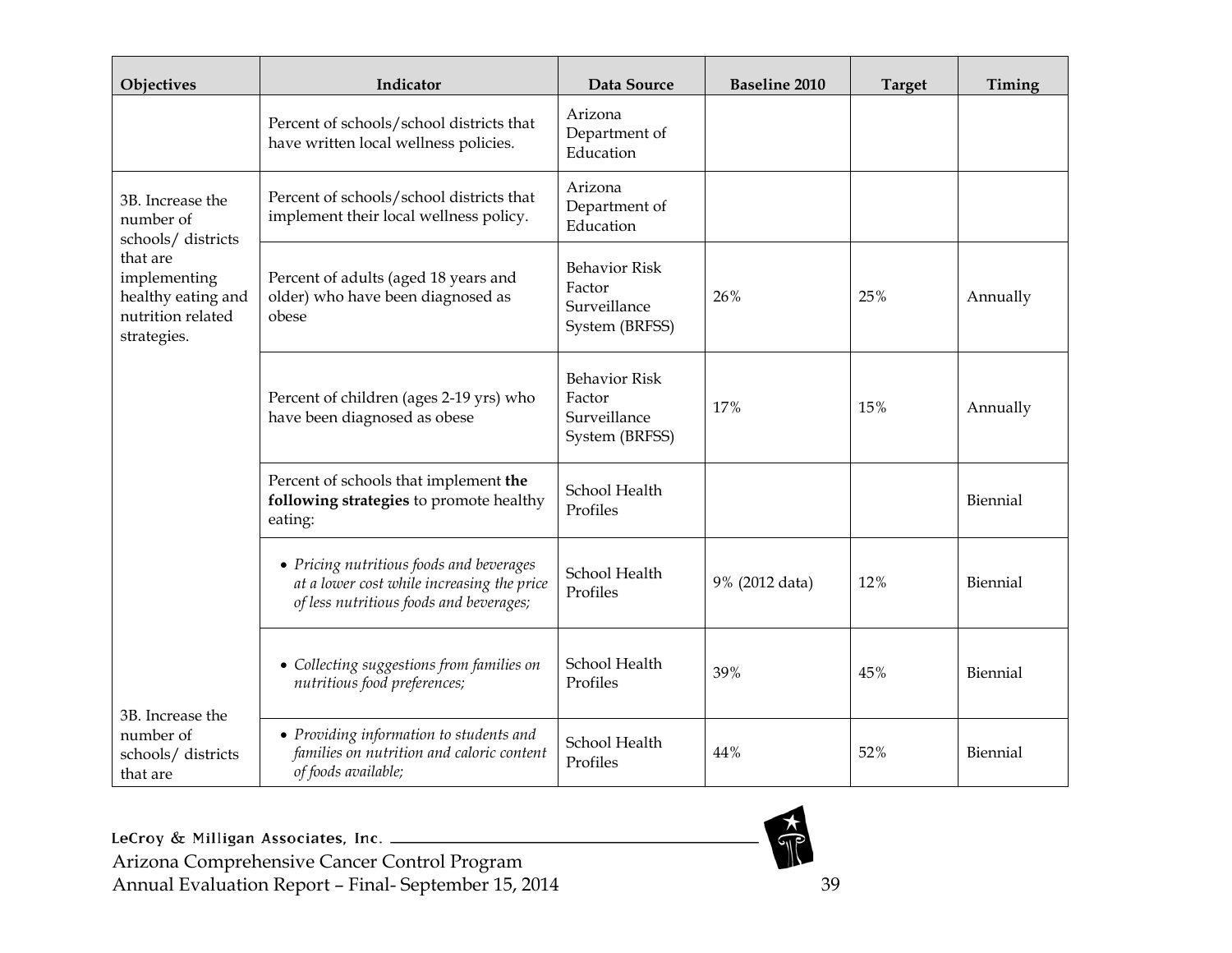| Objectives                                                                                                                                     | Indicator                                                                                                                                              | Data Source                | <b>Baseline 2010</b>                                                     | <b>Target</b>                                                                 | Timing   |
|------------------------------------------------------------------------------------------------------------------------------------------------|--------------------------------------------------------------------------------------------------------------------------------------------------------|----------------------------|--------------------------------------------------------------------------|-------------------------------------------------------------------------------|----------|
| implementing<br>healthy eating and<br>nutrition related<br>strategies.                                                                         | • Conducting taste tests to determine food<br>preferences for nutritious items;                                                                        | School Health<br>Profiles  | 25%                                                                      | 29%                                                                           | Biennial |
|                                                                                                                                                | • Providing opportunities for students to<br>visit the cafeteria to learn about food<br>safety, food preparation or other<br>nutrition related topics; | School Health<br>Profiles  | 24%                                                                      | 29%                                                                           | Biennial |
|                                                                                                                                                | • Served locally or regionally grown foods<br>in the cafeteria or classrooms;                                                                          | School Health<br>Profiles  | 26%                                                                      | 31%                                                                           | Biennial |
|                                                                                                                                                | • Planted a school food or vegetable<br>garden;                                                                                                        | School Health<br>Profiles  | 27%                                                                      | 33%                                                                           | Biennial |
|                                                                                                                                                | • Placed fruits and vegetables near the<br>cafeteria cashier, where they are easy to<br>access;                                                        | School Health<br>Profiles  | 61%                                                                      | 72%                                                                           | Biennial |
|                                                                                                                                                | • Used attractive displays for fruits and<br>vegetables in the cafeteria;                                                                              | School Health<br>Profiles  | 56%                                                                      | 65%                                                                           | Biennial |
|                                                                                                                                                | • Offered a self-serve salad bar to<br>students; and                                                                                                   | School Health<br>Profiles  | 50%                                                                      | 58%                                                                           | Biennial |
|                                                                                                                                                | • Labeled healthful foods with appealing<br>names.                                                                                                     | School Health<br>Profiles  | 24%                                                                      | 28%                                                                           | Biennial |
| 4. Decrease<br>incidence of skin<br>cancer (malignant<br>melanoma,<br>squamous cell<br>carcinoma & basal<br>cell carcinoma) by<br>reducing sun | Age adjusted rate of Melanoma<br>Diagnosis in Arizona per 100,000<br>persons                                                                           | Arizona Cancer<br>Registry | 21 per 100,000<br>persons, male;<br>11.6 per 100,000<br>persons, females | 16 per<br>100,000<br>persons,<br>male; 9 per<br>100,000<br>persons<br>females |          |
| LeCroy & Milligan Associates, Inc.                                                                                                             | Arizona Comprehensive Cancer Control Program                                                                                                           |                            |                                                                          |                                                                               |          |

Arizona Comprehensive Cancer Control Program Annual Evaluation Report – Final- September 15, 2014 40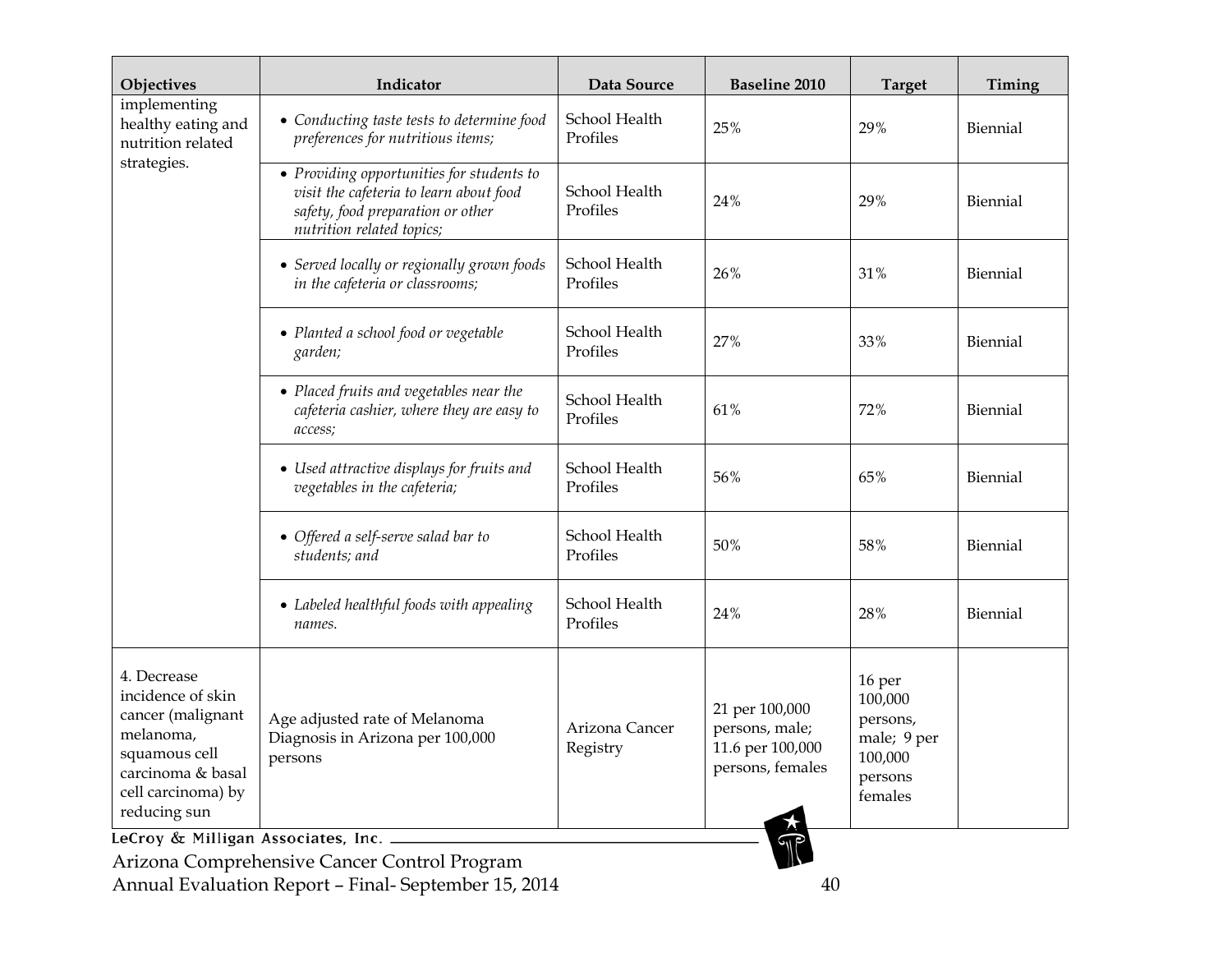| Objectives                                                                 | Indicator                                                                   | Data Source                                                                                   | <b>Baseline 2010</b>              | <b>Target</b>        | Timing |
|----------------------------------------------------------------------------|-----------------------------------------------------------------------------|-----------------------------------------------------------------------------------------------|-----------------------------------|----------------------|--------|
| exposure.                                                                  |                                                                             |                                                                                               |                                   |                      |        |
| 5. Have wellness<br>exams covered for<br>adults by the<br>Arizona's Health | Policy change: Wellness exams as a<br>covered service                       | AZ legislation                                                                                | This objective was<br>met in 2013 | <b>NA</b>            |        |
| Care Cost<br>Containment<br>System                                         | Percent of AHCCCS eligible adults who<br>receive recommended wellness exams | AZ Dept. of<br>Health<br>Services, Bureau of<br>Public Health<br>Statistics,<br><b>AHCCCS</b> | Unavailable                       | Under<br>development |        |

LeCroy & Milligan Associates, Inc. Arizona Comprehensive Cancer Control Program Annual Evaluation Report – Final- September 15, 2014 41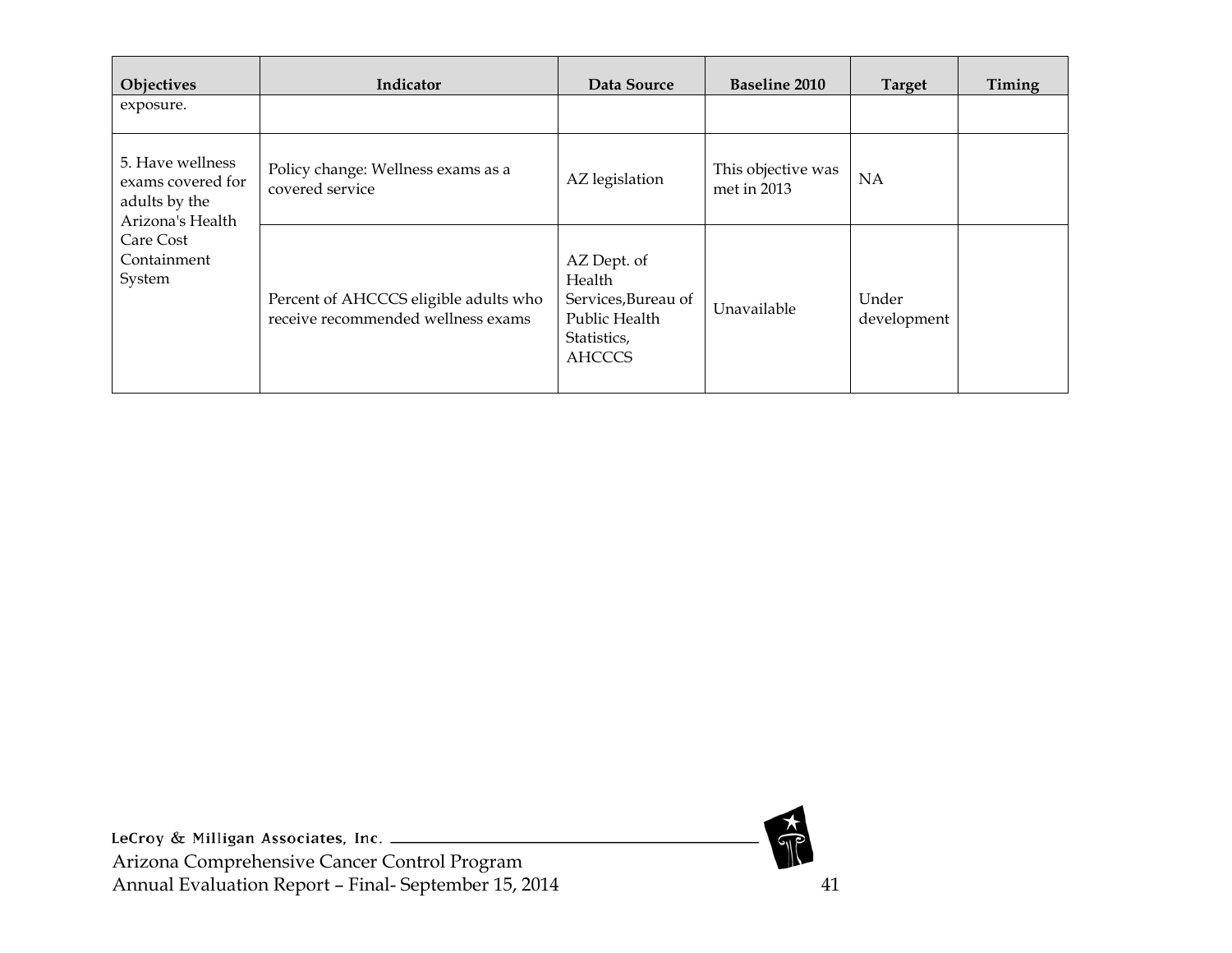| Objectives                                                                                                                                                               | Indicator                                                                                                                                                                    | Data Source                                                | <b>Baseline 2010</b>       | <b>Target</b>        | Timing       |
|--------------------------------------------------------------------------------------------------------------------------------------------------------------------------|------------------------------------------------------------------------------------------------------------------------------------------------------------------------------|------------------------------------------------------------|----------------------------|----------------------|--------------|
| Goal 2: Detect Cancer Early - Promotion of, increase in, and optimize of the appropriate utilization of high quality cancer screenings and<br>follow-up services.        |                                                                                                                                                                              |                                                            |                            |                      |              |
| 1. Increase the                                                                                                                                                          | Counts/ percentage of people screened                                                                                                                                        | <b>BRFSS</b>                                               | Unavailable                | Under<br>development | Annually     |
| number of breast,<br>cervical, and<br>colorectal cancer                                                                                                                  | by type of cancer                                                                                                                                                            | Contractors                                                |                            |                      |              |
| screenings                                                                                                                                                               | Pap tests - Ever received (age adjusted,<br>aged 18 years and over)                                                                                                          | <b>BRFSS</b>                                               | 92%                        | 93%                  | Annually     |
|                                                                                                                                                                          | Pap tests - Received within past 3 years<br>(age adjusted, aged 18 years and over)                                                                                           | <b>BRFSS</b>                                               | 80%                        | 93%                  | Annually     |
|                                                                                                                                                                          | Colorectal cancer screening - Adults<br>receiving a fecal occult blood test<br>(FOBT) using a home test kit within past<br>2 years (age adjusted, aged 50 years and<br>over) | <b>BRFSS</b>                                               | 32%                        | 71%                  | Annually     |
|                                                                                                                                                                          | Colorectal cancer screening - Adults<br>ever receiving a sigmoidoscopy (age<br>adjusted, aged 50 years and over)                                                             | <b>BRFSS</b>                                               | 57%                        | 71%                  | Annually     |
|                                                                                                                                                                          | Mammograms - Women receiving<br>within past 2 years (age adjusted, aged<br>40 years and over)                                                                                | <b>BRFSS</b>                                               | 77%                        | 81%                  | Annually     |
| 2. Increase the<br>utilization of<br>electronic medical<br>records (EMRs)<br>and standards for<br>meaningful use by<br>federally qualified<br>health centers<br>(FQHCs). | Number of AZ FQHCs reporting<br>continuous quality / number of<br>qualifying FQHCs                                                                                           | Arizona Alliance<br>for Community<br><b>Health Centers</b> | Not currently<br>available |                      | As available |
| LeCroy & Milligan Associates, Inc. .<br>Arizona Comprehensive Cancer Control Program                                                                                     |                                                                                                                                                                              |                                                            |                            |                      |              |

Arizona Comprehensive Cancer Control Program Annual Evaluation Report – Final- September 15, 2014 42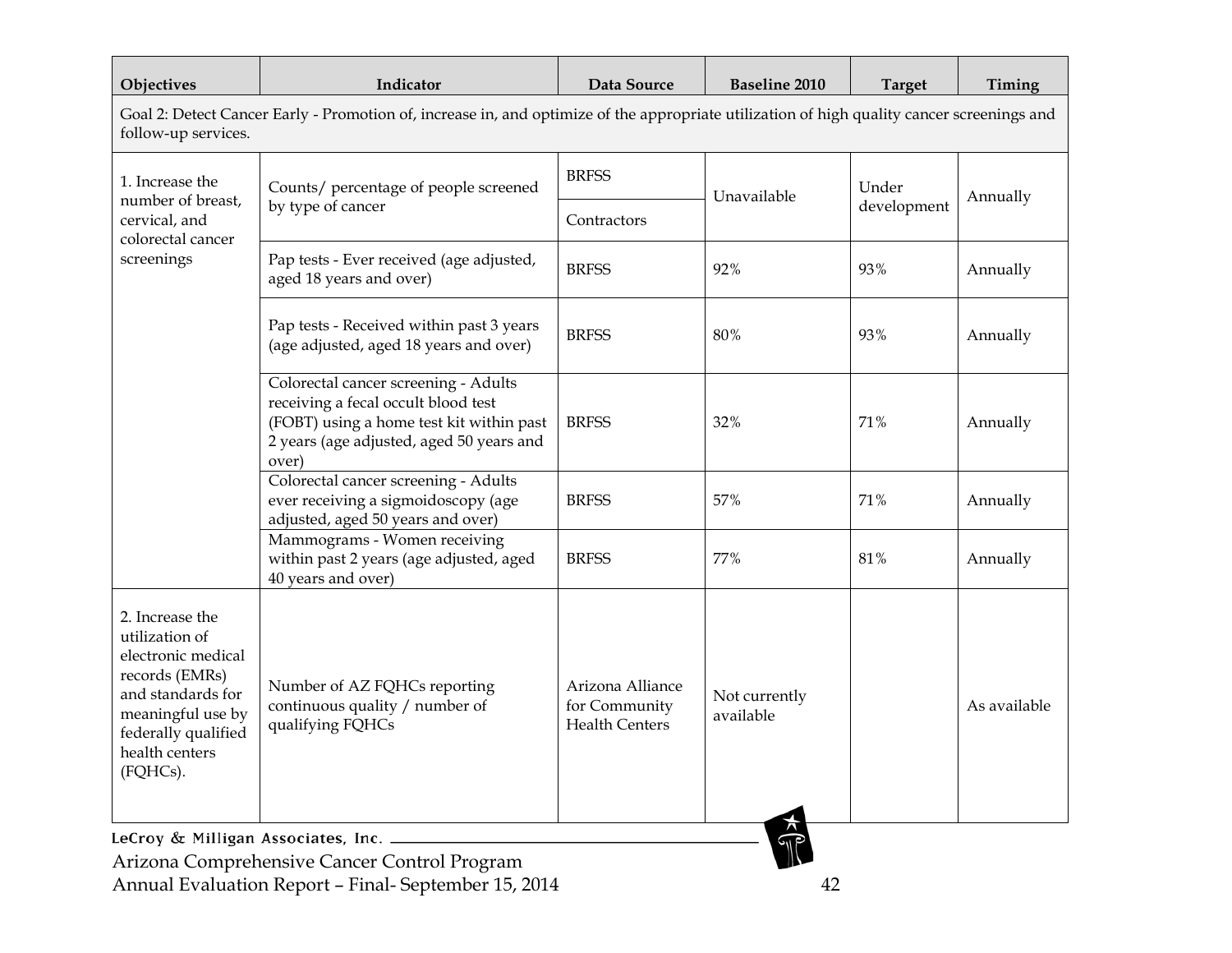| Objectives                                                                             | Indicator                                                                                                                         | Data Source                                  | <b>Baseline 2010</b>       | <b>Target</b> | Timing       |
|----------------------------------------------------------------------------------------|-----------------------------------------------------------------------------------------------------------------------------------|----------------------------------------------|----------------------------|---------------|--------------|
| 3. Develop<br>strategies with<br>insurers and<br>payers to increase<br>screening rates | Number of plans partnering with the<br>ACC using evidence based strategies to<br>increase rate/ percent of covered<br>individuals | <b>ACC Partnerships</b>                      | $\overline{2}$             |               | Annually     |
| 4. Decrease late<br>stage diagnoses                                                    | Proportion of late stage diagnoses in<br>each cancer:                                                                             | Arizona Cancer<br>Registry Data<br>2001-2010 | Not currently<br>available |               | As available |
| for breast, cervical,<br>colorectal,<br>prostate, lung.                                | $\bullet$ Breast                                                                                                                  | Arizona Cancer<br>Registry Data<br>2001-2010 | Not currently<br>available |               | As available |
|                                                                                        | $\bullet$ Cervical                                                                                                                | Arizona Cancer<br>Registry Data<br>2001-2010 | Not currently<br>available |               | As available |
|                                                                                        | • Colorectal                                                                                                                      | Arizona Cancer<br>Registry Data<br>2001-2010 | Not currently<br>available |               | As available |
|                                                                                        | $\bullet$ Lung                                                                                                                    | Arizona Cancer<br>Registry Data<br>2001-2010 | Not currently<br>available |               | As available |

| <b>Objectives</b>                                                                                                        | Indicator                          | Data Source | <b>Baseline 2010</b> | <b>Target</b> | Timing |  |  |
|--------------------------------------------------------------------------------------------------------------------------|------------------------------------|-------------|----------------------|---------------|--------|--|--|
| Goal 3: Elevate Cancer Treatment - Increase access to appropriate and effective cancer diagnosis and treatment services. |                                    |             |                      |               |        |  |  |
|                                                                                                                          | LeCroy & Milligan Associates, Inc. |             |                      |               |        |  |  |
| $\mathbb{T}$<br>Arizona Comprehensive Cancer Control Program                                                             |                                    |             |                      |               |        |  |  |
| Annual Evaluation Report - Final-September 15, 2014<br>43                                                                |                                    |             |                      |               |        |  |  |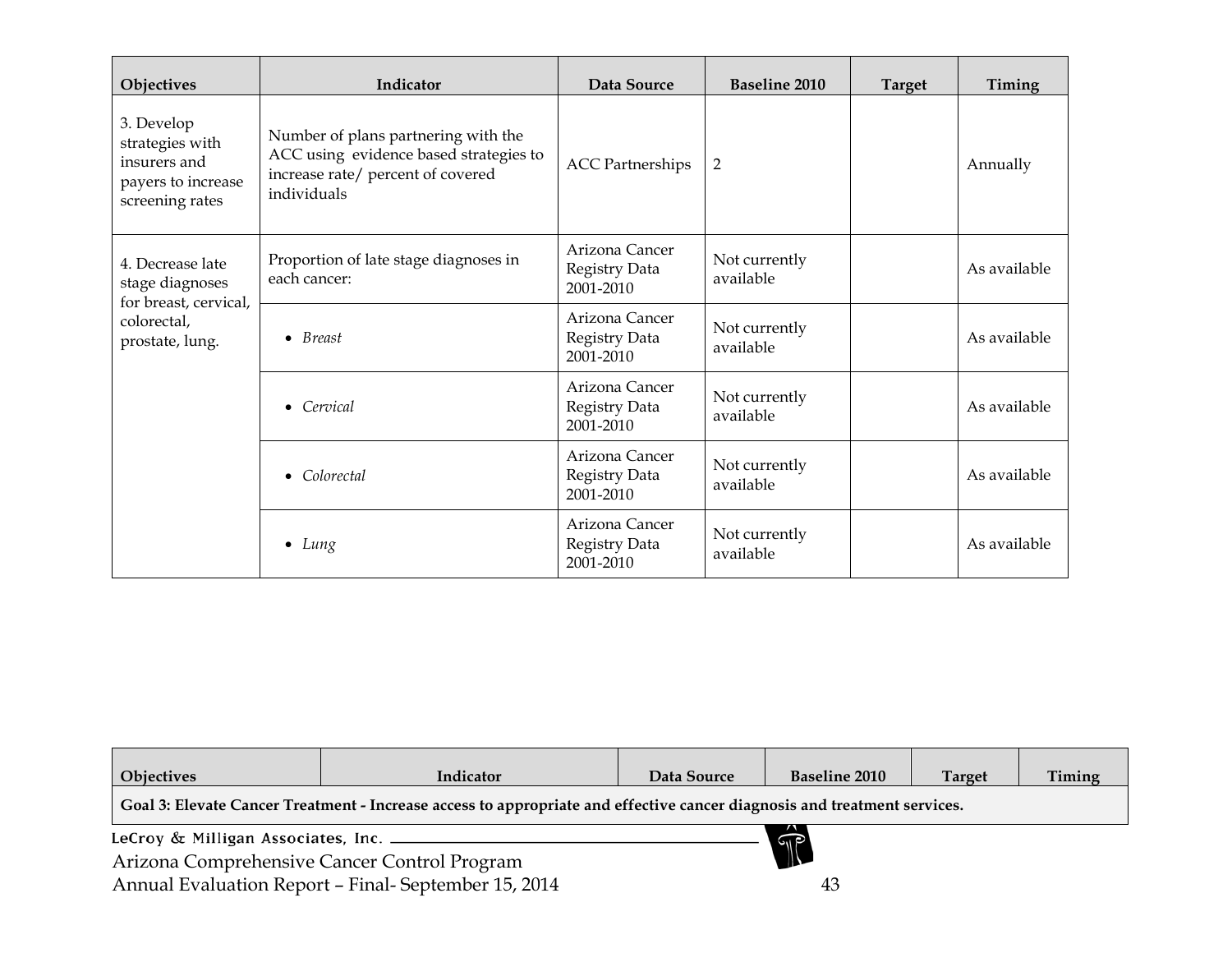| Objectives                                                                                                                             | Indicator                                                                                                                           | Data Source                                                                      | <b>Baseline 2010</b>                                                                                                                                             | <b>Target</b>                                           | Timing                   |
|----------------------------------------------------------------------------------------------------------------------------------------|-------------------------------------------------------------------------------------------------------------------------------------|----------------------------------------------------------------------------------|------------------------------------------------------------------------------------------------------------------------------------------------------------------|---------------------------------------------------------|--------------------------|
| 1. Decrease the time from<br>abnormal detection to<br>definitive diagnosis of<br>breast, cervical, colorectal,<br>and prostate cancers | Time from abnormal detection to<br>diagnosis                                                                                        | Cancer Control<br>Program Reports:<br><b>Health Check</b>                        | Estimate<br>calculated from<br>compilation of<br>anecdotal "time to<br>diagnosis" reports<br>from (n) Arizona<br><b>Health Check</b><br>Contracting<br>programs. | Awaiting<br>US-level<br>data                            | Annually                 |
|                                                                                                                                        | Time from diagnosis to treatment                                                                                                    | Cancer Control<br>Program Reports                                                | Not currently<br>available                                                                                                                                       | Awaiting<br>US-level<br>data                            | Annually                 |
| 2. Reduce the percent of                                                                                                               | Number of uninsured patients                                                                                                        | Small Area Health<br>Insurance<br>Estimates                                      | 19%                                                                                                                                                              | 10%                                                     | Annually                 |
| uninsured individuals in<br>Arizona                                                                                                    | Number of navigators and Certified<br><b>Application Counselors</b>                                                                 | Enroll America,<br>Arizona State<br>Director; US<br>Health and<br>Human Services | NA                                                                                                                                                               | 2014 current<br>estimate is a<br>range of 400<br>$-600$ | Annually as<br>available |
| 3. Advocate for Oral<br>Chemo Parity                                                                                                   | <b>Enacted</b> legislation                                                                                                          |                                                                                  | No legislation                                                                                                                                                   | Enacted<br>legislation                                  | NA                       |
| 4. Utilize telemedicine to<br>increase access to state of<br>the art diagnosis and<br>treatment techniques.                            | Number of providers participating in<br>telemedicine programs; number of<br>trainings delivered;<br>Number of training participants | The Arizona<br>Telemedicine<br>Program                                           |                                                                                                                                                                  |                                                         |                          |
| 5. Increase cancer reporting                                                                                                           | Ratio of physician reports to actual cases<br>by cancer type.                                                                       | Study findings:<br>Arizona Cancer<br>Registry affiliates                         | Awaiting study<br>findings                                                                                                                                       |                                                         | As available             |

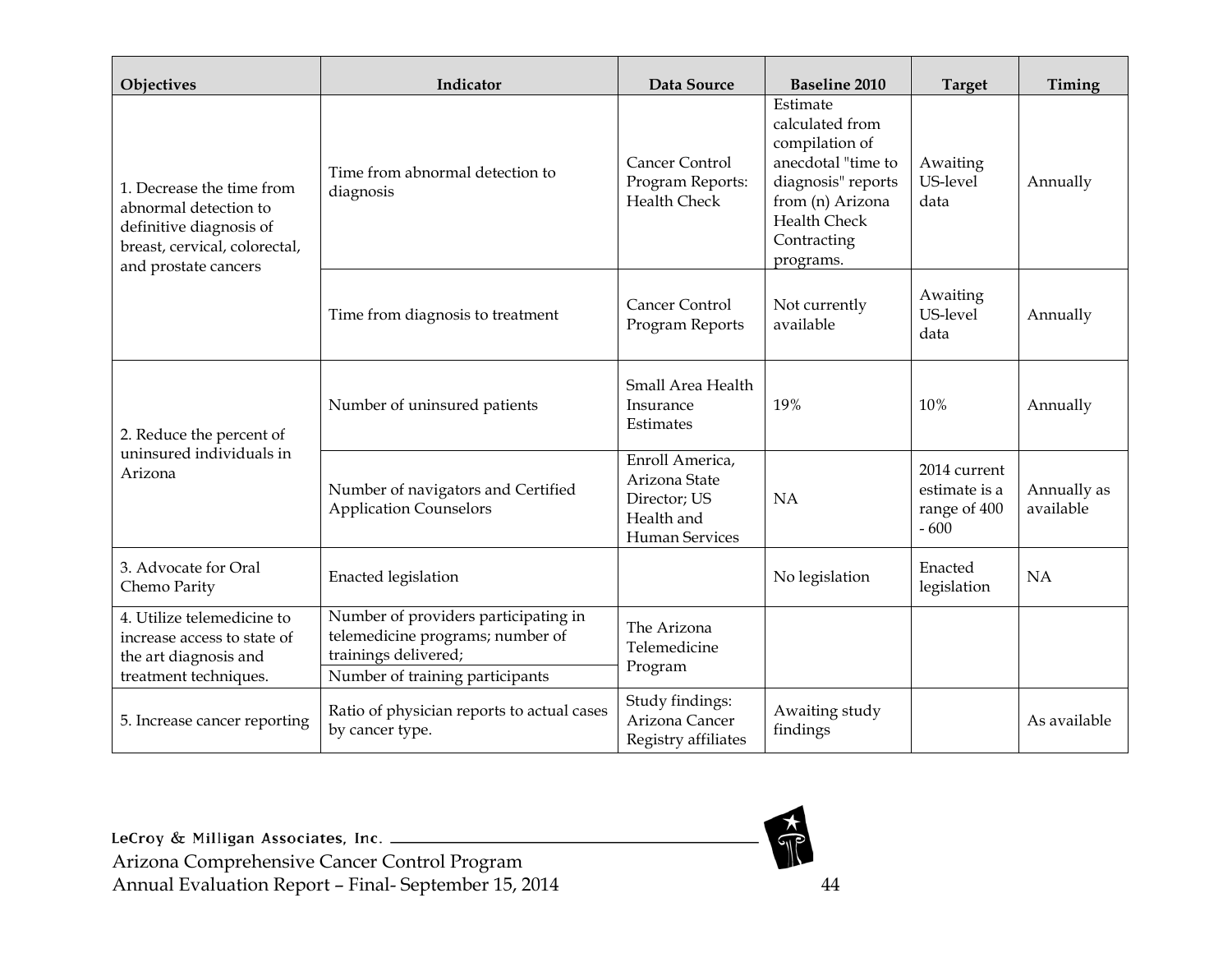| Objectives                                                                                                                                  | Indicator                                                                           | Data Source                                                                     | <b>Baseline 2010</b> | <b>Target</b>                                  | Timing                              |  |
|---------------------------------------------------------------------------------------------------------------------------------------------|-------------------------------------------------------------------------------------|---------------------------------------------------------------------------------|----------------------|------------------------------------------------|-------------------------------------|--|
| Goal 4: Galvanize Survivorship and Palliative Care Networks - Improve quality of life for people impacted and affected by cancer in Arizona |                                                                                     |                                                                                 |                      |                                                |                                     |  |
|                                                                                                                                             | Definitions are developed and<br>distributed among partners                         | Survivorship/ Quality of<br>Life Committee of the AZ<br><b>Cancer Coalition</b> |                      | All partners<br>have<br>adopted<br>definitions | Point in time                       |  |
| 1. Develop and Utilize<br>common definitions                                                                                                |                                                                                     | New Member Packet                                                               | NA                   |                                                |                                     |  |
|                                                                                                                                             | Number of partners adopting the<br>definitions                                      |                                                                                 |                      |                                                |                                     |  |
| 2. Complete a community<br>assessment for survivorship<br>services                                                                          | Completed assessment                                                                | Survivorship/ Quality of<br>Life Committee of the AZ<br><b>Cancer Coalition</b> | NA                   | NA                                             | Point in time                       |  |
| 3. Educate CHW on the most                                                                                                                  | Number of Community Health Workers<br>trained;                                      | Arizona Community<br>Health Worker Workforce<br>Coalition and the Quality       | Unavailable          | Under<br>development                           | Annually                            |  |
| important cancer information                                                                                                                | Number of training opportunities<br>offered                                         | of Life Committee of the<br><b>AZ Cancer Coalition</b>                          |                      |                                                |                                     |  |
| 4. Strong survivorship<br>resources are being accessed<br>by cancer survivors                                                               | Number of 'hits' received by online<br>clearinghouse of survivorship<br>information | U of AZ College of<br>Nursing                                                   | Unavailable          | Under<br>development                           |                                     |  |
| 5. Institutionalized use of<br>Survivorship Care Plans                                                                                      | Number and percent of medical<br>providers adopting use of plans                    | Survivorship/ Quality of<br>Life Committee; provider<br>self-report             | <b>NA</b>            |                                                | Semi-annually<br>commencing<br>2016 |  |

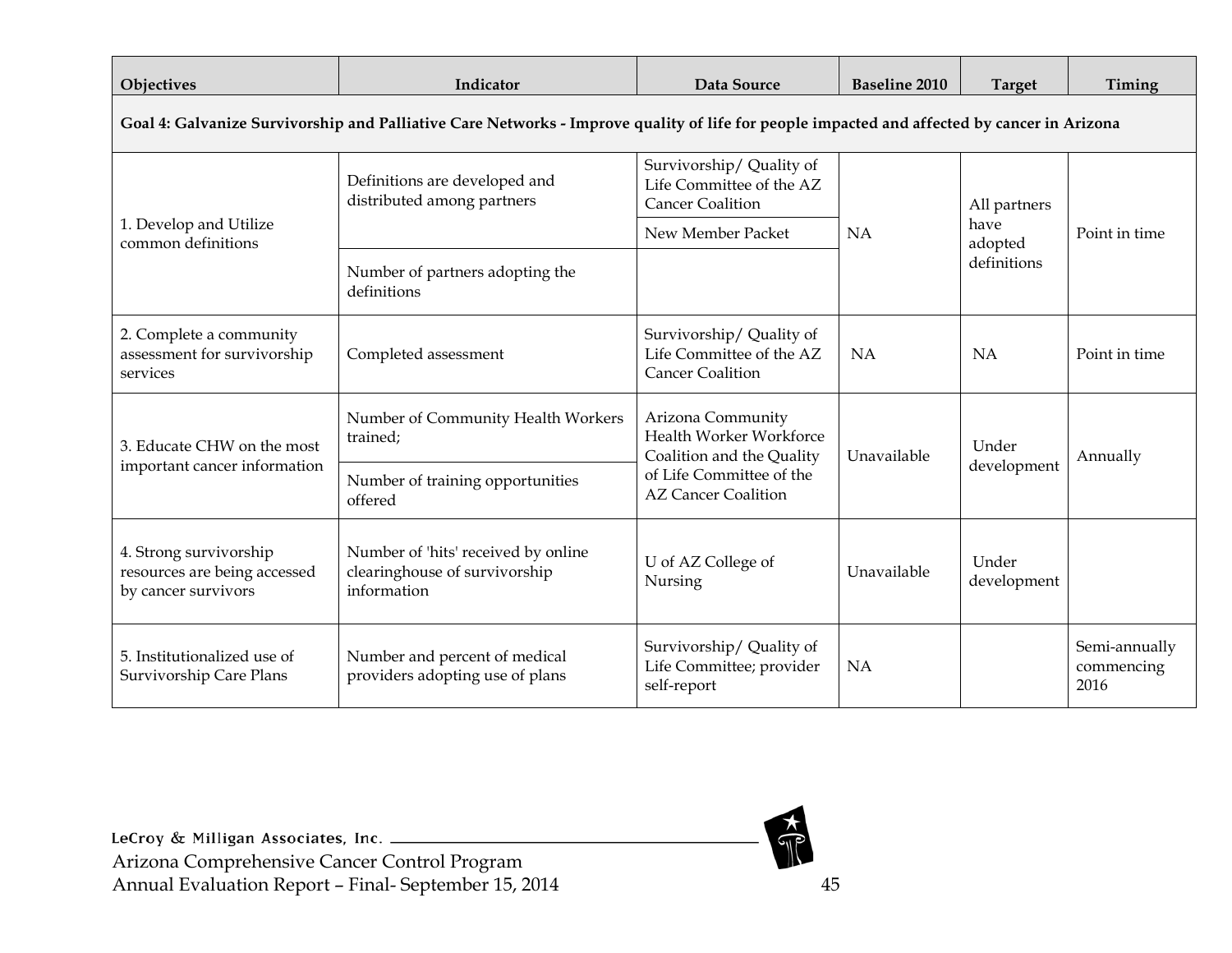| Objectives                                                                                                                       | Indicator                                                                                                                                 | Data Source                                                                                  | <b>Baseline 2010</b> | <b>Target</b> | Timing            |  |  |
|----------------------------------------------------------------------------------------------------------------------------------|-------------------------------------------------------------------------------------------------------------------------------------------|----------------------------------------------------------------------------------------------|----------------------|---------------|-------------------|--|--|
| Goal 5: Catalyze Research - Promote communication, collaboration, infrastructure, training, and funding among cancer researchers |                                                                                                                                           |                                                                                              |                      |               |                   |  |  |
| 1. Establish collaborations<br>among cancer research<br>institutions and cancer<br>researchers                                   | Research Symposium held in AZ;<br>number of Research Symposium<br>attendees; number of organizations<br>represented at Research Symposium | Symposium<br>agenda,<br>attendance<br>records, post-<br>symposium online<br>attendees survey | <b>NA</b>            | <b>NA</b>     | Semi-<br>annually |  |  |
|                                                                                                                                  | Number of documented collaborations                                                                                                       | Post-symposium<br>online attendees<br>survey                                                 | NA                   | NA            | Semi-<br>annually |  |  |
|                                                                                                                                  | Number of members in the AZ Cancer<br>Research Alliance                                                                                   | ACC Roster &<br>Partnerships                                                                 | <b>NA</b>            | NA            | Annually          |  |  |
| 2. Increase access to<br>clinical trials and research<br>across the cancer<br>continuum of care.                                 | Increased percentage of patients<br>entering Clinical Trials                                                                              | AZ Cancer<br><b>Coalition Research</b><br>Committee                                          | Awaiting data        |               | Annually          |  |  |
| 3. Enhance methods for<br>shared tissue banking in<br>Arizona for cancer research                                                | Completion of a shared Tissue banking<br>model for Arizona                                                                                | AZ Cancer<br><b>Coalition Research</b><br>Committee                                          | Awaiting data        |               | Annually          |  |  |
| 4. Increase enrollment of<br>underserved populations in<br>clinical trials                                                       | Increased number of minority<br>populations enrolled in clinical trials                                                                   | <b>AZ Cancer</b><br><b>Coalition Research</b><br>Committee                                   | Awaiting data        |               | Annually          |  |  |
| 5. Dissemination of<br>'Annual State of Cancer in<br>AZ report                                                                   | Number of Published reports                                                                                                               | Arizona Cancer<br>Registry                                                                   | NA                   | NA            | Annually          |  |  |

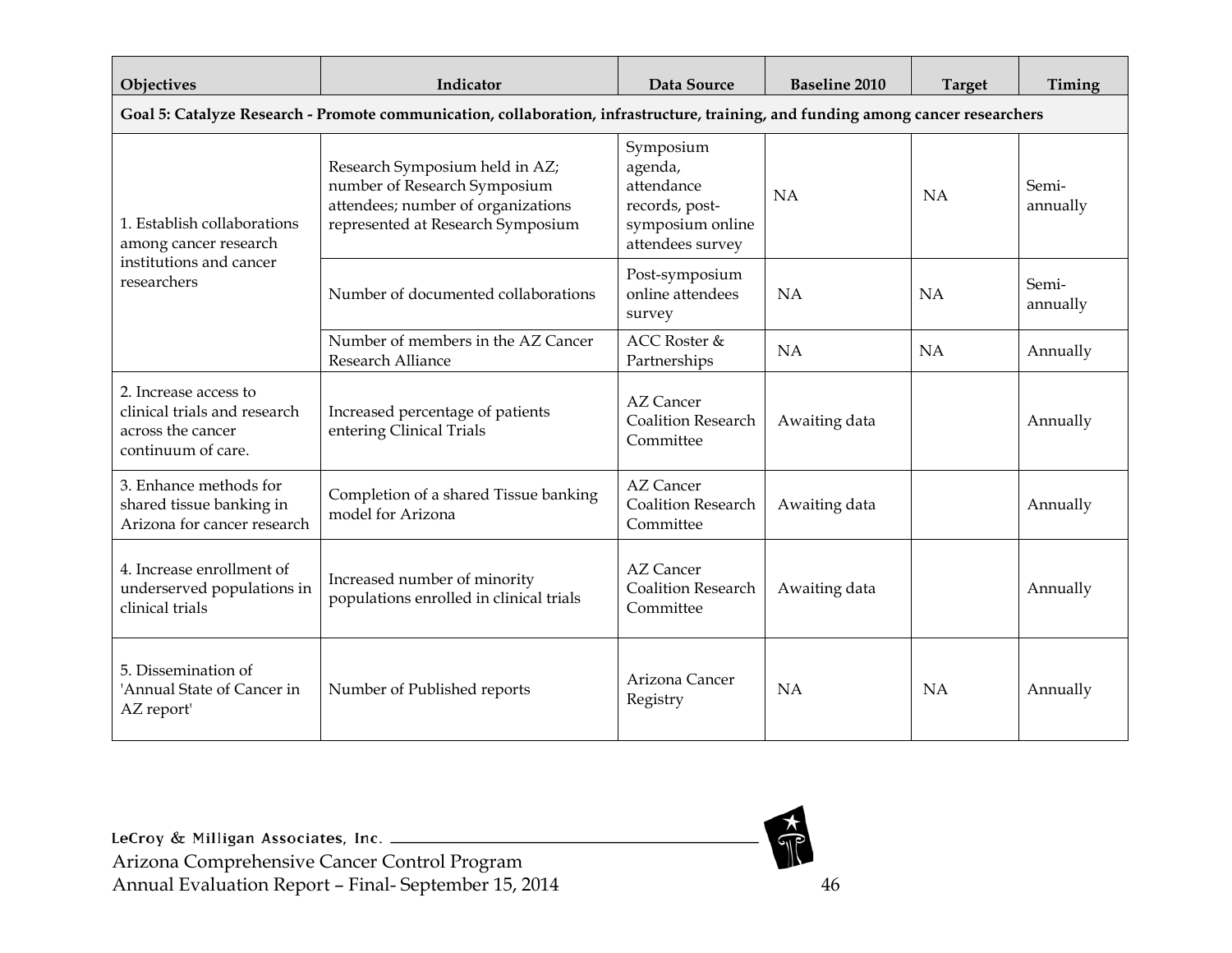#### <span id="page-46-0"></span>*Programs*

Exhibit 21 presents a list of the ACC's current and ongoing projects and the corresponding goals and objectives from Exhibit 20. [Exhibit 21](#page-46-1) highlights that all five goals of the ACCC Plan are currently supported by an ongoing project. However, the following objectives are not are currently supported by ACC activities: Goal 1, Objective 3, 4, and 5; Goal 4, Objective 1, 2, and 3; and Goal 5, Objectives 3 and 4.

| <b>Project Title</b>                                                                                   | <b>Project Goal</b>                                                                                                  | Corresponding<br><b>ACCC Plan Goal</b><br>and Objective |
|--------------------------------------------------------------------------------------------------------|----------------------------------------------------------------------------------------------------------------------|---------------------------------------------------------|
| HPV Toolkit & Provider<br>Education                                                                    | Increase HPV Immunizations                                                                                           | Goal 1, Obj. 2                                          |
| <b>Chronic Disease</b><br>Collaborative Project                                                        | Develop a coordinated plan to prevent<br>chronic disease in partnership with an<br>insurer                           | Goal 2, Obj. 3                                          |
| Electronic Health<br>Record Project                                                                    | Increase screenings through increasing<br>Electronic Medical Records at Federally<br><b>Qualified Health Centers</b> | Goal 2, Obj. 2                                          |
| Management<br><b>Information Health</b><br>Systems                                                     | Support the hospital in its mission to serve<br>challenging communities                                              | Goal 2, Obj. 1<br>Goal 2, Obj. 4<br>Goal 3, Obj. 2      |
| Commission on Cancer<br>Accreditation                                                                  | Increase the Accreditation of more Cancer<br>Centers                                                                 | Goal 3, Obj. 1                                          |
| Survivorship Care Plan<br>(SCP) gold model                                                             | Develop a SCP model for use at Cancer<br>Centers                                                                     | Goal 4, Obj. 5                                          |
| Arizona Cancer<br>Registry (ACR) pilot<br>project to connect a<br>Cancer Center with the<br><b>ACR</b> | Self-populate data from the ACR to<br>Survivorship care plans                                                        | Goal 5, Obj. 1                                          |

<span id="page-46-1"></span>*Exhibit 21. Crosswalk of ACC Central Hub's Current and Ongoing Projects and Corresponding ACCC Plan Goals and Objectives*

LeCroy & Milligan Associates, Inc. Arizona Comprehensive Cancer Control Program Annual Evaluation Report – Final- September 15, 2014 47

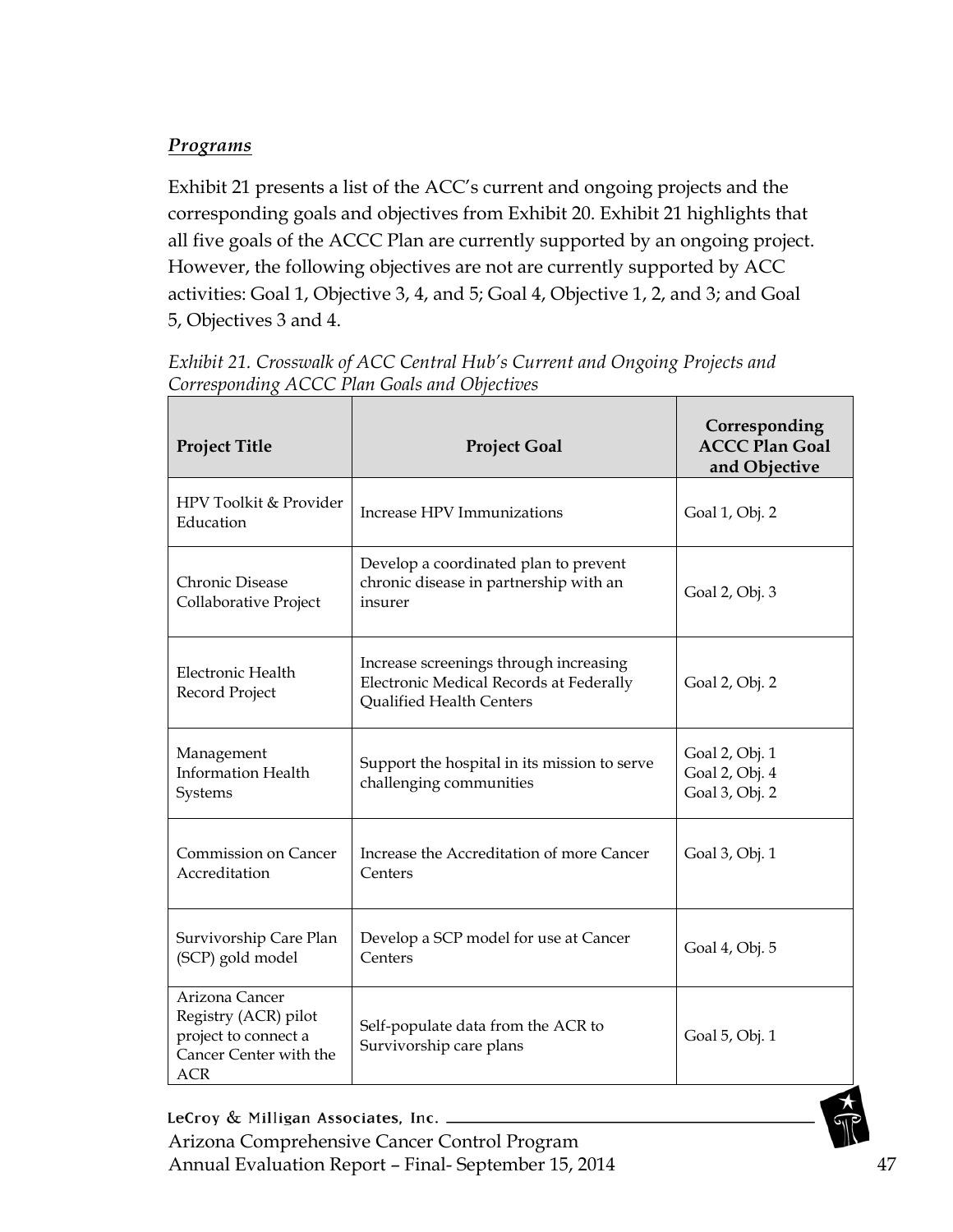| <b>Project Title</b>                                       | <b>Project Goal</b>                                                                          | Corresponding<br><b>ACCC Plan Goal</b><br>and Objective |
|------------------------------------------------------------|----------------------------------------------------------------------------------------------|---------------------------------------------------------|
| Network Analysis                                           | Publish a study that studies the network of<br>Arizona based Researchers                     | Goal 5, Obj. 1                                          |
| Increase Clinical Trial<br>Participation                   | Increase Clinical Trial Participation                                                        | Goal 5, Obj. 2<br>Goal 5, Obj. 4                        |
| Point of Sale Licensing                                    | Mandate licensing requirements for Arizona<br><b>Tobacco Retailers</b>                       | Goal 1, Obj. 1                                          |
| Fact Act                                                   | Pass the Oral Oncology Parity act                                                            | Goal 3, Obj. 3                                          |
| Latino Participation in<br><b>Clinical Trials</b>          | Increase Latino Participation in Clinical<br><b>Trials</b>                                   | Goal 5, Obj. 2<br>Goal 4, Obj. 4                        |
| Cancer Summit 2014                                         | Convene Arizona's Cancer Stakeholders for<br>a call to action                                | Goal 5, Obj. 5                                          |
| <b>Patient Centered</b><br><b>Oncology Medical</b><br>Home | Develop Systems in Arizona that bring us<br>closer to Pt. centered oncology medical<br>homes | Goal 3, Obj. 1<br>Goal 3, Obj. 5                        |

As of this reporting period, the central hub is the only active hub of the ACC. In March 2014, the central hub's workgroups began to develop action plans, which centered around the overall objectives identified in the ACCC Plan [\(Exhibit 20\)](#page-37-0). Exhibit 22 presents the number of objectives that have been incorporated into work group action plans.

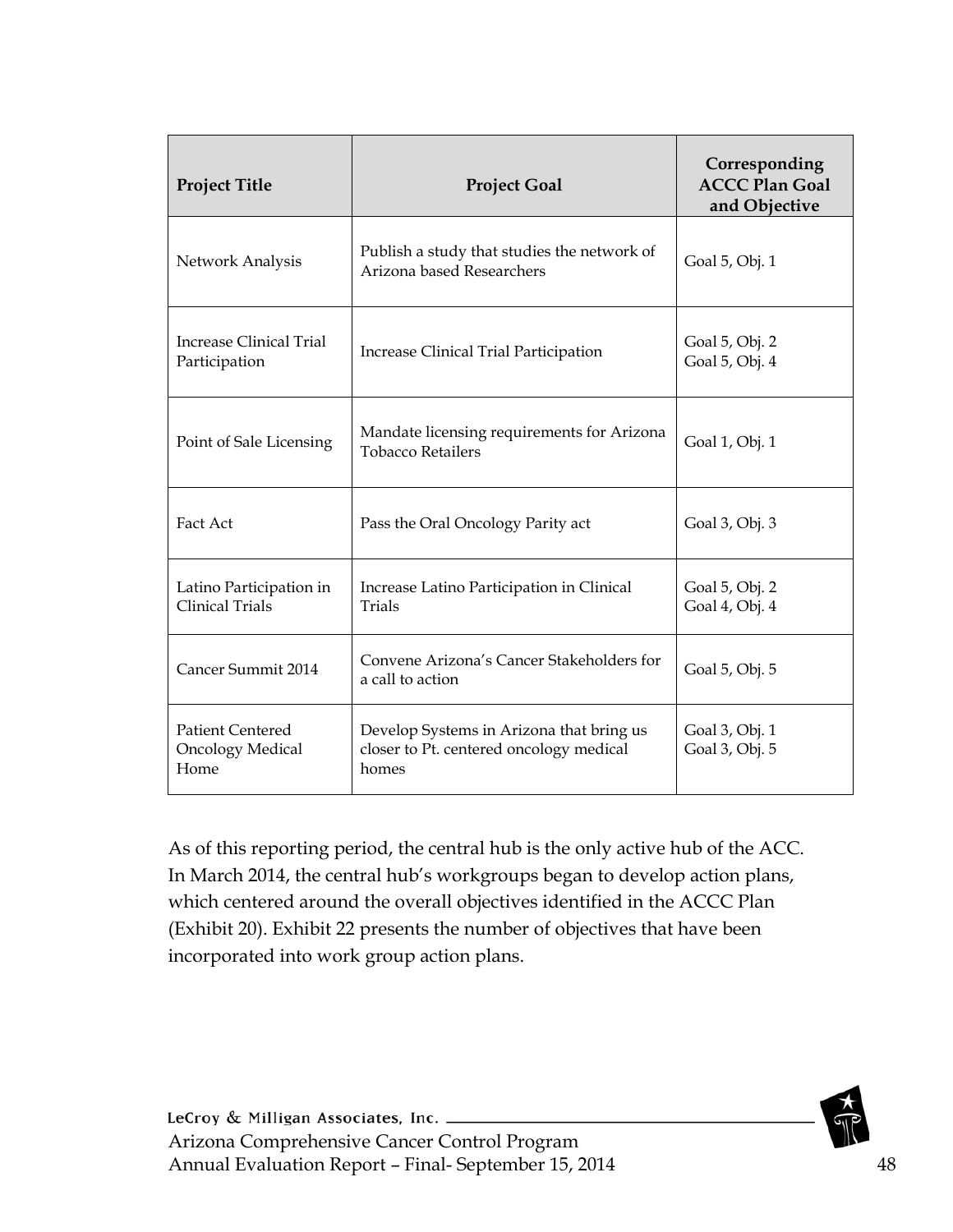| <b>ACC</b><br>Workgroup | Number of ACCC Plan Goals and<br>Objectives Incorporated into<br><b>Workgroup Action Plan</b> | Objectives not<br>successfully incorporated                                                                                                |
|-------------------------|-----------------------------------------------------------------------------------------------|--------------------------------------------------------------------------------------------------------------------------------------------|
| Prevention              | Goal 1, 4 out of 5 objectives<br>incorporated into action plan                                | Goal 1, Objective 4: Have<br>wellness exams covered<br>for adults by the Arizona's<br><b>Health Care Cost</b><br><b>Containment System</b> |
| Early Detection         | Goal 2, 4 out of 4 objectives<br>incorporated                                                 | None                                                                                                                                       |
| Survivorship            | Goal 4, 5 out of 5 objectives<br>incorporated                                                 | None                                                                                                                                       |
| Research                | Goal 5, 5 out of 5 objectives<br>incorporated                                                 | None                                                                                                                                       |
| Policy                  | 4 objectives identified; none align to<br>those in ACCC Plan                                  | $N/A$ - Policy goal does not<br>exist in ACCC Plan                                                                                         |

*Exhibit 22. Crosswalk of ACC Central Hub's Workgroups Objectives and the ACCC Plan*

It should be noted that neither an action plan nor workgroup for the central hub has been established for Goal 3 of the ACCC Plan: to elevate cancer treatment by increasing access to appropriate and effective cancer diagnosis and treatment services. Furthermore, the objectives of the policy workgroup are not directly linked to ACCC Plan. The objectives and action plan established for the policy workgroup are to:

- Pass the Fact Act;
- Adopt local Tobacco retail license ordinance;
- Maintain current funding levels for State screening programs; and
- Form Ad-Hoc committee focused on survivorship service delivery and care.

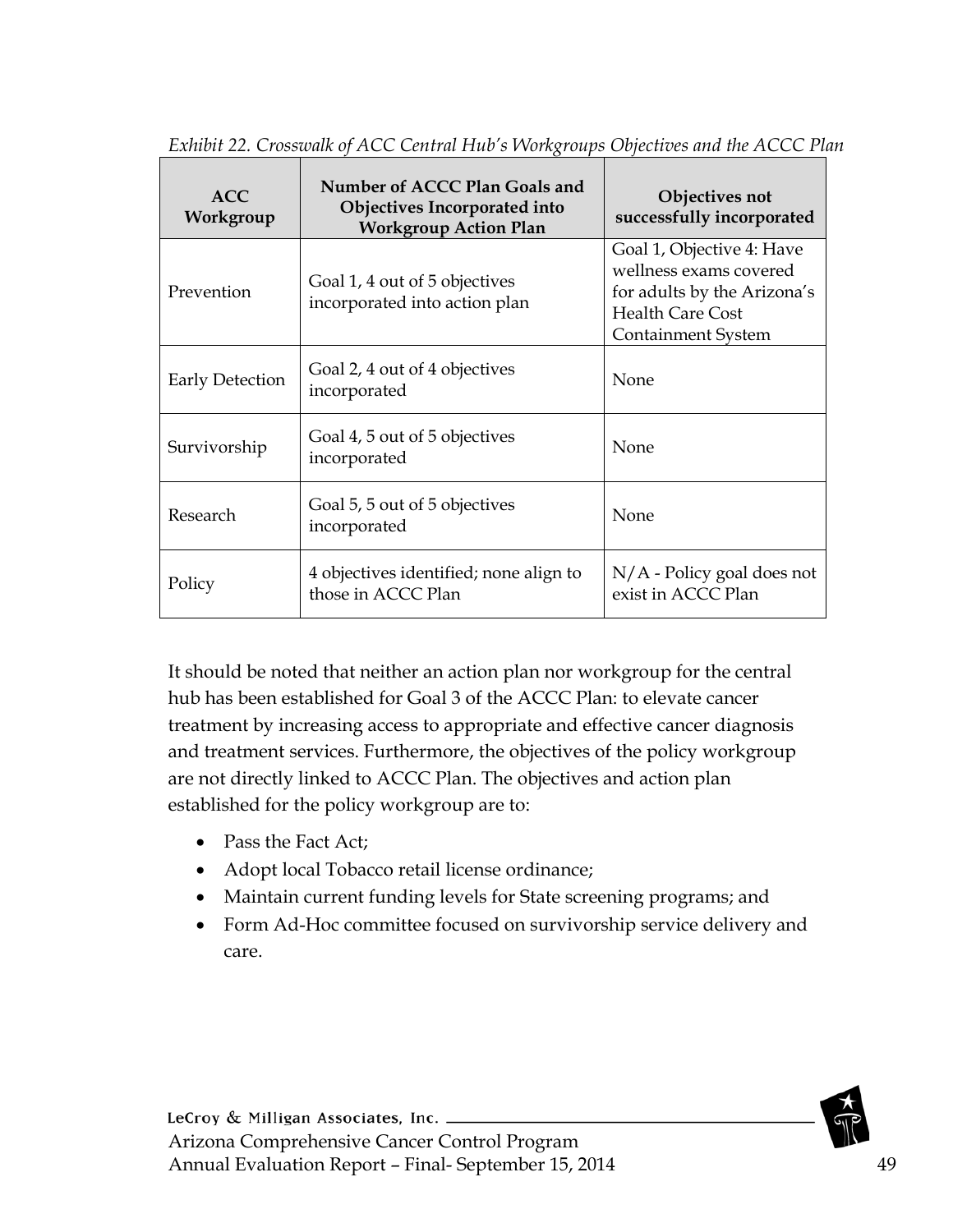## **Recommendations**

<span id="page-49-0"></span>This evaluation report covers the time period from September 1, 2013 through August 30, 2014. The focus of this evaluation was to monitor the progress of the ACCCP activities in terms of: (1) professional development and leadership and (2) evaluating the ACCCP implementation (Partnership, Plan, and Program). ACCCP should continue its role as the backbone organization of the ACC, expanding the coalition and implementing the ACCC Plan through regional hubs. Additionally, ACCCP should continue to partake in professional development and leadership improvement opportunities on an ad-hoc basis. This recommendations section is broken down by each section of the report, with recommendations pertaining to professional development, partnership, plan, and program recommendations. Based on findings presented in this report, the following recommendations are provided:

#### <span id="page-49-1"></span>**Professional Development and Leadership Recommendations**

#### **1. ACCCP should incorporate recommendations for coalition meetings provided by meeting attendees.**

A total of 11 respondents (34%) indicated ways to improve future Coalition meetings, summarized below in the categories of meeting logistics, meeting facilitation, presentations, and member representation.

#### Meeting Logistics

- Shorten the length of meetings to a half day
- Start the meeting at a later time
- Hold work group meetings from 10am-11:30am
- Provide beverages (e.g., tea and coffee)
- Place signage outside of the meeting location to direct people to the correct room.

#### Meeting Facilitation

- Ensure that meetings conclude with determination of concrete next steps that are action-oriented.
- Identify a point person to facilitate work group sessions.

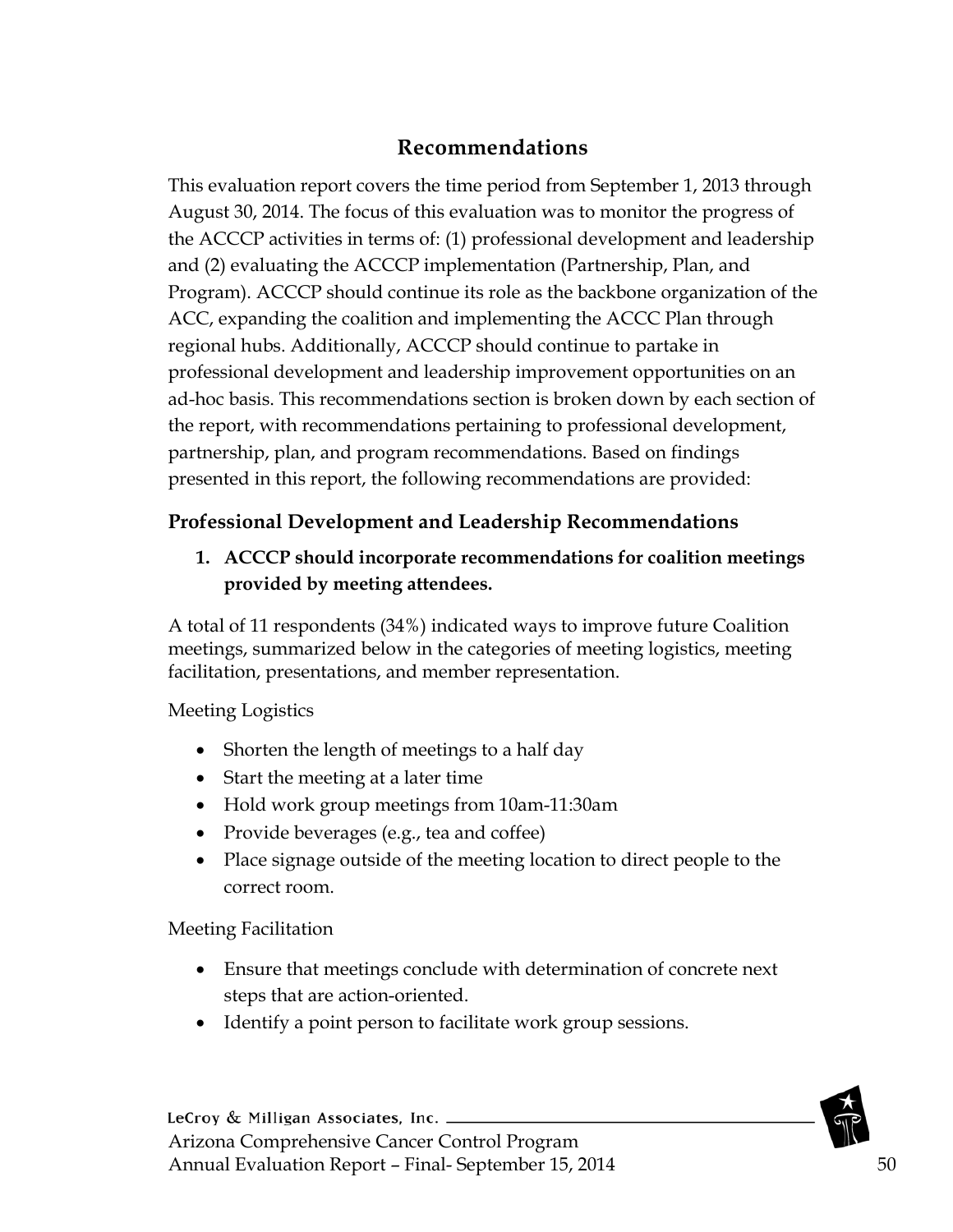#### Presentations

- Utilize better data visualization strategies for power point presentations, such as use of diagrams, larger font size, and contrasting colors.
- Reduce the length of time for individual presentations

#### Member Representation

- Expand coalition membership to include "workers"
- Include insurance companies
- Streamline attendee involvement for certain meeting agenda items (i.e. transient members hinder the process of creating a concrete deliverable plan).
- These recommendations include:
- ACCCP should incorporate recommendations for Steering Committee meetings provided by meeting attendees.
- Three respondents provided recommendations for improving Steering Committee meetings:
- Start on time; no late lunch!
- Sometimes structure and timeframes impede creativity and discussion which is free flowing.
- Longer meeting-need to not feel rushed.
- ACC Steering Committee and larger coalition should continue to complete meeting evaluation instruments.

Attendees at both the ACC Steering Committee and larger coalition meetings should continue to fill out the meeting effectiveness surveys. Additionally, the evaluator should continue to attend both Steering Committee and coalition meetings in person and fill out the meeting facilitation effectiveness instruments. Because Core Team meetings are meetings for team members to mainly meetings for reporting out, these instruments do not need to be completed for Core Team meetings. Additionally, the evaluator should continue to provide timely feedback on to ACCCP staff on both meeting evaluation results, so as to prompt improvements in future meetings.

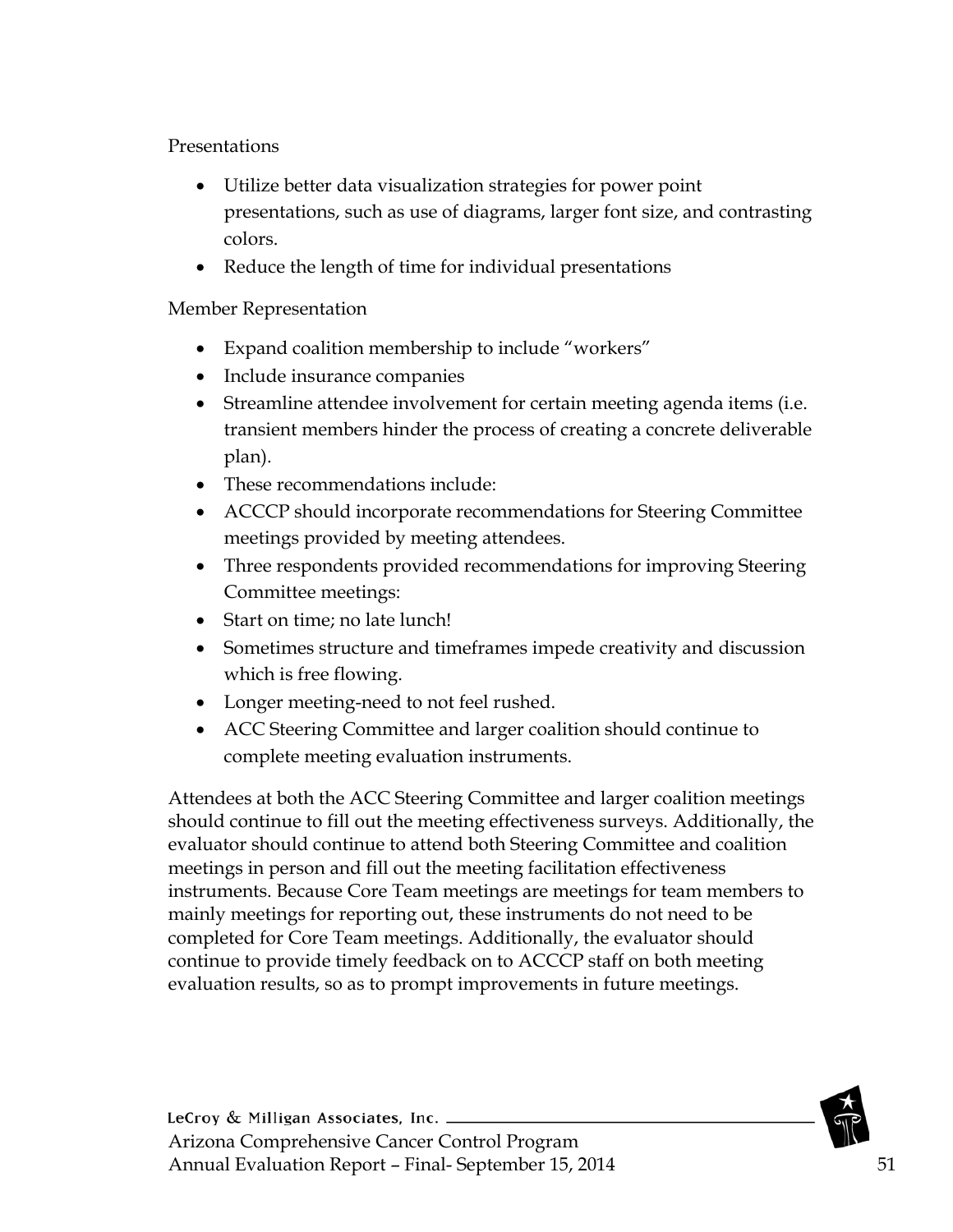#### **2. ACCCP should promote the professional development resource manual.**

ACCCP should promote the use of the professional development resource manual. As ACC continues to progress forward, ACCCP project director should continue to consult this manual for guidance on facilitation and initiative organization. Because the workgroups for the central hub are beginning to form and meet, reinforcing this manual to Steering Committee members will ensure that the workgroups are formed under similar collaborative best practices as the greater coalition. The professional development resource manual can also act as an important resource for other initiatives forming under a collective impact model and other ADHS programs. A good dissemination strategy for ensuring the use of this manual is to make an electronic copy readily accessible, and inform ADHS staff who attend the Prevention Leadership Collaborative of its existence.

## <span id="page-51-0"></span>**Partnership Recommendations**

**1. ACCCP project staff should consider contractors recommendations for improving new membership packets.**

The development and creation of a new membership packet is a huge milestone for ACC. The contractor evaluated an earlier draft of the new membership packet and provided a series of recommendations for improvement (Appendix A). ACCCP staff should consider incorporating these recommendations into the finalized new member packet.

#### **2. ACCCP project staff should promote the new member packet.**

The ACCCP should continue to promote the dissemination and use of the new member packet within the current regional hub, central Arizona, and future regional hubs, northern and southern Arizona. While the northern and southern regional hubs are not yet established, promoting the new member packet will help motivate organizations to be part of the statewide initiative and identify key partners to be on the regional hubs' steering committees. Programs identified in the Core Team interviews as current, planned, and future collaborations could be easy venues to promote the ACC and new member packets. These programs include:

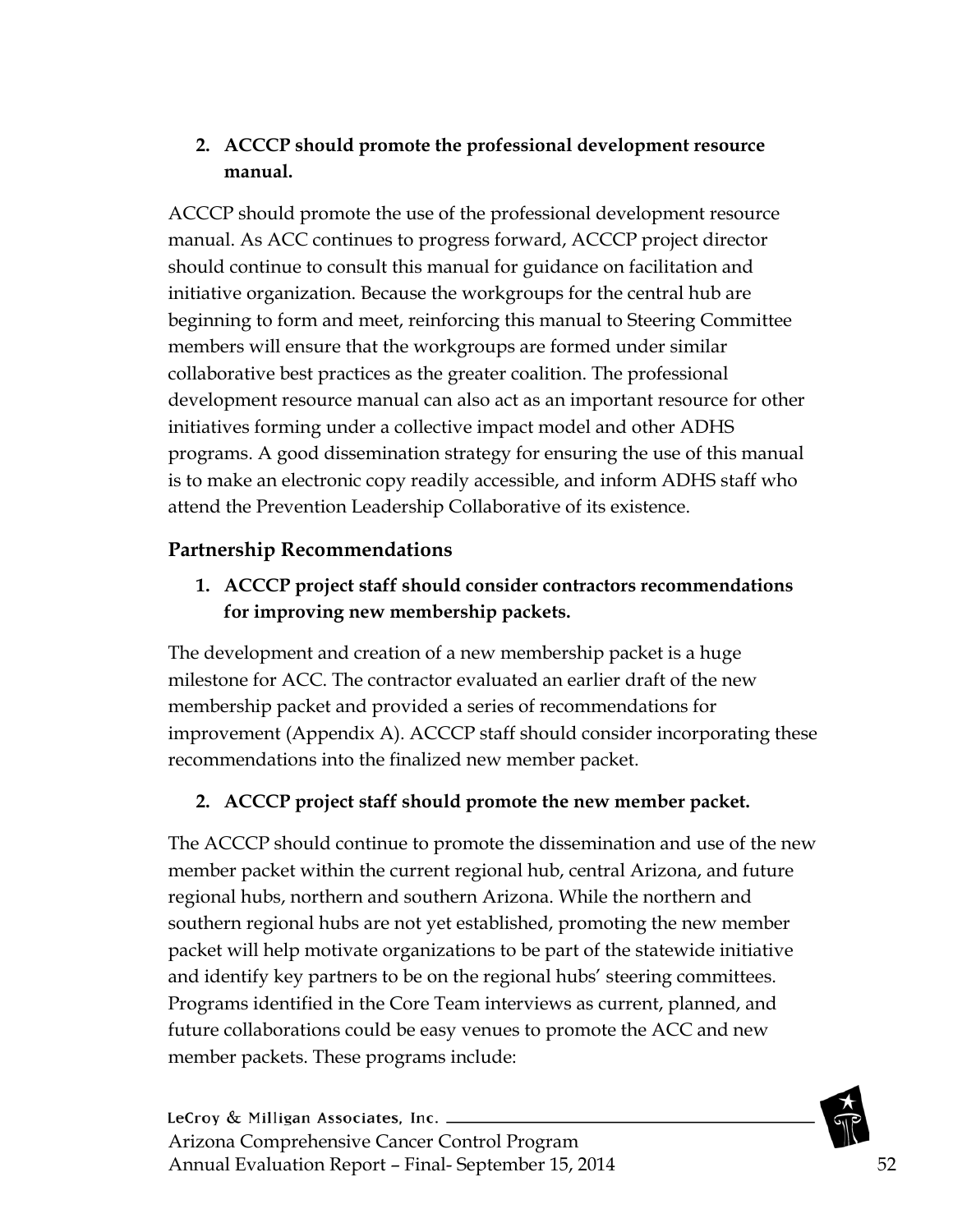- Diabetes and Chronic Disease programs
- Healthy Arizona Policies (HAPI) program
- Empower Pack
- ASHLine
- Projects that include Health Services Advisory Group
- Projects that address health disparities

#### **3. ACCCP staff should document and update an ACC roster.**

Establishing processes during these infancy years of coalition formation to keep track of ACC members will ensure that information on coalition members' is up to date. At the very least, the roster should include first and last name, contact information, organization, role, and level of involvement in ACC (general coalition, Core Team, Steering Committee and/or work group member). This information will allow for easy communication between Steering Committee members, ACCCP project director and broader coalition staff. As the coalition continues to broaden and gain momentum, ACCCP staff and Steering Committee may look into communication software, such as Constant Contact and MailChimp, to easily maintain communication outlets to coalition members.

#### <span id="page-52-0"></span>**Plan Recommendations**

#### **1. As objectives and baselines continue to develop, ACCCP and contractors should identify policy, systems, and environmental change goals and objectives.**

ACCCP project director and contracted evaluator should coordinate annual meetings to identify policy, systems and environmental change goals, objectives, action plan components and ongoing ACC projects. Policy, systems and environmental (PSE) change efforts have the ability to impact a larger population and bring non-traditional partners to the table for public health initiatives. Identifying which ACC strategies fall into this 'PSE' category will help guide direction of future partners to involve and identify collaborative efforts with other state, regional and local initiatives.

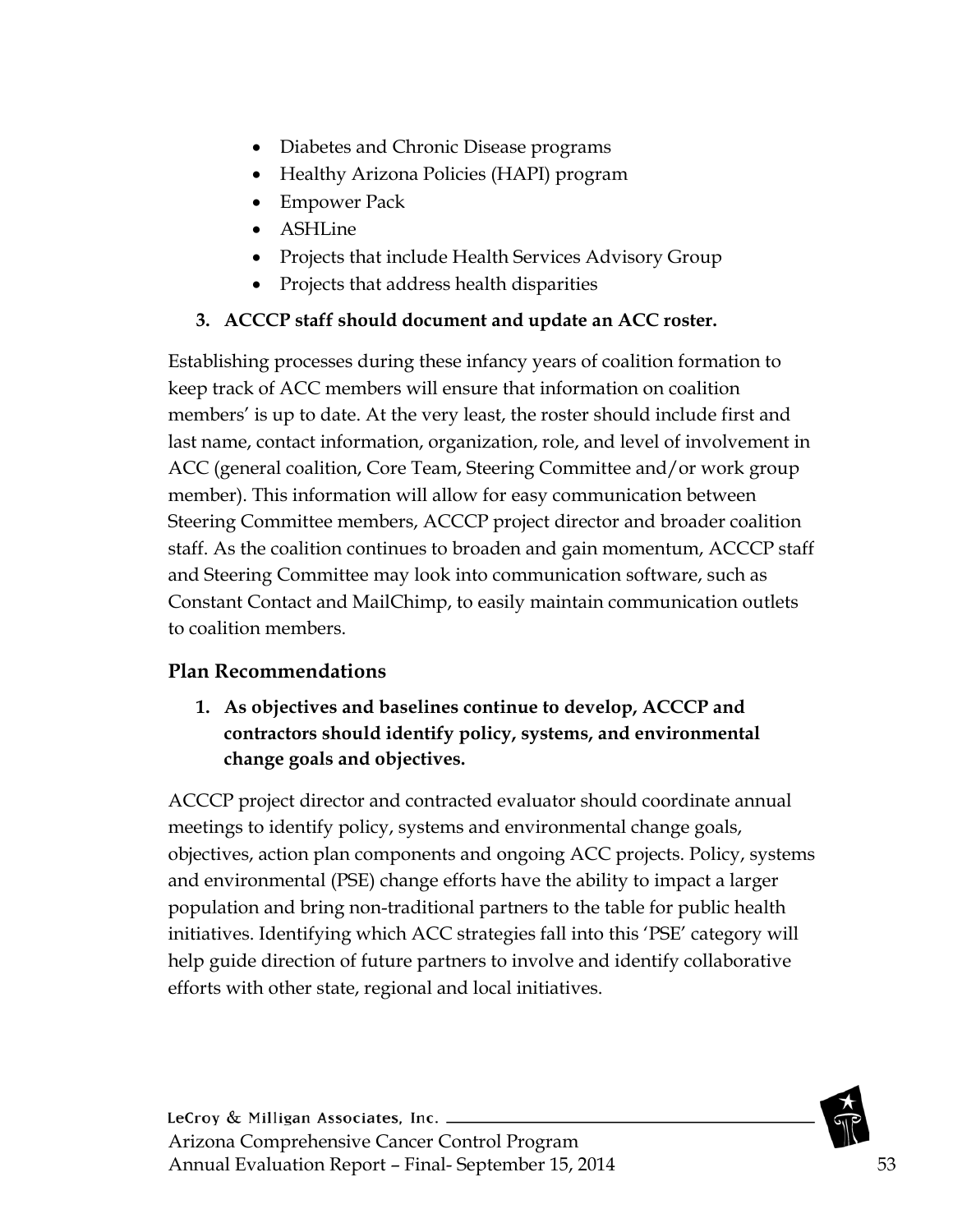#### **2. ACCCP should continue to document and track ongoing ACC projects.**

An ongoing ACC project list, identifying who is the lead, which workgroup is in charge, what is the goal, the status, and correlating goals and objectives. While ACCCP project director, with the help of the contracted evaluator, should continually update the list, having the list in an mutually accessible location, such as on Google Docs or through DropBox, would allow for easy updating to occur through either the project director, the contractor, or even through Steering Committee members. This would decrease the burden of work on the ACCCP project director.

#### **3. ACCCP should consider creating a health equity goal in the ACCC Plan.**

Through the Core Team interviews, it is apparent that Core Team members are collaborating on health disparity projects and increasing of electronic health records at federally qualified health centers. A representative from the Arizona Latino Cancer Coalition is also a member of the Steering Committee. Additionally, several existing goals under 'Elevate treatment of cancer,' relate to increasing access to insurance and medical services. It is recommended that a goal around addressing health equities, and increasing access to health services, is added to the ACCC Plan to explicitly encompass objectives that target underserved and underinsured populations.

#### <span id="page-53-0"></span>**Program Recommendations**

**1. ACCCP project staff, with the help of ACC Steering Committee and general coalition members, should identify central region workgroup to work towards Goal 3 of elevating cancer treatment.**

The ACCCP project staff, steering committee and coalition members should work towards identifying a central region workgroup that focuses on the goal and objectives of elevating cancer treatment. This is the only goal of the ACCC Plan, in the central regional hub, that does not have an established workgroup nor action plan. Identifying the lead for this workgroup should be done through identifying potential partners in the coalition and providing those potential partners with new membership packets to pique their interests. The

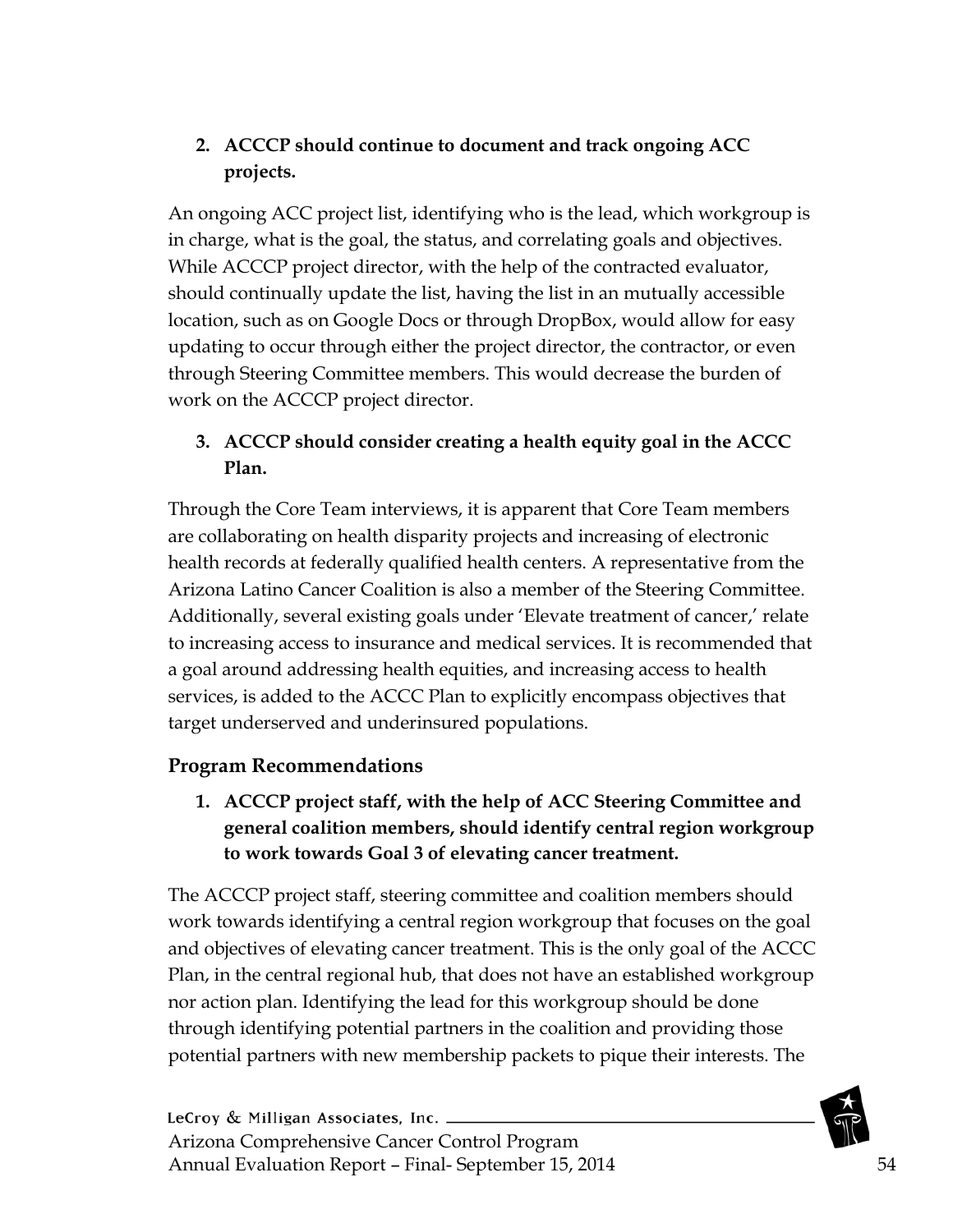requirement of Affordable Care Act for accountable care organizations to take part in community benefits provides an opportunity for the ACC to bring clinical expertise into leading this workgroup.

#### **2. ACC should incorporate policy goals and objectives into the ACCC Plan.**

For the central region hub, a policy workgroup has been established, with corresponding objectives and action plan. However, it is unclear as to which ACCC Plan objectives that the policy workgroup's relate to, or if these should be categorized as projects. It is recommended to either create an overarching policy goal of the ACCC Plan, or in the policy workgroups action plan, link these objectives more clearly to the broader ACCC Plan.

#### **3. ACCCP should continue towards mobilizing a north and south regional hubs.**

ACCCP plans to coordinate a north, south and central hub of the ACC. Each hub would have their own workgroups. ACCCP project staff, with the help of the contracted evaluator, should develop a work plan for coordinating and developing north and south regional hubs and identifying key contacts in those regions. ACCCP should utilize both the new member packet and the professional development resource manual to guide the implementation of these two hubs.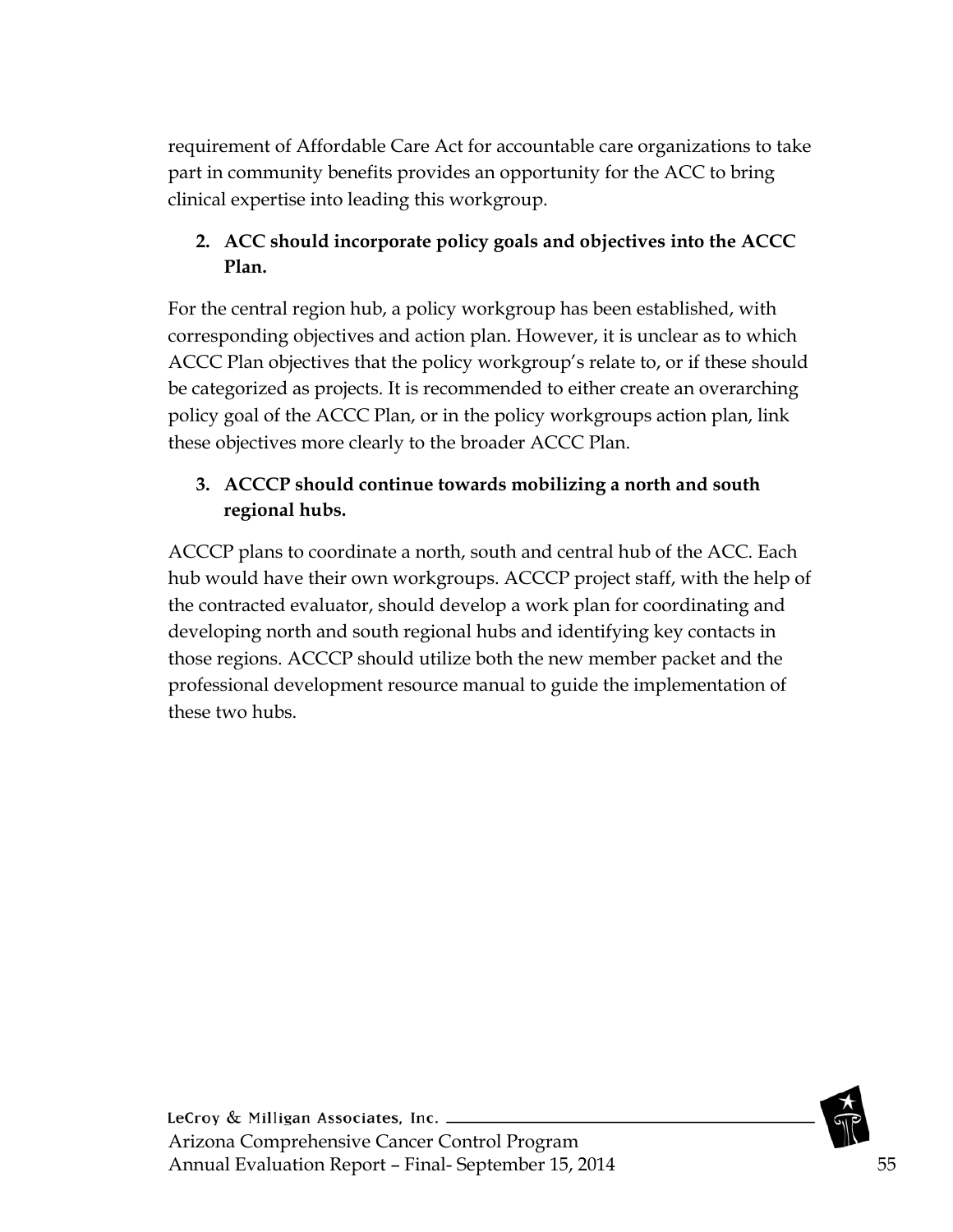# <span id="page-55-0"></span>**Appendix A. LeCroy & Milligan Associate's Recommendations for New Member Packet**

#### **New Member Packet 2014**

#### **Recommendations**



This report summarizes LeCroy & Milligan Associates' recommendations for organizational improvement of the New Member Packet distributed at the Arizona Cancer Coalition Meeting on **February 6th, 2014**. Evaluation of the New Member Packet was approached from the perspective of an incoming coalition member while incorporating the background expertise of the original evaluation team.

Below, we provide four recommendations for improvement of the New Member Packet. In addition, we have made tracked edits that address some of these recommendations in the New Member Packet, for the document developers' consideration.

1. Define participating organizations and make relationships between these organizations clear.

There are several organizational entities described in throughout the New Member Packet 2014 document. It is unclear from this document how the Arizona Cancer Coalition relates to the Arizona Comprehensive Cancer Control Program. Furthermore, the role that ADHS plays with respect to either of these organizations is not articulated. The document developers are encouraged to clarify organizational structure and better articulate the relationships between these entities.

2. Define organizational acronyms in opening text (page 4) and provide a reference page with all acronyms defined. Ambiguous acronyms used in the document include: CCC; ACC; ACC Coalition; and ACCP.

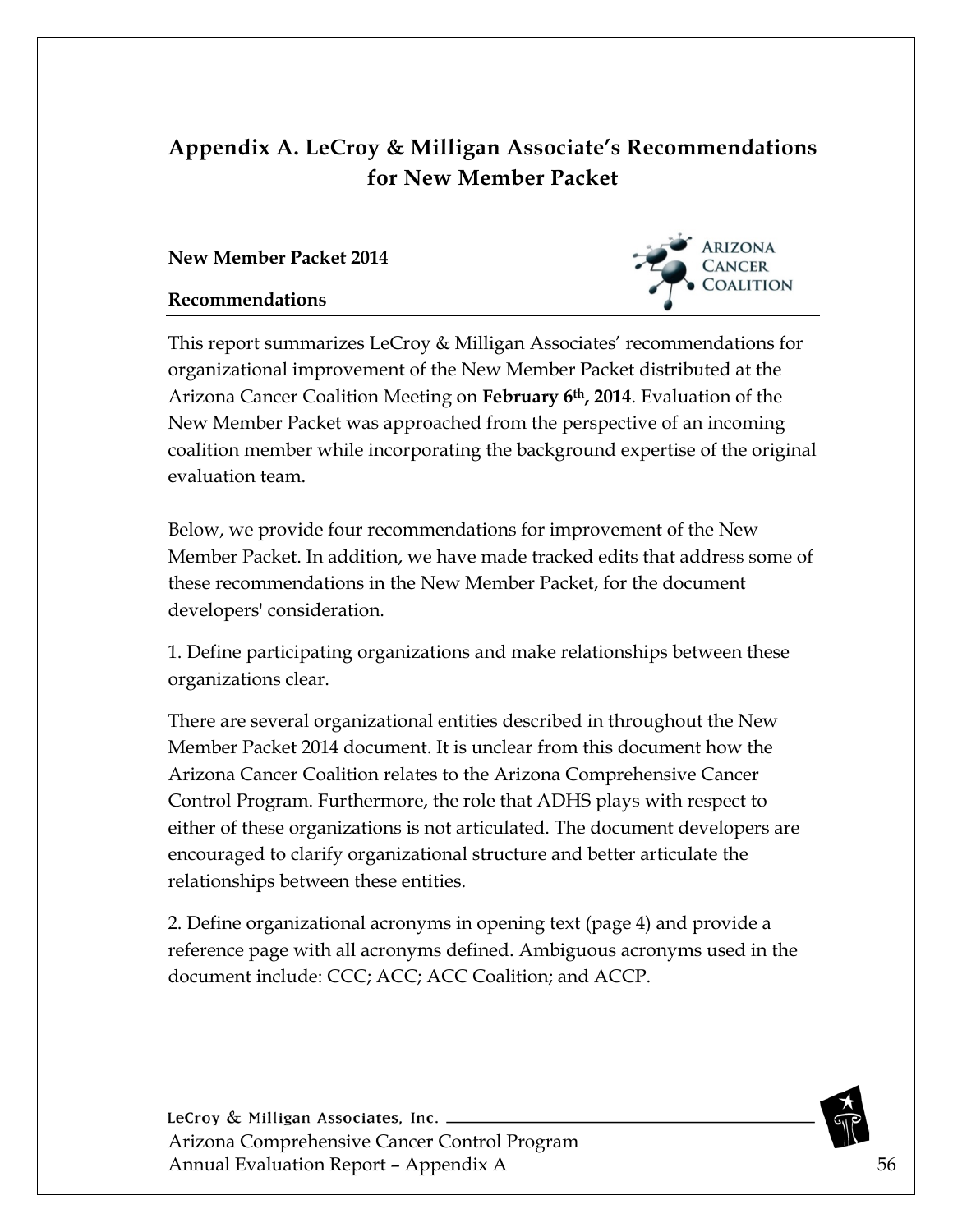#### 3. Maintain consistency in naming conventions.

The evaluation team found possible inconsistencies in naming conventions as described below. In at least two cases, it is not clear if different names (or terms) are purposefully used to distinguish between two different concepts, or if different names (or terms) have been applied to the same concept. Maintaining consistency in terminology throughout all written documents will assist both new and veteran coalition members in understanding the concepts and relationships described.

#### Specifically:

The 5-page document in the middle of the packet which includes the bylaws leads with the following sentence: "The purpose of the Arizona Cancer Coalition is to develop, implement, and evaluate a state **comprehensive cancer control plan** for the state of Arizona." If this *comprehensive* plan is the same as the **Arizona Cancer Control Plan** described in other parts of the document, then consistency should be maintained with respect to the use (or omission) of the word "comprehensive." A distinction should be made clear if plans are different. Use of capitalization should be consistent.

Section III of bylaws, involving **Work Group Leaders** and **Work Group Leader Partners** appears to be cut and pasted from another document. All other references to workgroup leadership within the bylaws include the terms **Chair** and **Co-chairs**. If Leaders and Partners are to perform a different function than Chairs and Co-chairs, then their relation to each other should be made clear.

The packet refers to both **priorities** of the **Arizona Cancer Control Plan** (of which there are 6) and **goals** of the **Arizona Comprehensive Cancer Control Plan** (of which there are 5). If the goals are meant to be the same as the priorities, the number and terminology should be kept consistent. If not, a clear distinction should be made. Similarly, as described above, if the Arizona Cancer Control Plan differs from the Arizona *Comprehensive* Cancer Control Plan, the distinction should be articulated.

LeCroy & Milligan Associates, Inc. \_ Arizona Comprehensive Cancer Control Program Annual Evaluation Report – Appendix A 57